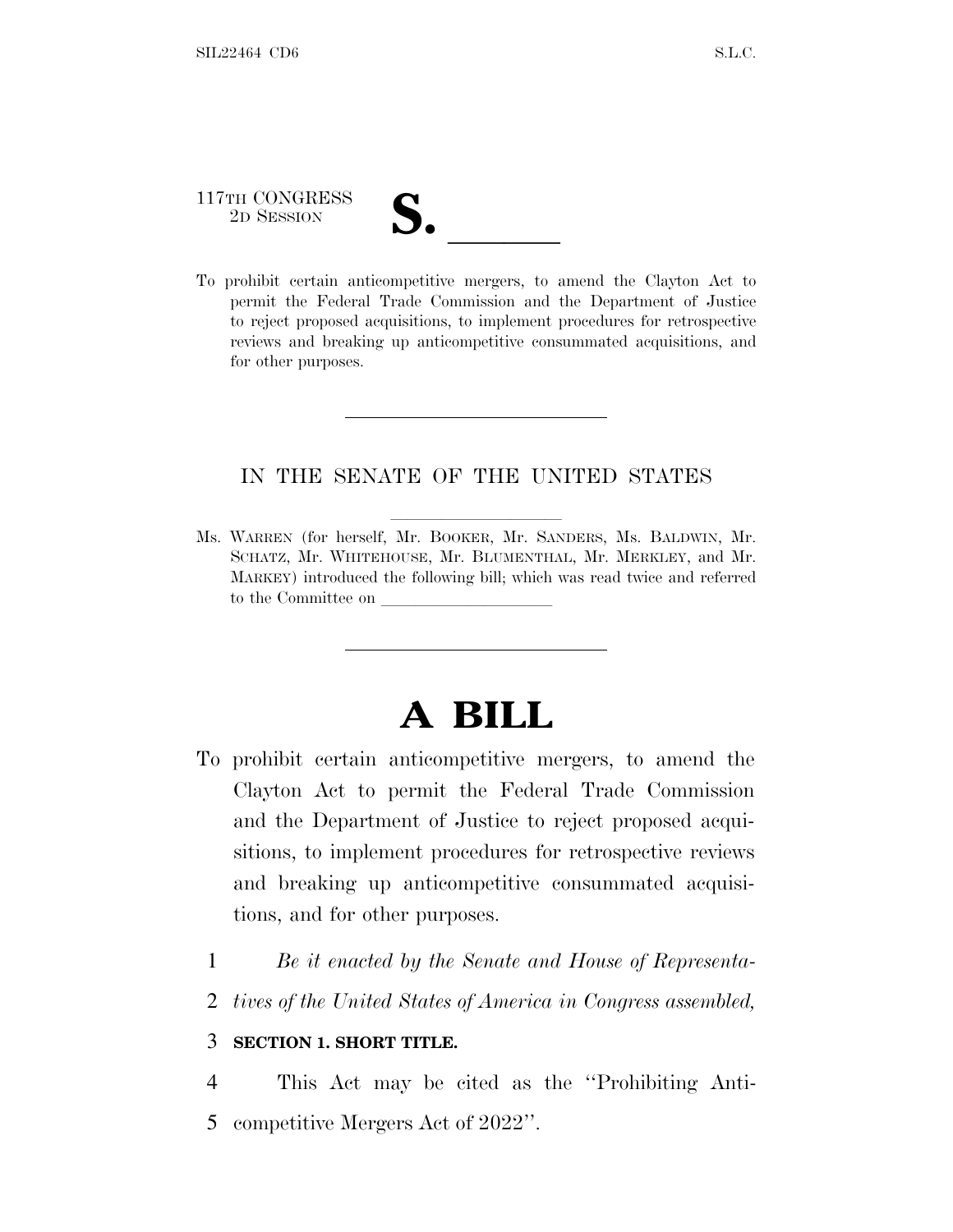#### **SEC. 2. FINDINGS AND PURPOSES.**

(a) FINDINGS.—Congress finds that—

 (1) the Constitution of the United States pro- hibits political or economic oligarchies, which are in-compatible with a republican form of government;

 (2) the antitrust laws, including the Sherman Act (15 U.S.C. 1 et seq.), the Clayton Act (15 U.S.C. 12 et seq.), and the Federal Trade Commis- sion Act (15 U.S.C. 41 et seq.), were enacted to pro- hibit political and economic oligarchies, to protect fair, open, and competitive markets, and to prevent corporations from abusing their power to stifle com- petition and improperly influence democratic proc-esses;

 (3) Federal courts have misinterpreted the anti- trust laws to the detriment of consumers, workers, society, and the United States political economy, in- cluding by enhancing the misguided and narrowly defined ''consumer welfare standard,'' as described by the Supreme of the United States in Reiter v. Sonotone Corp., 442 U.S. 330 (1979), and its prog-eny;

 (4) concentrated economic power creates con- centrated political power, allowing giant corporations to invest growing sums of money into influencing government to tilt laws and rules in their favor;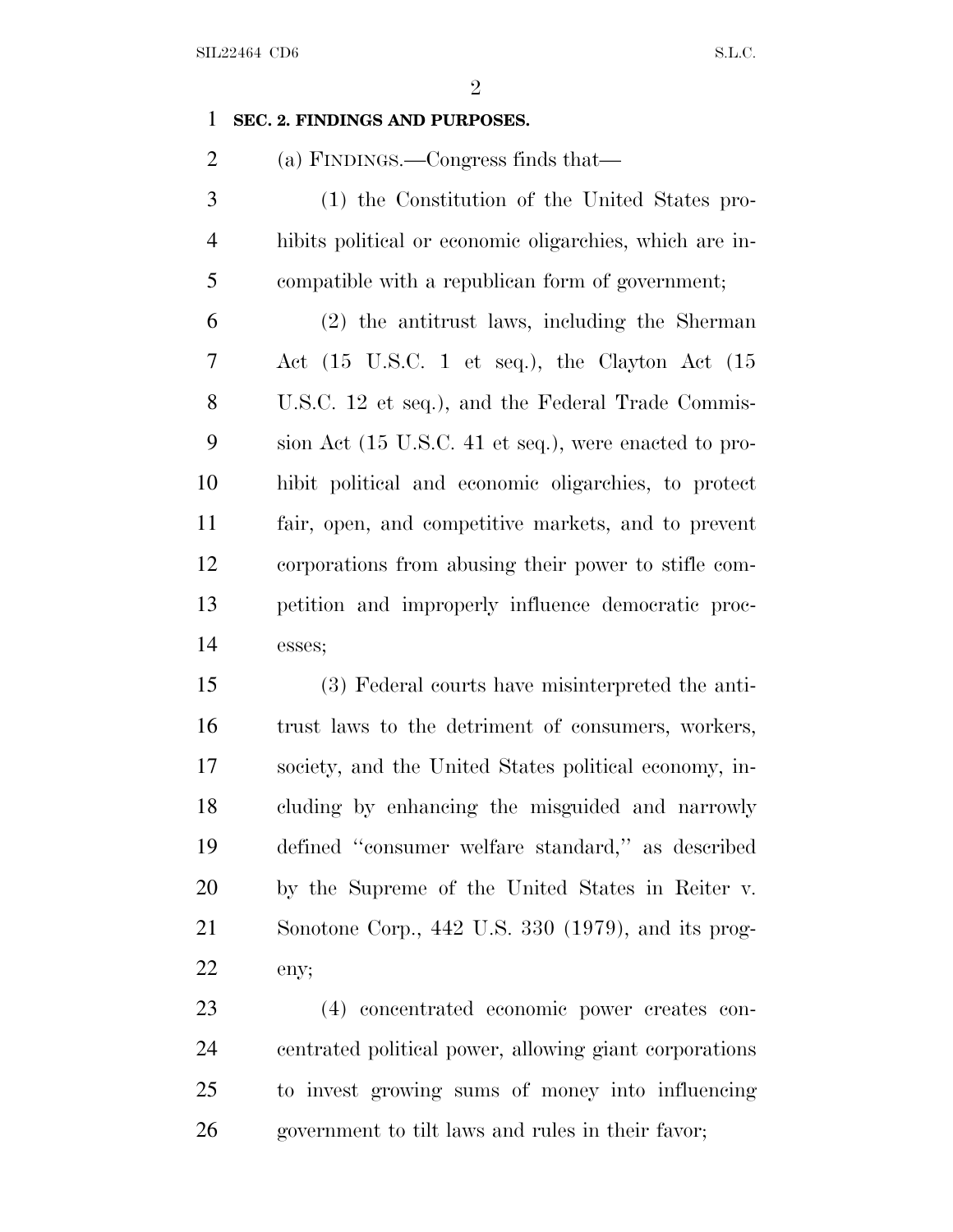| $\mathbf{1}$   | $(5)$ over the last 4 decades, powerful corpora-      |
|----------------|-------------------------------------------------------|
| $\overline{2}$ | tions have unconstitutionally amassed too much in-    |
| 3              | fluence over the United States economy, stifling      |
| $\overline{4}$ | competition in United States markets and harming      |
| 5              | workers, consumers, customer choice, sellers, small   |
| 6              | and minority-owned businesses (including farms and    |
| 7              | ranches), local, rural, and low-income communities,   |
| 8              | communities of color, privacy, quality, entrepreneur- |
| 9              | ship, and innovation;                                 |
| 10             | $(6)$ in 1975, 109 companies pocketed half of all     |
| 11             | profits generated by firms in the United States       |
| 12             | whereas in 2015, the top 30 firms did so;             |
| 13             | (7) startup rates fell by more than half over the     |
| 14             | last 4 decades in industries that saw an increase in  |
| 15             | concentration;                                        |
| 16             | (8) dominant corporations, which often under-         |
| 17             | invest in their operations and infrastructure, expose |
| 18             | consumers in the United States to the risks of con-   |
| 19             | centrated and brittle supply chains, such as short-   |
| 20             | ages of essential goods and increased prices;         |
| 21             | (9) market concentration in essential markets,        |
| 22             | including those for medical equipment, food, and re-  |
| 23             | tail, can pose serious national-security risks during |
| 24             | crisis events such as the COVID-19 pandemic;          |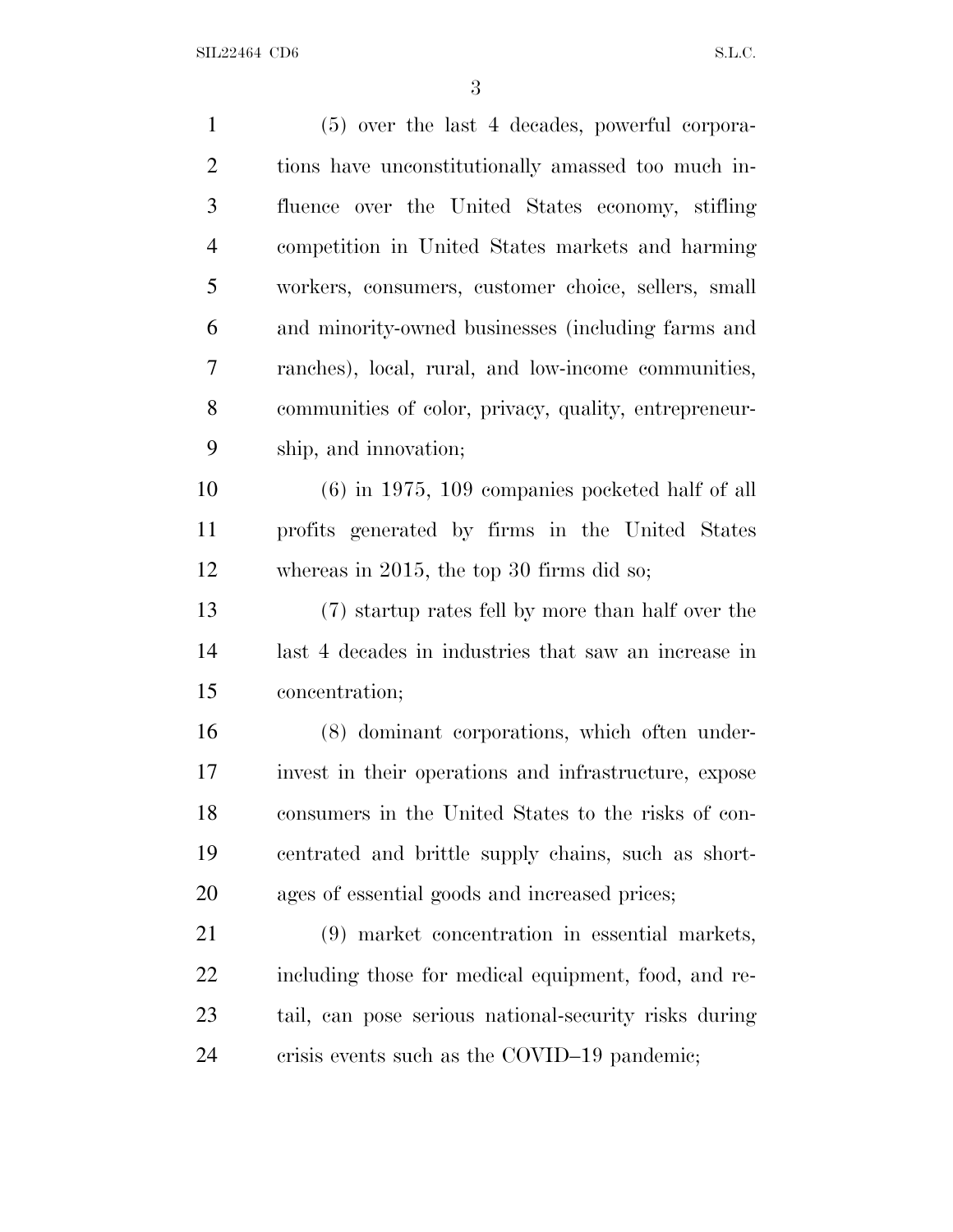(10) market concentration is associated with lower wages, and evidence shows that in more con- centrated markets, giant corporations are less likely to pass on productivity gains to workers in the form of higher wages and more likely to engage in antiworker labor practices, which disproportionately harm female workers and workers of color; (11) corporate consolidation has especially harmed rural communities, low-income communities, and communities of color, as demonstrated by the impact of the recent Sprint and T-Mobile merger on low-income customers who purchase prepaid plans; (12) Federal agencies other than the Federal Trade Commission and the Department of Justice may have particular expertise with respect to the competitive effects of an acquisition and should play a stronger role in antitrust enforcement; (13) State attorneys general may have critical local knowledge or regional concerns about the com- petitive effects of an acquisition and should play a stronger role in antitrust enforcement; (14) section 7A of the Clayton Act (15 U.S.C. 18a) (referred to in this section as ''section 7A'') was enacted to allow the antitrust agencies to review acquisitions before consummation;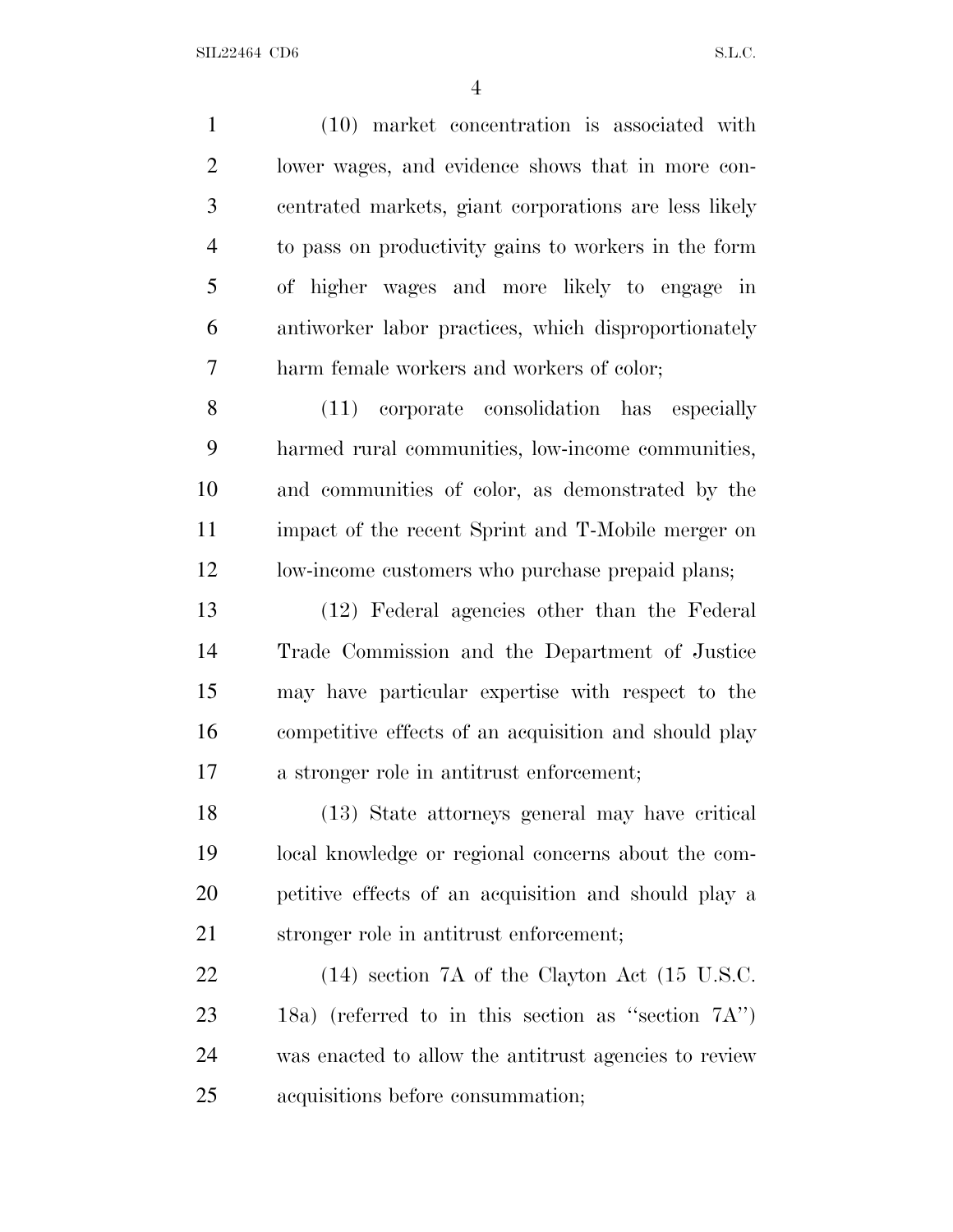(15) the recent explosion of filings under sec- tion 7A has overwhelmed the Federal Trade Com- mission and the Department of Justice, a phe- nomenon exacerbated by strict statutory deadlines for the review process and an onerous judicial proc- ess to obtain injunctions to block acquisitions likely to lessen competition; (16) the antitrust agencies should be empow- ered to reject acquisitions that they review under section 7A, and those decisions should be treated as reviewable agency actions; (17) the use of structural and behavioral rem- edies to protect competition and prevent monopo- listic behavior has proven ineffective across various industries; (18) the Federal Trade Commission and the Department of Justice have the authority under ex- isting law to conduct retrospective reviews of any consummated acquisition at any time, regardless of whether the acquisition was nonreportable or the government opposed the acquisition before its con- summation; (19) because some data about the competitive effects of an acquisition will necessarily emerge after consummation, it is critical that the Federal Trade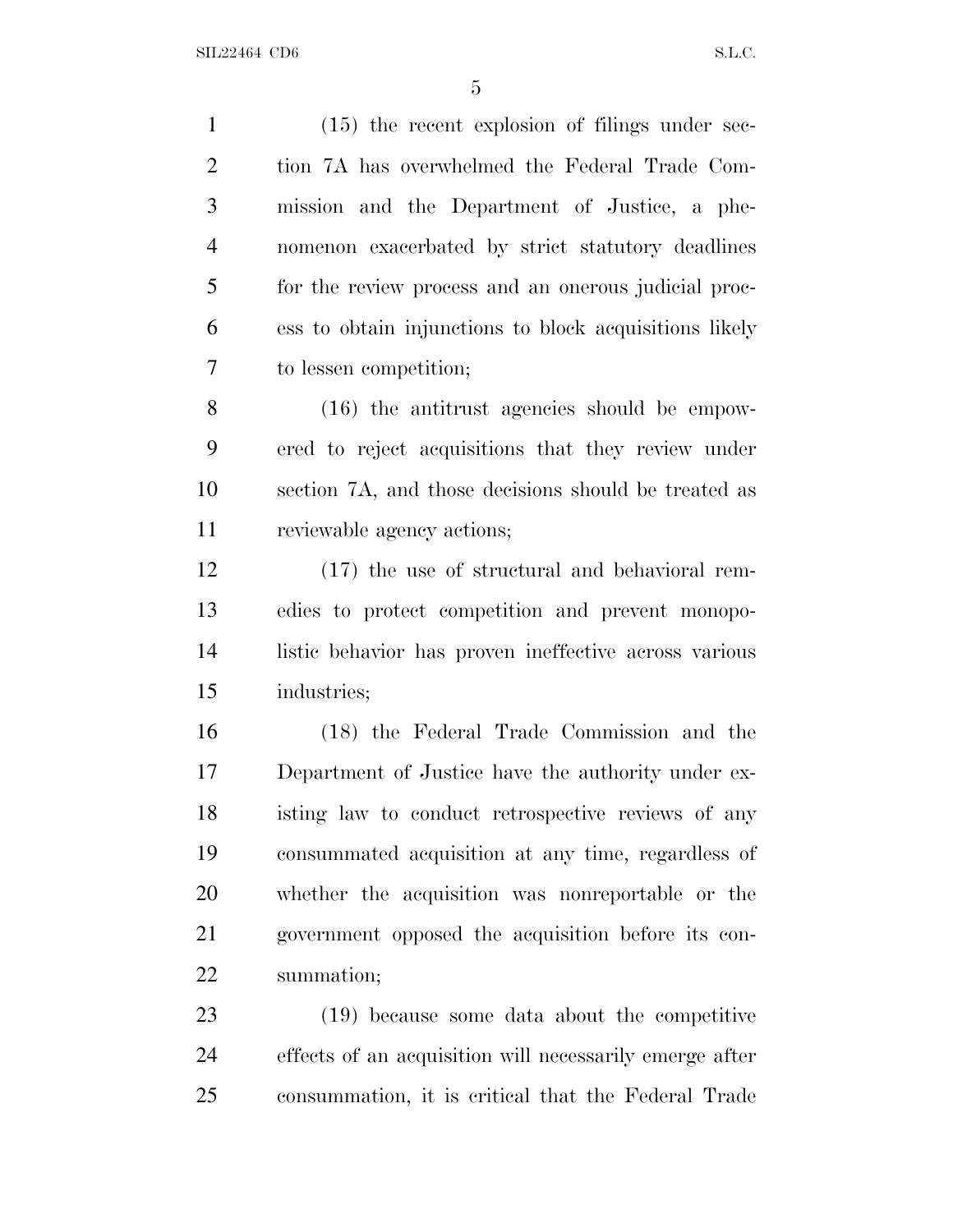Commission and the Department of Justice conduct retrospective reviews of acquisitions in order to rem- edy anticompetitive acquisitions, including through unwinding;

 (20) an acquisition may have competitive effects in markets beyond the lines of commerce of the transaction, particularly when a party has an exten-sive business ecosystem; and

 (21) excessive market concentration must be remedied to restore and protect competition in the United States and ensure the United States econ- omy and democracy benefit workers, consumers, cus- tomer choice, sellers, small and minority-owned busi- nesses (including farms and ranches), local, rural, and low-income communities, communities of color, privacy, quality, entrepreneurship, and innovation.

(b) PURPOSES.—The purposes of this Act are to—

(1) ban the most anticompetitive acquisitions;

 (2) restore and protect the competitive process; (3) amend section 7A to empower the antitrust agencies to reject acquisitions before consummation 22 through agency action;

 (4) reduce the burdens of contemporary merger litigation placed on Federal and State officials;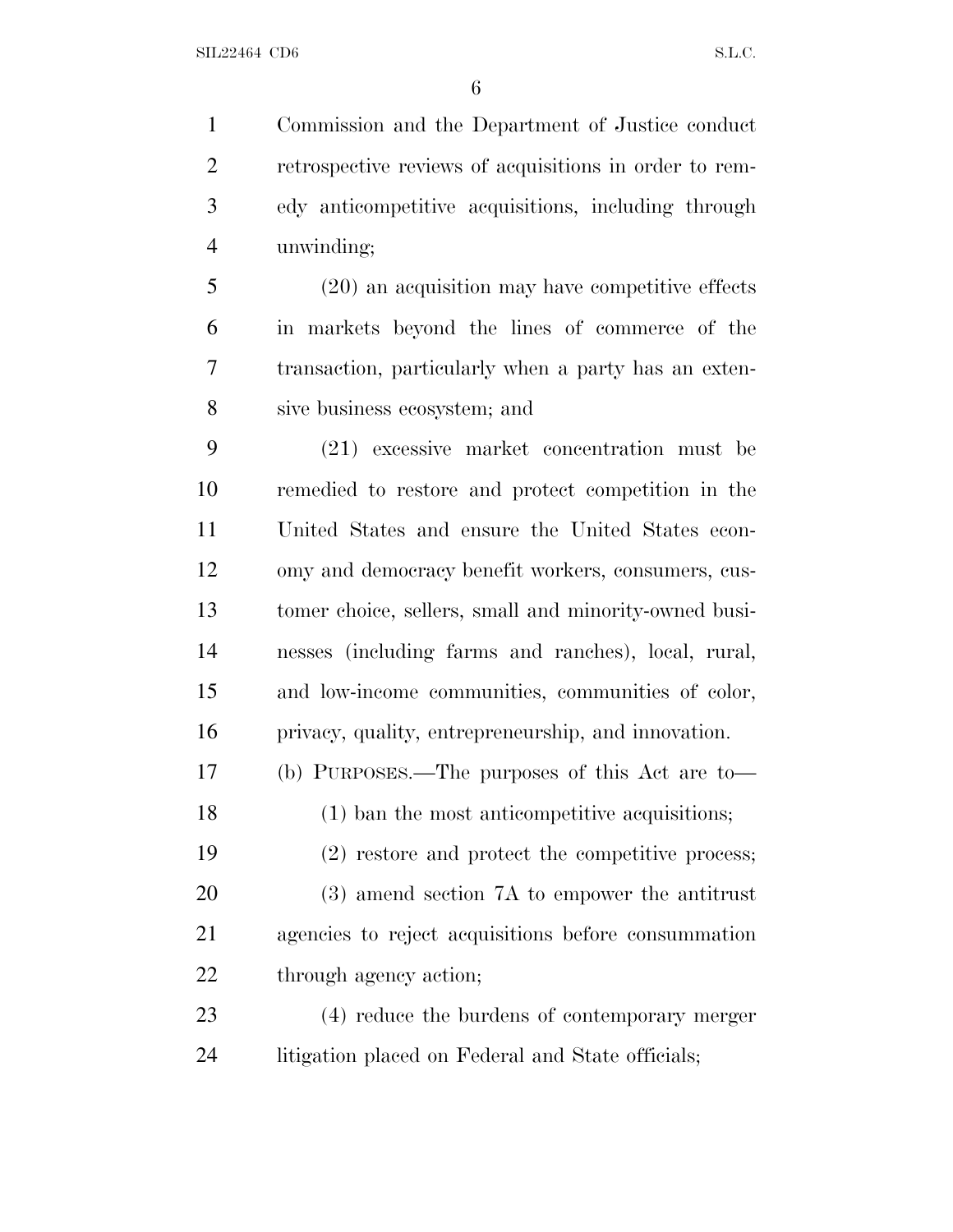| $\mathbf{1}$   | (5) establish a greater role for Federal agencies          |
|----------------|------------------------------------------------------------|
| $\overline{2}$ | and State attorneys general in the merger-review           |
| 3              | process;                                                   |
| $\overline{4}$ | (6) establish procedures for retrospective re-             |
| 5              | views;                                                     |
| 6              | (7) break up acquisitions consummated during               |
| 7              | the 21st century that have lessened competition and        |
| 8              | harmed the competitive process;                            |
| 9              | (8) ensure that the structure of the United                |
| 10             | States economy is competitive and fair in order to         |
| 11             | safeguard the nation against economic and political        |
| 12             | oligarchies; and                                           |
| 13             | $(9)$ uphold the mandate in the Constitution of            |
| 14             | the United States to promote a flourishing democ-          |
| 15             | racy by promoting meaningful competition through-          |
| 16             | out all segments of the United States economy.             |
| 17             | SEC. 3. DEFINITIONS.                                       |
| 18             | The first section of the Clayton Act (15 U.S.C. 12)        |
| 19             | is amended by striking subsections (a) and (b) and insert- |
| 20             | ing the following:                                         |
| 21             | "SECTION 1. DEFINITIONS; SHORT TITLE.                      |
| 22             | "(a) DEFINITIONS.—In this Act:                             |
| 23             | ACQUISITION.—The term 'acquisition'<br>``(1)               |
| 24             | means-                                                     |
| 25             | $\lq\lq$ (A) any merger;                                   |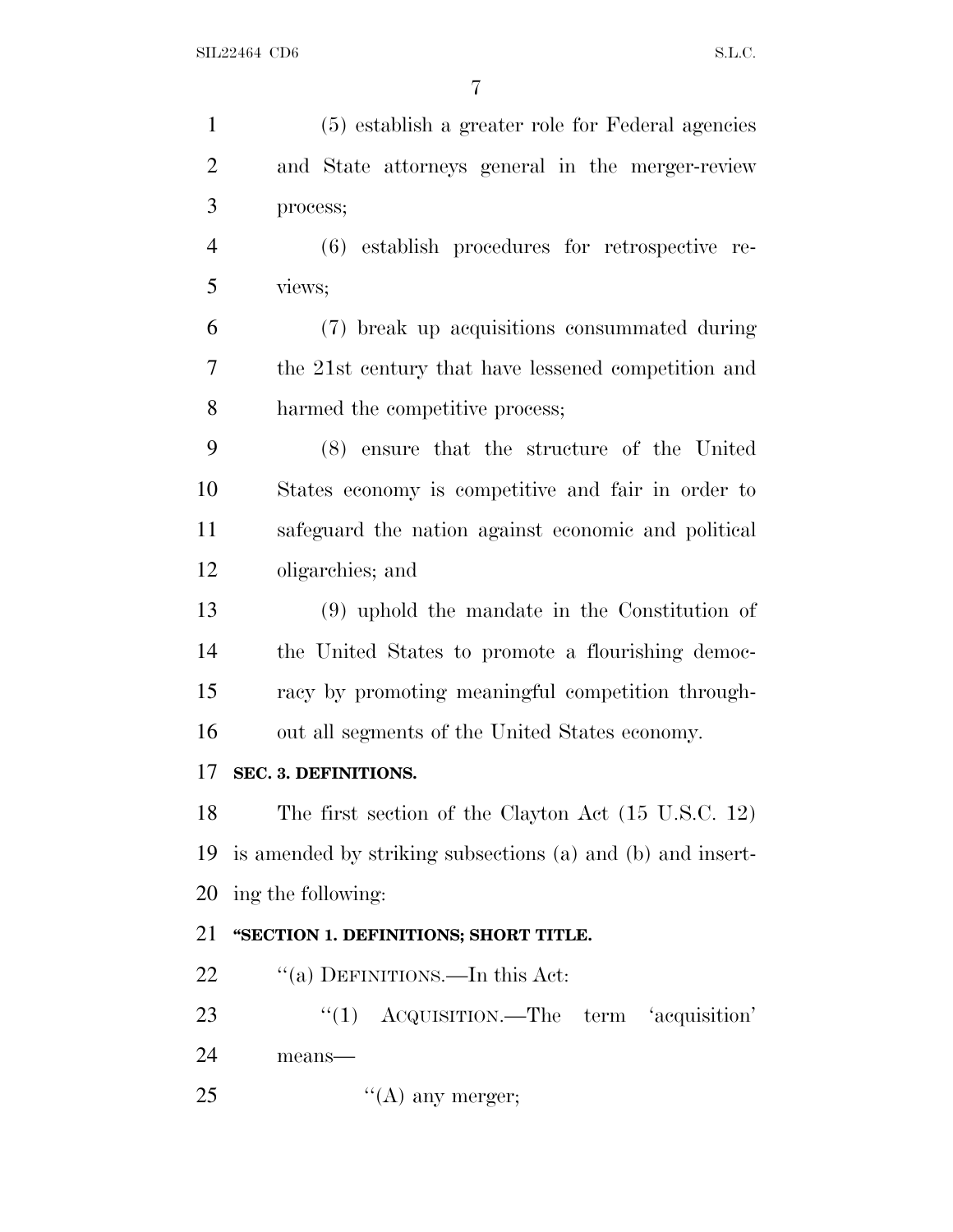| $\mathbf{1}$   | $\lq\lq(B)$ any direct or indirect acquisition of  |
|----------------|----------------------------------------------------|
| $\overline{2}$ | the whole or any part of the assets, stock, or     |
| 3              | other share capital or the use of such stock by    |
| $\overline{4}$ | the voting or granting of proxies or otherwise;    |
| 5              | <b>or</b>                                          |
| 6              | "(C) any tender offer, joint venture, deal,        |
| 7              | or other similar transaction subject to section 7  |
| 8              | or 7A.                                             |
| 9              | "(2) ANTITRUST AGENCY.—The term 'antitrust         |
| 10             | agency' means—                                     |
| 11             | $\lq\lq$ the Federal Trade Commission; or          |
| 12             | "(B) the Antitrust Division of the Depart-         |
| 13             | ment of Justice.                                   |
| 14             | "(3) ANTITRUST LAWS.—The term 'antitrust           |
| 15             | laws' means—                                       |
| 16             | "(A) the Sherman Act $(15 \text{ U.S.C. 1 et})$    |
| 17             | $seq.$ ;                                           |
| 18             | "(B) the Federal Trade Commission Act              |
| 19             | $(15 \text{ U.S.C. } 41 \text{ et seq.});$         |
| 20             | $\lq\lq$ (C) this Act; and                         |
| 21             | "(D) any other similar Federal or State            |
| 22             | law designed or intended to prohibit, restrict, or |
| 23             | regulate actions having the purpose or effect of   |
| 24             | monopolization, restraint of trade, or lessening   |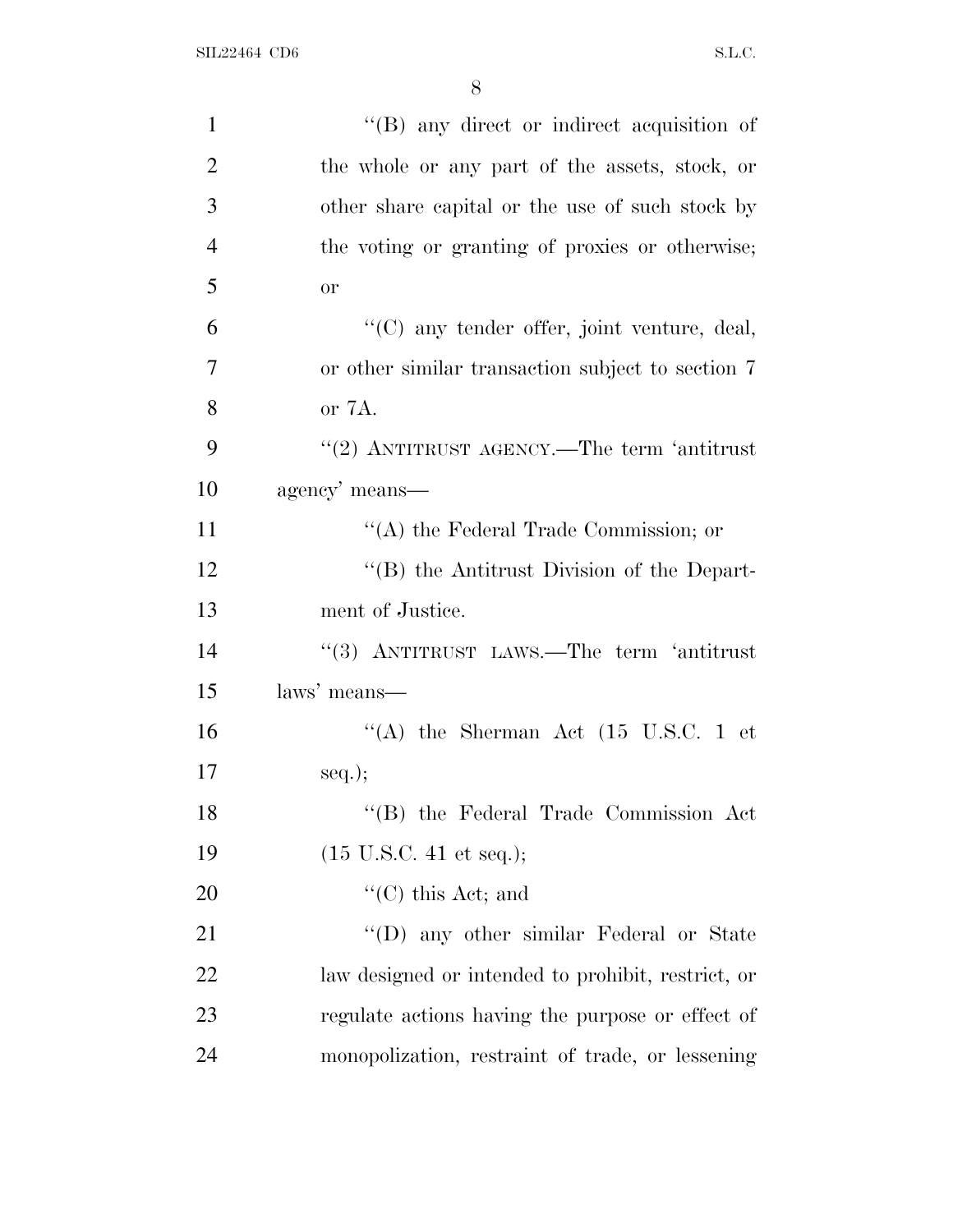| $\mathbf{1}$   | competition (including through merger or acqui-         |
|----------------|---------------------------------------------------------|
| $\overline{2}$ | sition).                                                |
| 3              | "(4) CRITICAL TRADING PARTNER.—The term                 |
| $\overline{4}$ | 'critical trading partner' means a person that has      |
| 5              | the ability to restrict, impede, or foreclose access to |
| 6              | its inputs, customers, partners, goods, services, tech- |
| 7              | nology, platform, facilities, or tools in a way that    |
| 8              | harms the competitive process or limits the ability of  |
| 9              | the customers or suppliers of the person to carry out   |
| 10             | business effectively.                                   |
| 11             | $``(5)$ DISQUALIFYING BEHAVIOR.—The<br>term             |
| 12             | 'disqualifying behavior' means—                         |
| 13             | $\lq\lq$ violating an order issued by an anti-          |
| 14             | trust agency;                                           |
| 15             | $\lq\lq(B)$ entering into any nonprosecution            |
| 16             | agreement or deferred prosecution agreement             |
| 17             | with the Department of Justice;                         |
| 18             | "(C) paying a fine, penalty, or settlement              |
| 19             | (including class-action settlements) exceeding          |
| 20             | $$1,000,000$ to an antitrust agency, a State or         |
| 21             | county, or private party if the underlying dis-         |
| 22             | pute is based on a violation of antitrust law;          |
| 23             | $\lq\lq$ (D) being convicted of any felony by a         |
| 24             | State court or court of the United States; or           |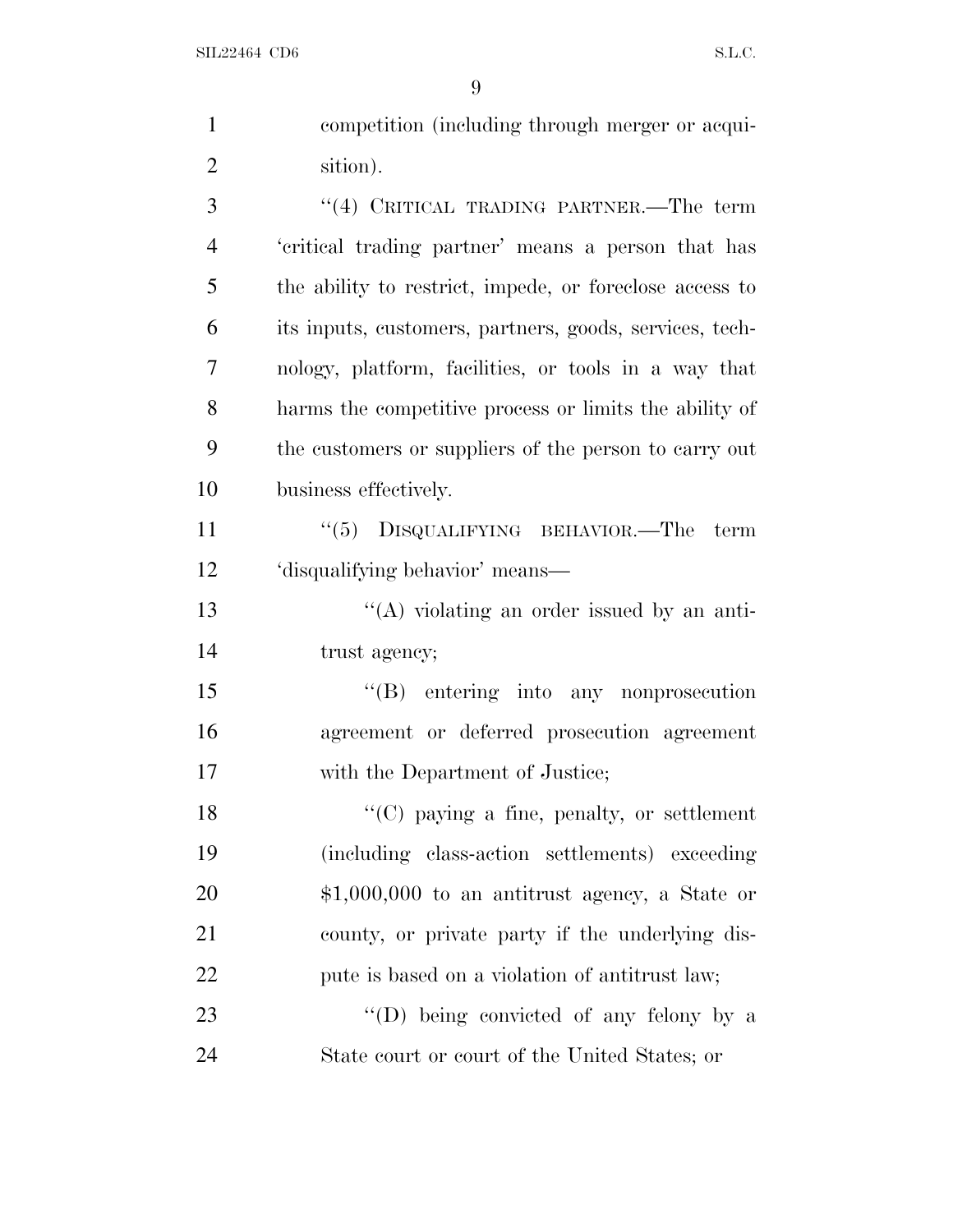| $\mathbf{1}$   | "(E) being found liable for violating any          |
|----------------|----------------------------------------------------|
| $\overline{2}$ | antitrust law by a State court or court of the     |
| 3              | United States.                                     |
| $\overline{4}$ | "(6) DOMINANT FIRM.—The term 'dominant             |
| 5              | firm' means a person that—                         |
| 6              | $\lq\lq$ has annual revenues<br>exceeding          |
| 7              | $$5,000,000,000$ (as adjusted and published for    |
| 8              | each fiscal year beginning after September 30,     |
| 9              | 2022, in the same manner as provided in sec-       |
| 10             | tion $8(a)(5)$ to reflect the percentage change in |
| 11             | the gross national product for such fiscal year    |
| 12             | compared to the gross national product for the     |
| 13             | year ending September 30, 2021);                   |
| 14             | $\lq\lq (B)$ is a financial institution, an equity |
| 15             | fund, or a registered investment adviser under     |
| 16             | section 203 of the Investment Advisers Act of      |
| 17             | 1940 (15 U.S.C. 80b–3), if the party or the ul-    |
| 18             | timate parent entity of such party has greater     |
| 19             | than $$10,000,000,000$ (as so adjusted and pub-    |
| 20             | lished) in capitalization, commitments, or assets  |
| 21             | under management; or                               |
| 22             | "(C) has greater than 20 percent of any            |
| 23             | relevant market.                                   |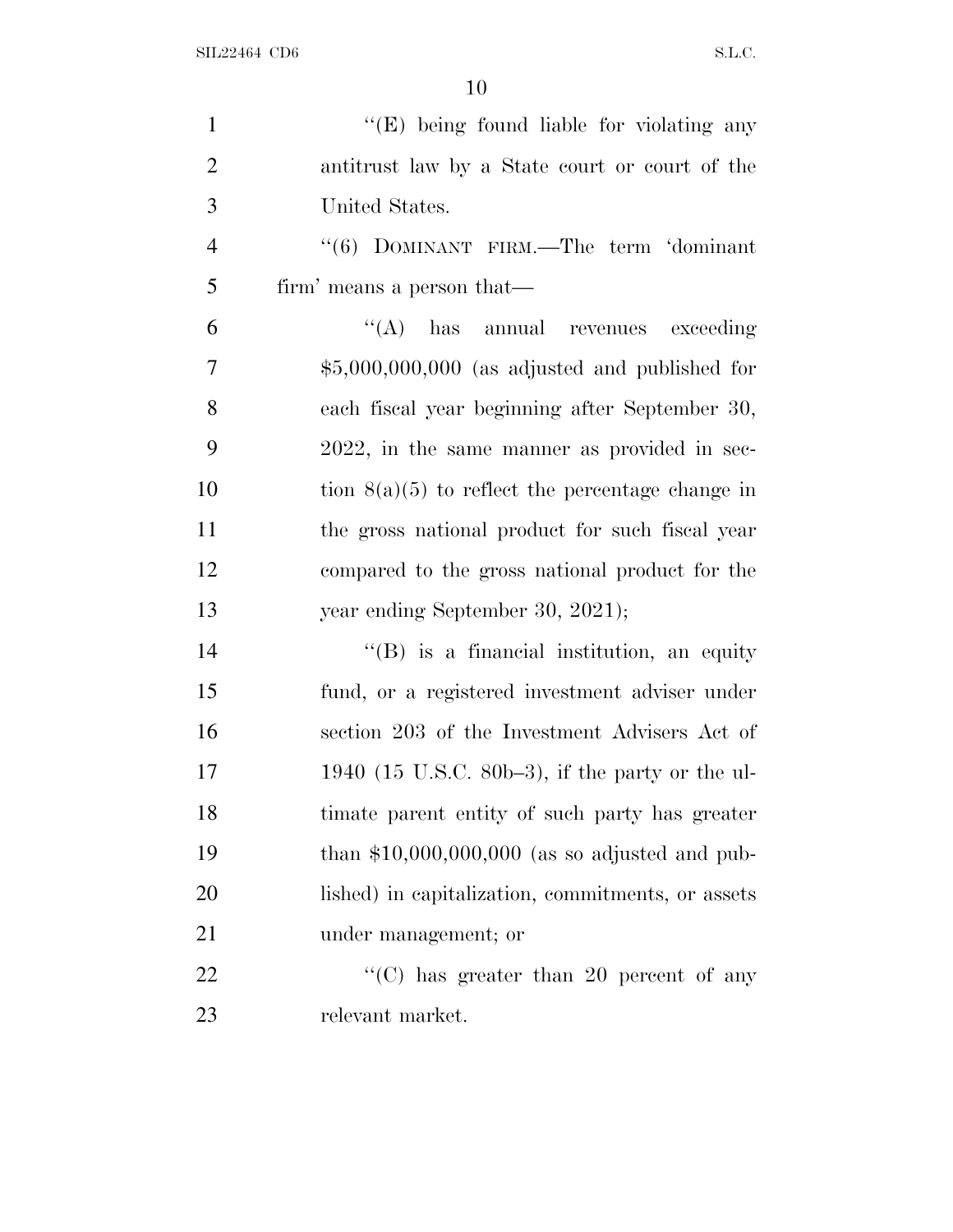| $\mathbf{1}$   | "(7) FAILING-FIRM DEFENSE.—The term 'fail-         |
|----------------|----------------------------------------------------|
| $\overline{2}$ | ing-firm defense' means a defense that an acquisi- |
| 3              | tion is unlikely to be anticompetitive because—    |
| $\overline{4}$ | "(A) the party being acquired is in danger         |
| 5              | of immediate insolvency;                           |
| 6              | $\lq$ (B) the party being acquired is not able     |
| 7              | to reorganize successfully under chapter 11 of     |
| 8              | title 11, United States Code;                      |
| 9              | "(C) the party being acquired has made             |
| 10             | unsuccessful good-faith efforts to elicit reason-  |
| 11             | able alternative offers that would keep the as-    |
| 12             | sets of the party in the relevant markets and      |
| 13             | pose a less severe danger to competition than      |
| 14             | does the proposed acquisition; and                 |
| 15             | "(D) the acquiring party is the only avail-        |
| 16             | able purchaser.                                    |
| 17             | $``(8)$ LABOR MARKET.—The term 'labor market'      |
| 18             | includes-                                          |
| 19             | $\lq\lq$ commuting zones, as defined by the        |
| 20             | Department of Agriculture;                         |
| 21             | "(B) the 6-digit Standard Occupational             |
| 22             | Classification codes for a particular job classi-  |
| 23             | fication; and                                      |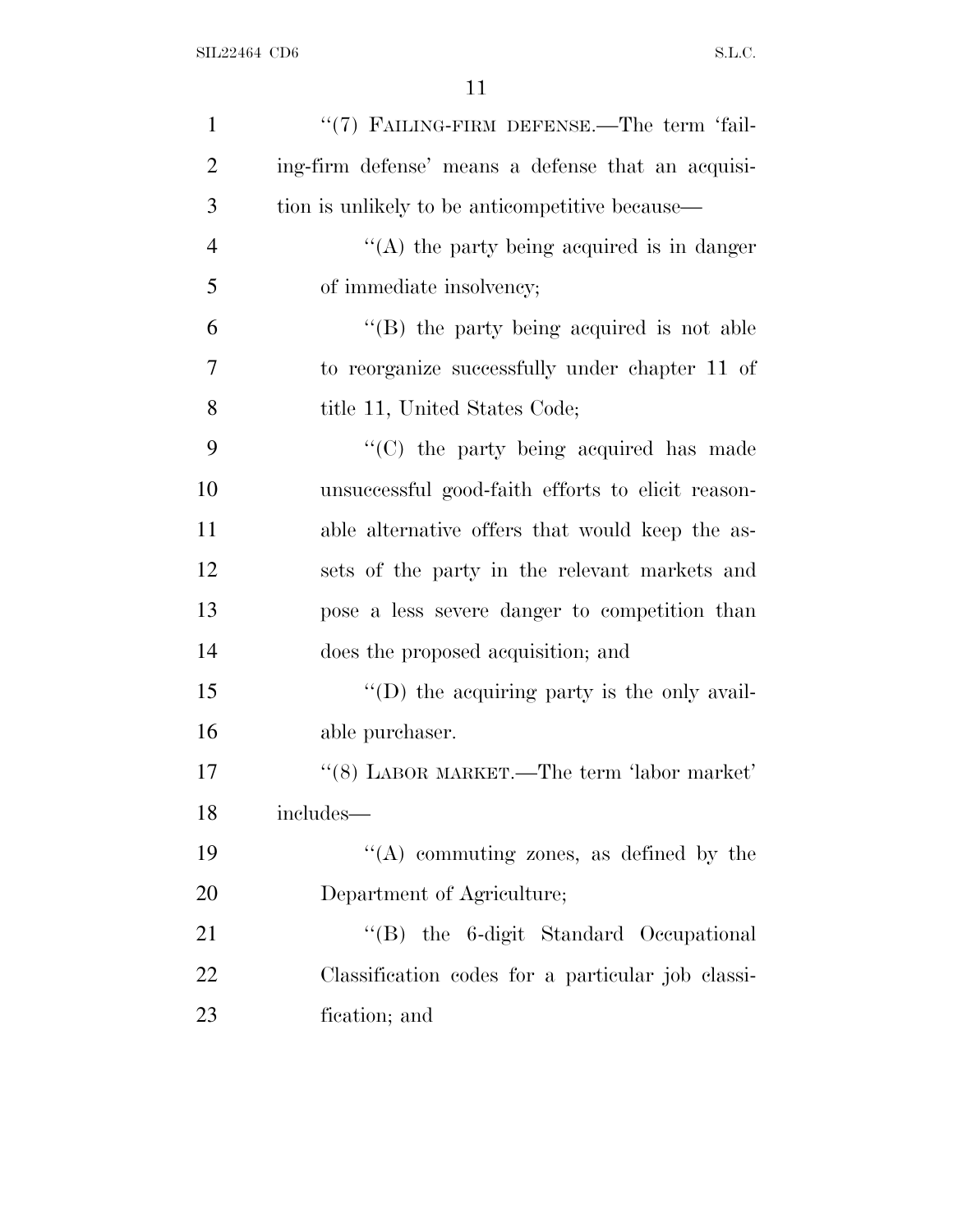| $\mathbf{1}$   | $\lq\lq$ (C) other definitions as the Federal           |
|----------------|---------------------------------------------------------|
| $\overline{2}$ | Trade Commission and the Department of Jus-             |
| 3              | tice may promulgate by regulation.                      |
| $\overline{4}$ | "(9) NONREPORTABLE ACQUISITION.—The                     |
| 5              | term 'nonreportable acquisition' means any acquisi-     |
| 6              | tion for which the parties are not required to file no- |
| 7              | tification under section 7A.                            |
| 8              | "(10) PARTY.—The term 'party' means, for a              |
| 9              | given acquisition, a person required to file notifica-  |
| 10             | tion under section 7A.                                  |
| 11             | " $(11)$ PERSON.—The term 'person' has the              |
| 12             | meaning given the term in section 8 of the Sherman      |
| 13             | Act (15 U.S.C. 7).                                      |
| 14             | "(12) PLATFORM.—The term 'platform' means               |
| 15             | any person's website, online or mobile application,     |
| 16             | operating system, digital assistant, online adver-      |
| 17             | tising exchange, or online service that—                |
| 18             | $\lq\lq$ operates or provides the main inter-           |
| 19             | face between different users or market partici-         |
| 20             | pants, such as individuals, advertisers, or pro-        |
| 21             | viders of content, services, and goods; and             |
| 22             | "(B) allows for exchanges of at least some              |
| 23             | goods, services, or content that the person does        |
| 24             | not own.                                                |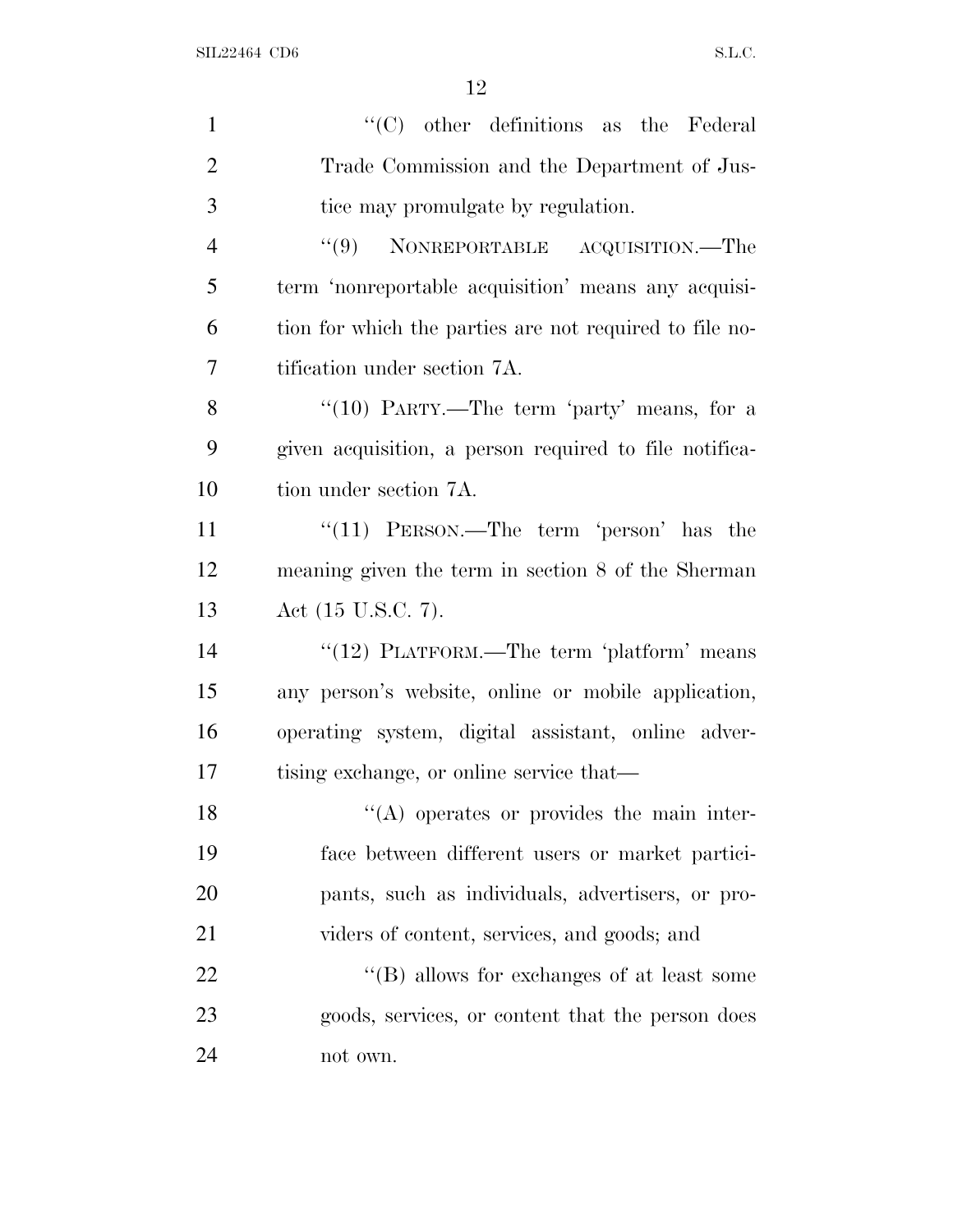| $\mathbf{1}$   | "(13) PLATFORM CONFLICT OF INTEREST.-               |
|----------------|-----------------------------------------------------|
| $\overline{2}$ | The term 'platform conflict of interest' means the  |
| 3              | conflict of interest that arises when a person owns |
| $\overline{4}$ | or controls a platform while simultaneously—        |
| 5              | "(A) owning or controlling a line of busi-          |
| 6              | ness that competes against third parties on that    |
| 7              | platform, if the person has the ability and in-     |
| 8              | centive to, or does, advantage its own business     |
| 9              | on the platform over third-party competitors on     |
| 10             | the platform or disadvantage the business of        |
| 11             | third-party competitors on the platform; or         |
| 12             | "(B) representing both buyers and sellers           |
| 13             | for transactions or business on the platform.       |
| 14             | "(14) PROHIBITED MERGER.—The term 'pro-             |
| 15             | hibited merger' means an acquisition—               |
| 16             | $\lq\lq (A)$ in which—                              |
| 17             | "(i) the Herfindahl-Hirschman Index                 |
| 18             | would be greater than 1,800 in any rel-             |
| 19             | evant market; and                                   |
| 20             | "(ii) the increase in the Herfindahl-               |
| 21             | Hirschman Index would be more than 100              |
| 22             | in such relevant market;                            |
| 23             | "(B) in which the acquiring person would            |
| 24             | have a market share of greater than 33 percent      |
| 25             | of any relevant market (excluding labor mar-        |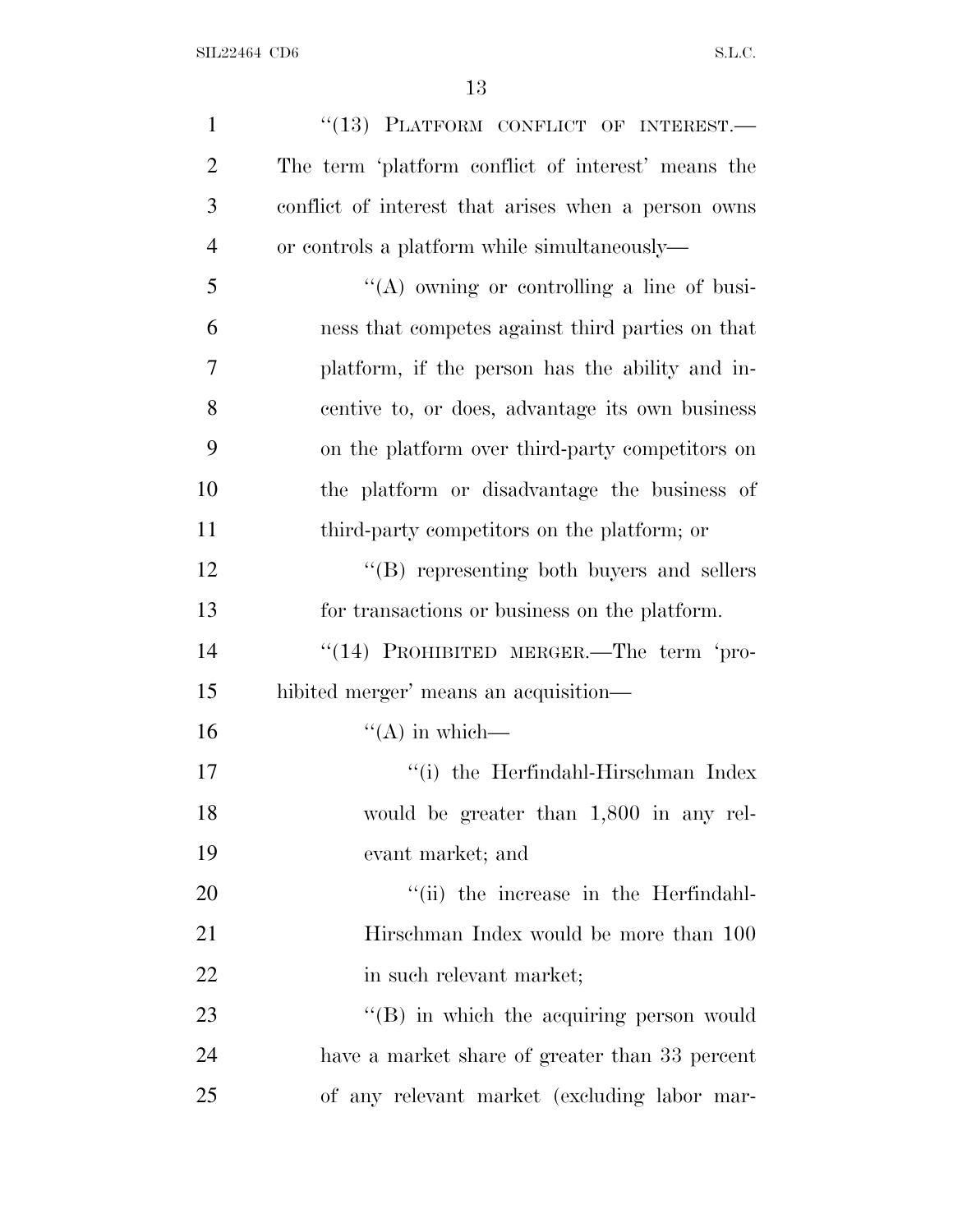|   | kets) or greater than 25 percent of any labor   |
|---|-------------------------------------------------|
|   | market as an employer; or                       |
| 3 | $\lq\lq$ (C) that would result in the acquiring |

 person holding an aggregate total amount of the voting securities and assets of the acquired person in excess of \$5,000,000,000 (as so ad-justed and published).

8 "(15) RELEVANT AGENCY.—The term 'relevant agency' means the Office of Advocacy of the Small Business Administration, the Minority Business De- velopment Agency of the Department of Commerce, the National Labor Relations Board, any Federal agency required to review an acquisition under Fed- eral law, or any Federal agency with substantial reg- ulatory authority over a party involved in an acquisi- tion (including persons or financial institutions in- volved with financing the acquisition) as identified by the parties, the Federal Trade Commission, or 19 the Assistant Attorney General.

20 "(16) RELEVANT MARKET.—The term 'relevant market'—

22 "'(A) means any line of commerce, product market, service market, or labor market impli-cated by an acquisition;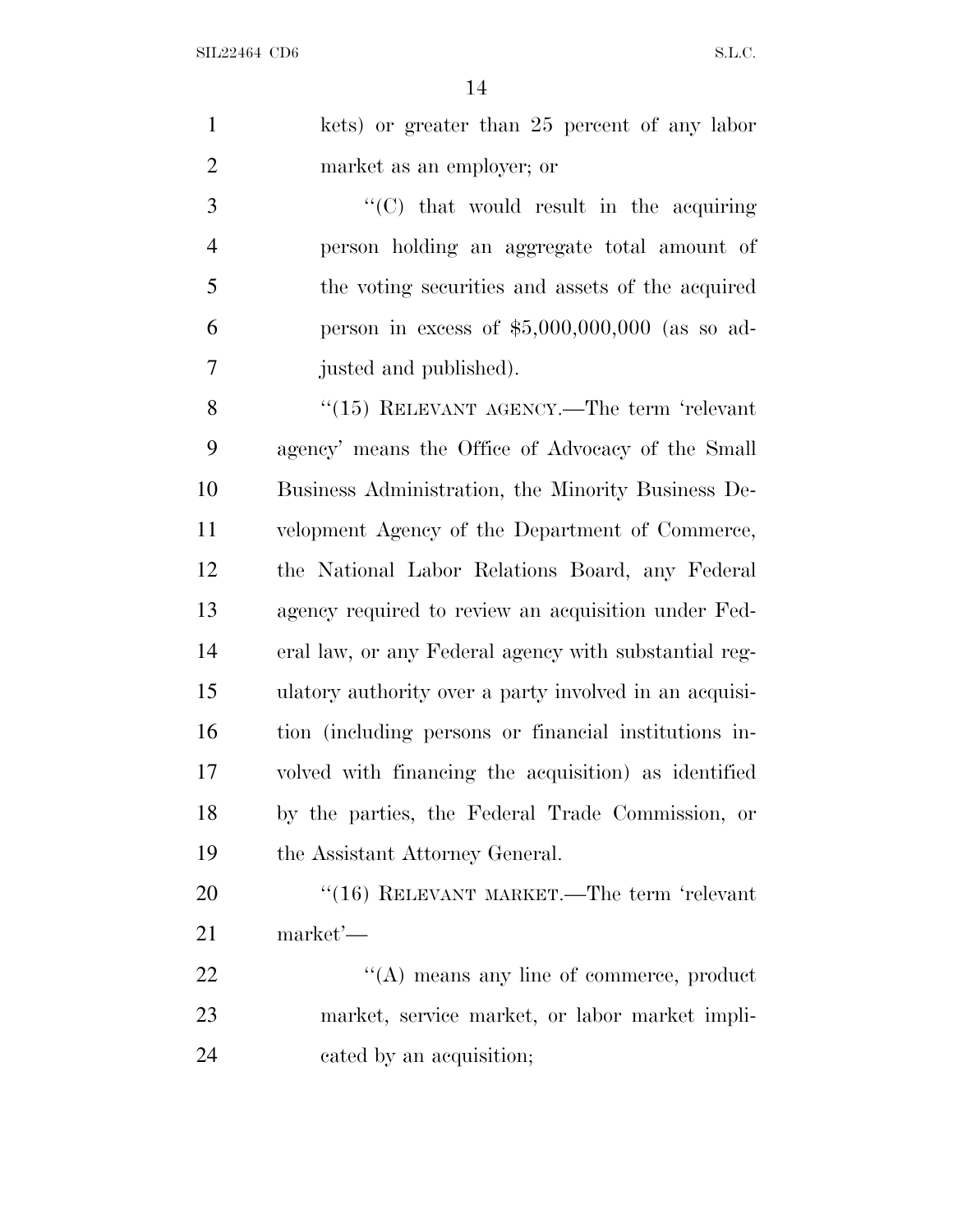| $\mathbf{1}$   | "(B) includes a geographic area if geog-                |
|----------------|---------------------------------------------------------|
| $\overline{2}$ | raphy limits the willingness or ability—                |
| 3              | "(i) of some customers to substitute                    |
| $\overline{4}$ | some products;                                          |
| 5              | "(ii) of some suppliers to serve some                   |
| 6              | customers; or                                           |
| $\overline{7}$ | "(iii) of some workers to provide                       |
| 8              | labor.                                                  |
| 9              | "(17) STATE ATTORNEY GENERAL.—The term                  |
| 10             | State attorney general' has the meaning given the       |
| 11             | term in section 4G.                                     |
| 12             | "(18) ULTIMATE PARENT ENTITY.—The term                  |
| 13             | 'ultimate parent entity' has the meaning given the      |
| 14             | term in section 801.1 of title 16, Code of Federal      |
| 15             | Regulations.                                            |
| 16             | "(b) SHORT TITLE.—This Act may be cited as the          |
| 17             | 'Clayton Act'.".                                        |
|                | 18 SEC. 4. BANNING ALL PROHIBITED MERGERS<br><b>AND</b> |
| 19             | STRENGTHENING ANTITRUST AGENCY EN-                      |
| 20             | FORCEMENT.                                              |
| 21             | (a) BANNING ALL PROHIBITED MERGERS.—Section             |
| 22             | 7 of the Clayton Act (15 U.S.C. 18) is amended—         |
| 23             | (1) in the first and second undesignated para-          |
| 24             | graphs, by striking "lessen competition, or to tend     |
| 25             | to create a monopoly" each place the term appears       |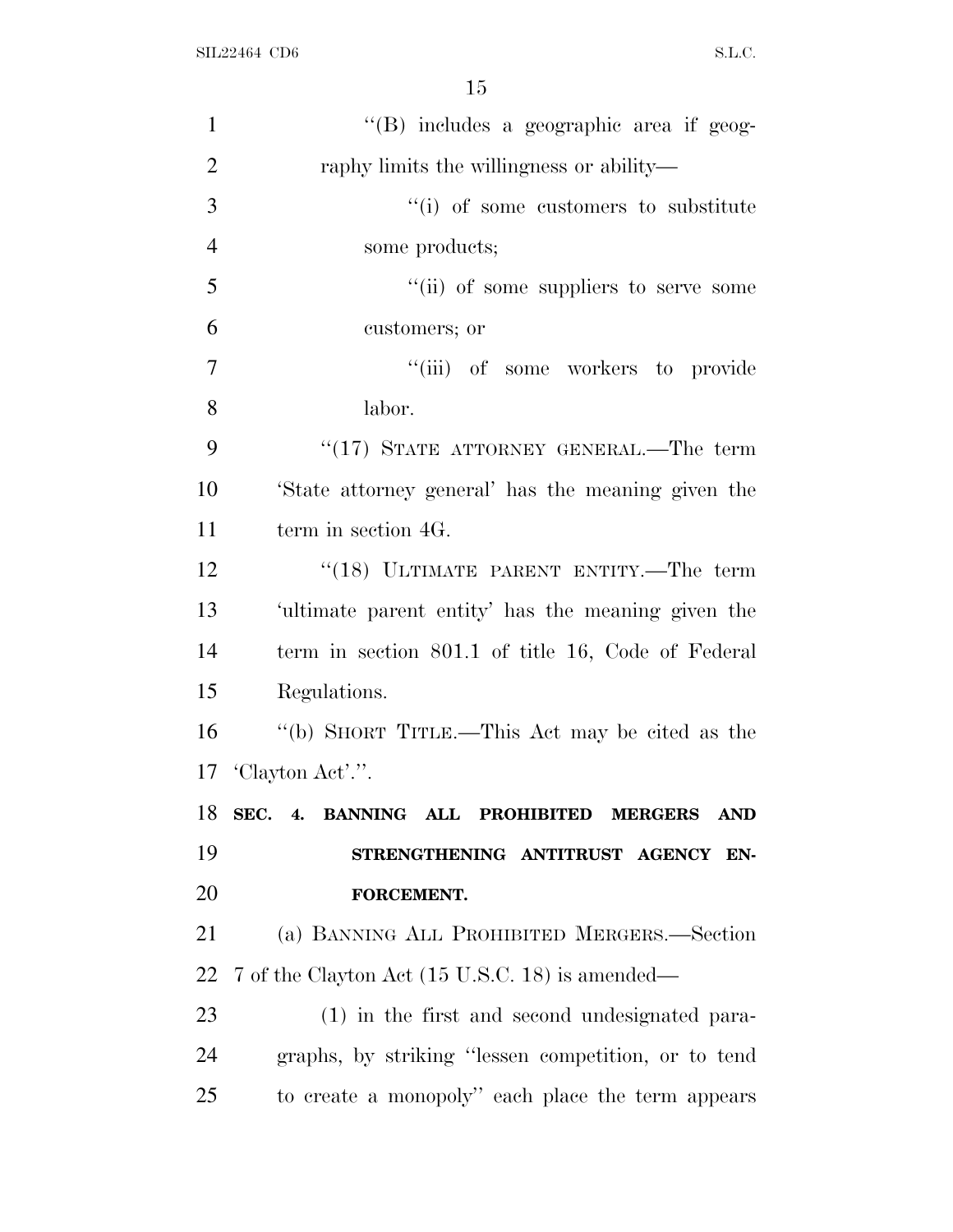| $\mathbf{1}$   | and inserting "harm the competitive process, or cre-         |
|----------------|--------------------------------------------------------------|
| $\overline{2}$ | ate or help maintain a monopoly, a monopsony, mar-           |
| 3              | ket power, or unfair methods of competition"; and            |
| $\overline{4}$ | (2) in the first, second, and third undesignated             |
| 5              | paragraph, by inserting "(including labor)" after            |
| 6              | "any activity affecting commerce" each place the             |
| 7              | term appears; and                                            |
| 8              | (3) by adding at the end the following:                      |
| 9              | "Any prohibited merger shall be unlawful under               |
| 10             | this section.                                                |
| 11             | "Neither quantitative evidence nor a definition              |
| 12             | of a relevant market or market share shall be re-            |
| 13             | quired to establish a violation under this section.          |
| 14             | "Harms to the competitive process include the                |
| 15             | harms described in section 7A.".                             |
| 16             | (b) STRENGTHENING ANTITRUST AGENCY ENFORCE-                  |
| 17             | MENT.                                                        |
| 18             | (1) MANDATORY HSR FILINGS.—Section $7A(a)$                   |
| 19             | of the Clayton Act $(15 \text{ U.S.C. } 18a(a))$ is amended— |
| 20             | $(A)$ in the matter preceding paragraph $(1)$ ,              |
| 21             | by inserting ", subject to subsection (b)," be-              |
| 22             | fore "the waiting";                                          |
| 23             | $(B)$ in paragraph $(1)$ , by striking "and" at              |
| 24             | the end;                                                     |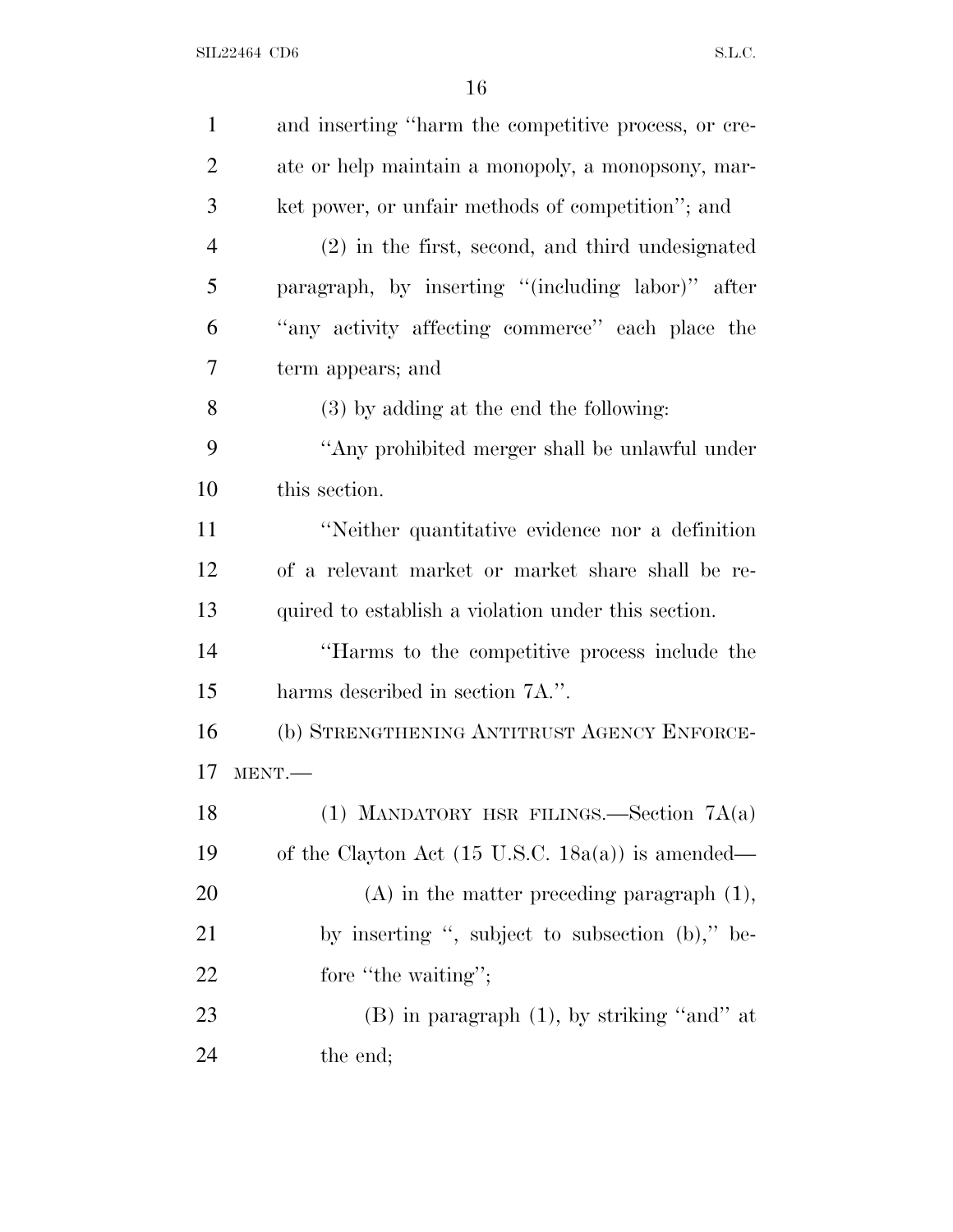| $\mathbf{1}$   | (C) in paragraph $(2)(B)(ii)(III)$ , by strik-                   |
|----------------|------------------------------------------------------------------|
| $\overline{2}$ | ing the period at the end and inserting "; and";                 |
| 3              | and                                                              |
| $\overline{4}$ | (D) by inserting after paragraph                                 |
| 5              | $(2)(B)(ii)(III)$ the following:                                 |
| 6              | $\cdot\cdot\cdot(3)(A)$ as a result of such acquisition, the ac- |
| $\overline{7}$ | quiring person would hold an aggregate total                     |
| 8              | amount of the voting securities and assets of the ac-            |
| 9              | quired person of $$50,000,000$ (as so adjusted and               |
| 10             | published) or more; and                                          |
| 11             | $\lq\lq$ the acquiring person, or the person whose               |
| 12             | voting securities or assets are being acquired—                  |
| 13             | "(i) has annual revenues in excess of                            |
| 14             | $$5,000,000,000$ (as so adjusted and published);                 |
| 15             | <b>or</b>                                                        |
| 16             | "(ii) is a financial institution, an equity                      |
| 17             | fund, or a registered investment adviser under                   |
| 18             | section 203 of the Investment Advisers Act of                    |
| 19             | 1940 (15 U.S.C. 80b-3), if the person or the                     |
| 20             | ultimate parent entity of the person has greater                 |
| 21             | than $$10,000,000,000$ (as so adjusted and pub-                  |
| 22             | lished) in capitalization, commitments, or assets                |
| 23             | under management.".                                              |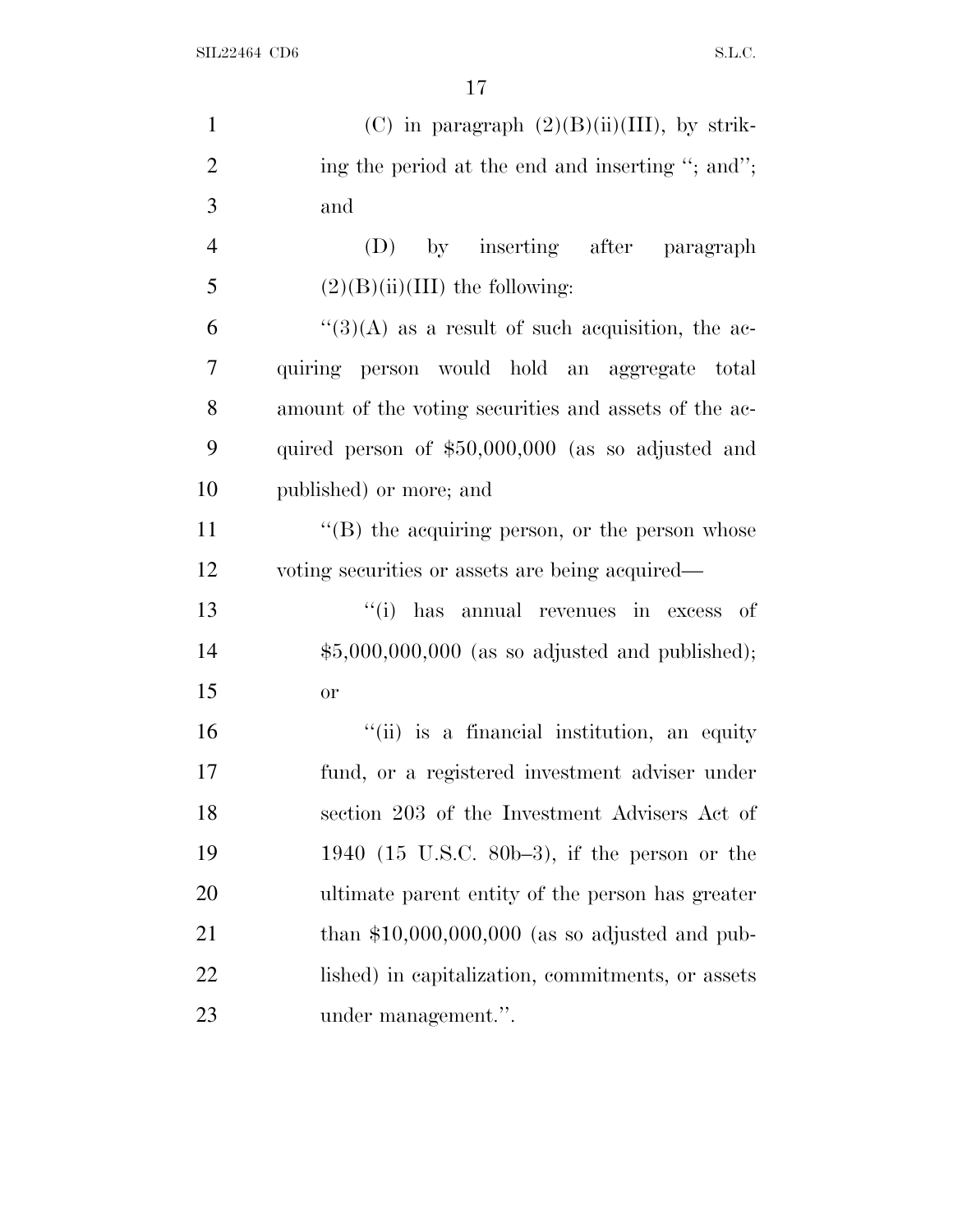| $\mathbf{1}$   | (2) EMPOWERING THE ANTITRUST AGENCIES           |
|----------------|-------------------------------------------------|
| $\overline{2}$ | TO REJECT ACQUISITIONS.—Section 7A of the Clay- |
| 3              | ton Act $(15 \text{ U.S.C. } 18a)$ is amended—  |
| $\overline{4}$ | $(A)$ in subsection $(b)$ —                     |
| 5              | (i) in paragraph $(1)(B)$ —                     |
| 6              | $(I)$ by striking "thirtieth" and in-           |
| 7              | serting $^{\prime\prime}$ 120th"; and           |
| 8              | (II) by striking "fifteenth" and                |
| 9              | inserting "60th"; and                           |
| 10             | (ii) in paragraph $(2)$ , by striking "the      |
| 11             | Assistant" and all that follows through the     |
| 12             | period at the end and inserting "on dem-        |
| 13             | onstration of an emergency may, in indi-        |
| 14             | vidual cases, terminate the waiting period      |
| 15             | specified in paragraph (1) and allow any        |
| 16             | person to proceed with any acquisition sub-     |
| 17             | ject to this section, upon a vote of the Fed-   |
| 18             | eral Trade Commission or approval of the        |
| 19             | Assistant Attorney General, and promptly        |
| 20             | shall cause to be published in the Federal      |
| 21             | Register a notice that details the justifica-   |
| 22             | tion of such decision. The waiting period       |
| 23             | may not be terminated under this para-          |
| 24             | graph without the approval of all relevant      |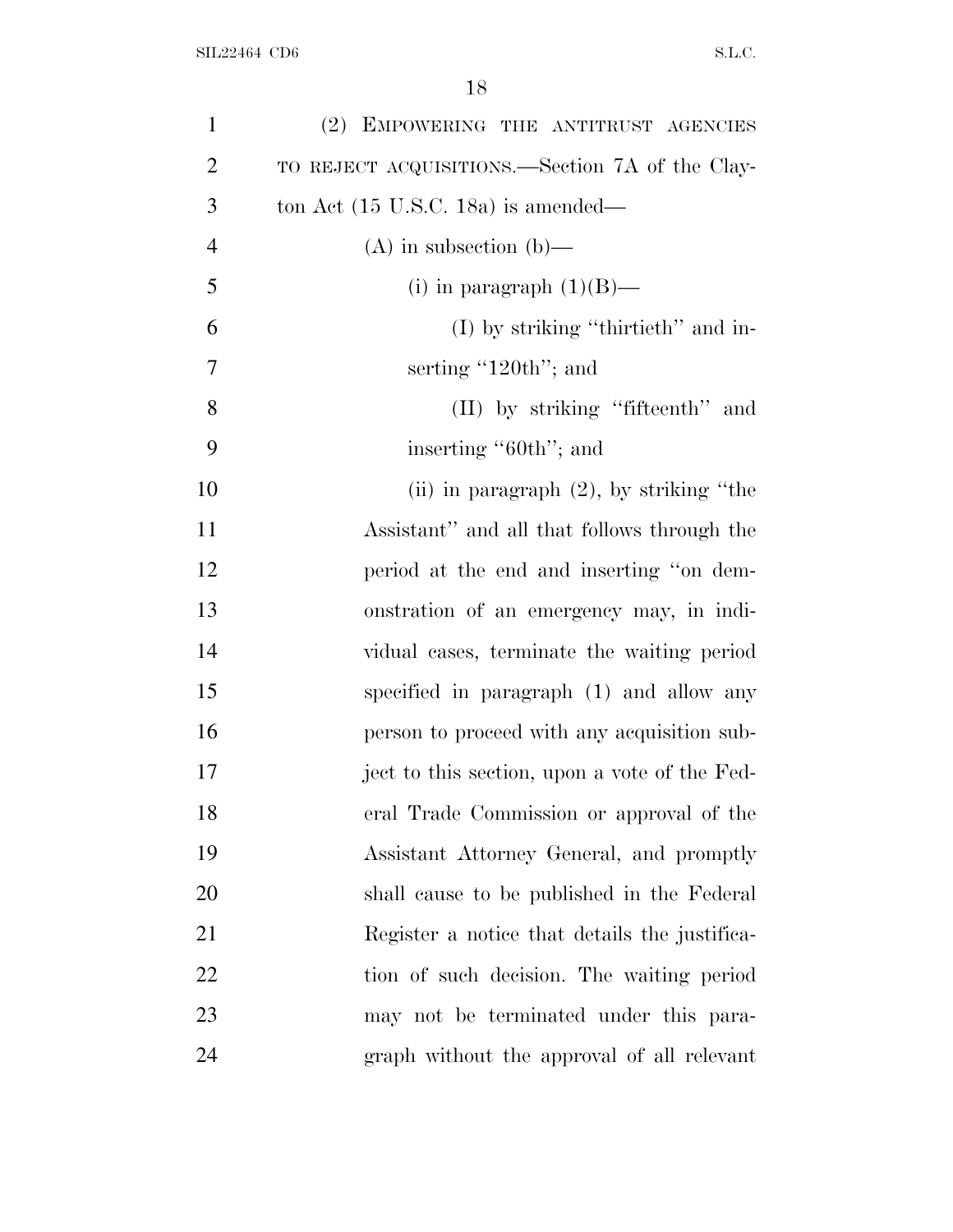| $\mathbf{1}$   | agencies and States that have received ma-              |
|----------------|---------------------------------------------------------|
| $\overline{2}$ | terials pursuant to subsection $(l)$ .";                |
| 3              | (B) in subsection (e), by adding at the end             |
| $\overline{4}$ | the following:                                          |
| 5              | $\lq(3)$ No person shall acquire, directly or indi-     |
| 6              | rectly, any voting securities or assets of another per- |
| 7              | son under subsection (a) unless—                        |
| 8              | $\lq\lq(A)(i)$ the waiting period expires or is ter-    |
| 9              | minated; and                                            |
| 10             | "(ii) the Federal Trade Commission or the               |
| 11             | Assistant Attorney General has not rejected the         |
| 12             | acquisition; or                                         |
| 13             | $\lq\lq (B)$ an appropriate court issues a final, non-  |
| 14             | appealable order reversing the decision of the Fed-     |
| 15             | eral Trade Commission or the Assistant Attorney         |
| 16             | General to reject the acquisition.                      |
| 17             | "(4)(A) Not later than 15 days after the date           |
| 18             | on which the Federal Trade Commission and the As-       |
| 19             | sistant Attorney General receive a notification filed   |
| 20             | under subsection (a), the Federal Trade Commission      |
| 21             | and the Assistant Attorney General shall determine      |
| 22             | whether the Federal Trade Commission or the As-         |
| 23             | sistant Attorney General shall review the acquisition,  |
| 24             | which shall be publicly announced.                      |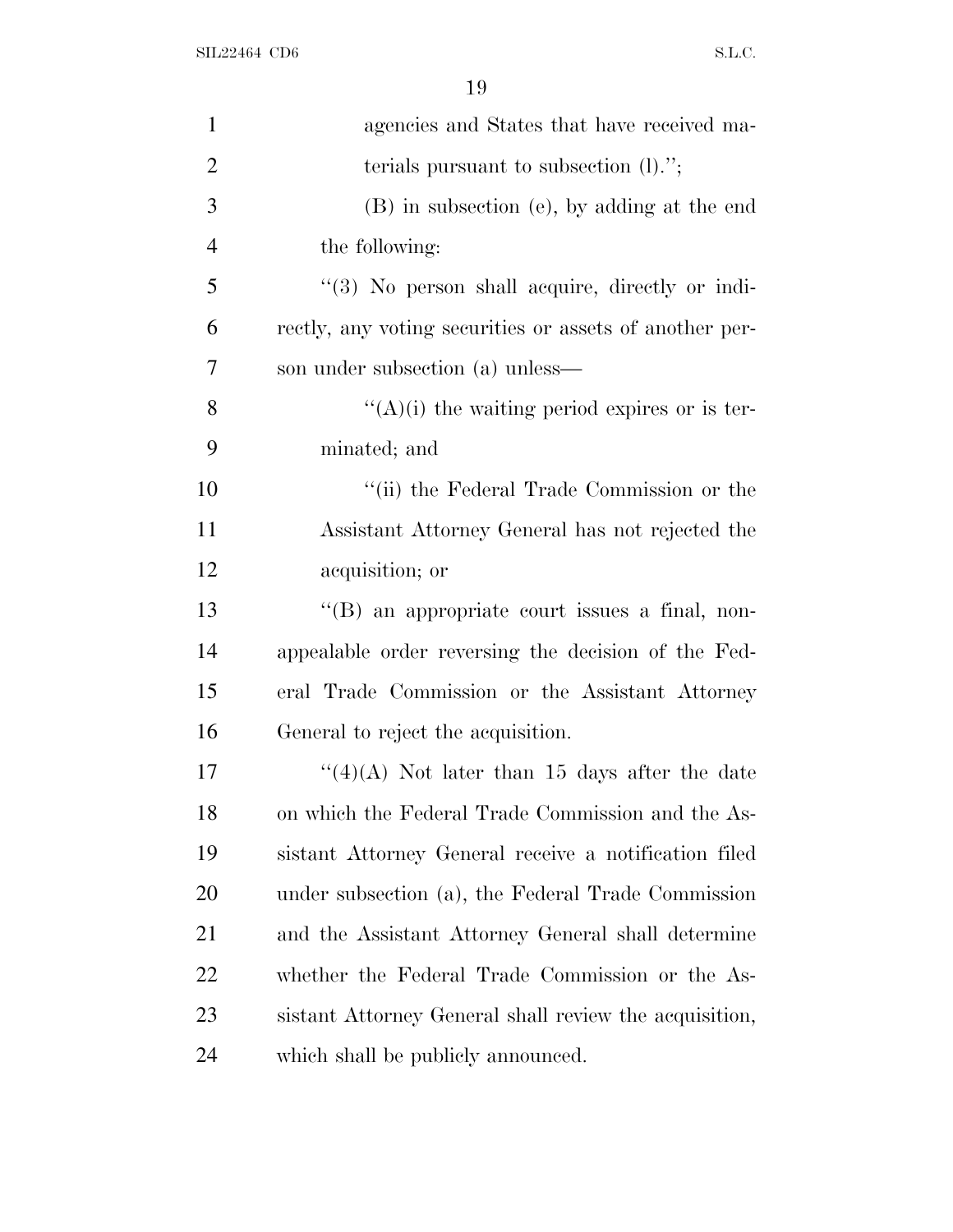| $\mathbf{1}$   | "(B) If no decision is made under subpara-              |
|----------------|---------------------------------------------------------|
| $\overline{2}$ | graph $(A)$ before the expiration of the 15-day period, |
| 3              | the Federal Trade Commission shall review the ac-       |
| $\overline{4}$ | quisition, which shall be publicly announced.           |
| 5              | " $(5)$ Not later than 120 days after the date on       |
| 6              | which the Federal Trade Commission and the As-          |
| 7              | sistant Attorney General receive a notification filed   |
| 8              | under subsection (a), the Federal Trade Commission      |
| 9              | or the Assistant Attorney General shall determine       |
| 10             | whether to reject the acquisition.                      |
| 11             | $\lq(6)(A)$ The Federal Trade Commission or the         |
| 12             | Assistant Attorney General shall provide—               |
| 13             | "(i) an opportunity for public comment                  |
| 14             | during the 60-day period beginning on the date          |
| 15             | on which a public announcement is made under            |
| 16             | paragraph $(4)$ ; and                                   |
| 17             | $\lq\lq$ (ii) the public with —                         |
| 18             | "(I) notice of a notification filed                     |
| 19             | under subsection (a); and                               |
| 20             | "(II) a summary of all documentary                      |
| 21             | material and information described in sub-              |
| 22             | section $(d)$ .                                         |
| 23             | "(B) The Federal Trade Commission or the As-            |
| 24             | sistant Attorney General shall consider any public      |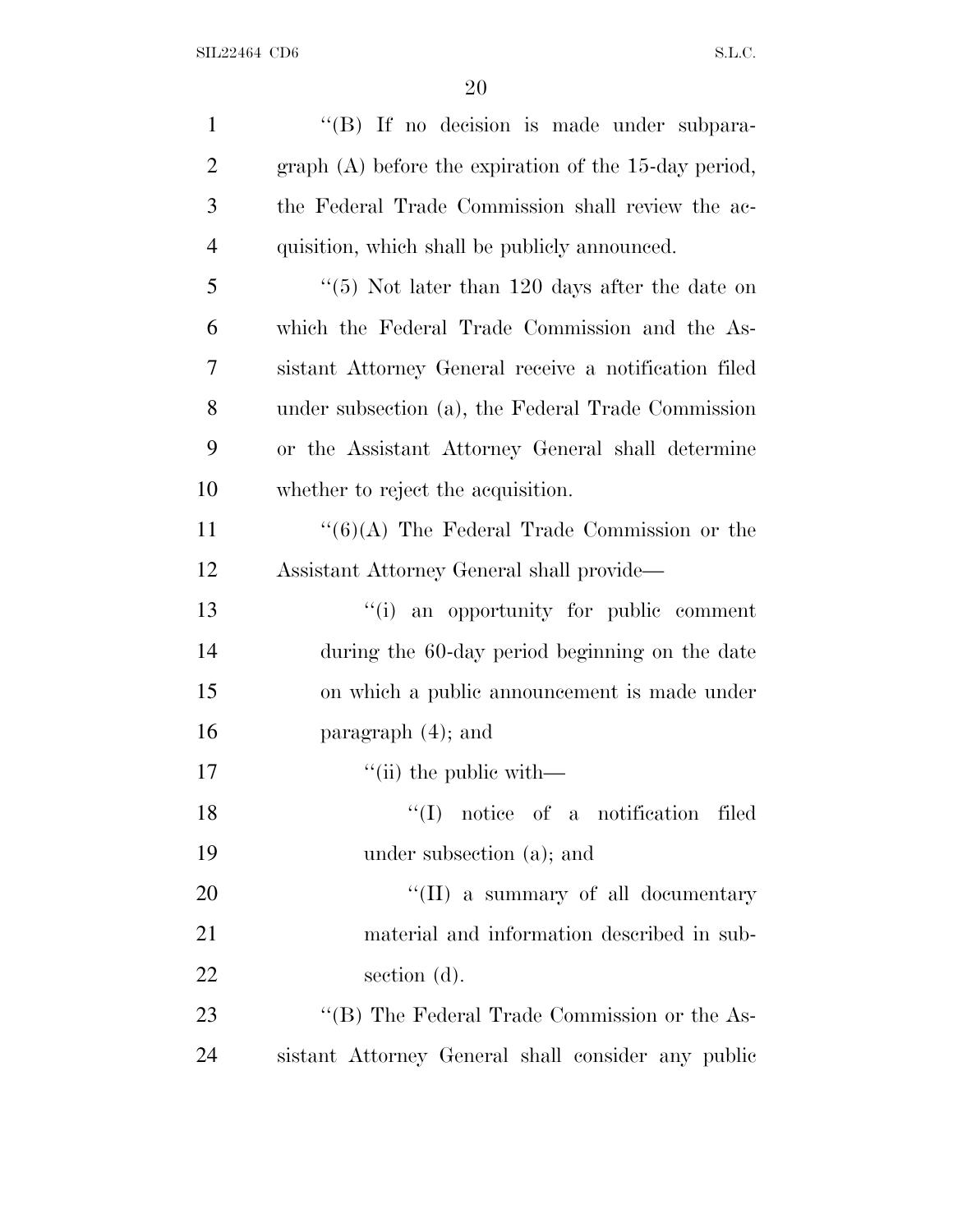comments submitted under this paragraph before making a determination under paragraph (5).

 $\mathcal{F}''(7)$ (A) Harms to the competitive process may include, without limitation, harms to workers (in- cluding significant layoffs or harms to existing col- lective bargaining agreements, retirees, worker bene- fits and compensation, or labor conditions), con- sumers (including patients, renters, and students), customer choice, sellers, small or minority-owned businesses (including farms and ranches), local, rural, or low-income communities, communities of color, privacy, quality (including health and safety), entrepreneurship, or innovation.

 ''(B) When evaluating whether an acquisition is likely to harm the competitive process, the Federal Trade Commission or the Assistant Attorney Gen-eral shall consider—

18 ''(i) effects in any relevant market (includ- ing labor markets), cross-market effects or im- pacts on the lines of commerce of the parties beyond any relevant markets, impacts through- out the supply chains or business ecosystems of the parties, and impacts on small or minority-owned businesses (including farms and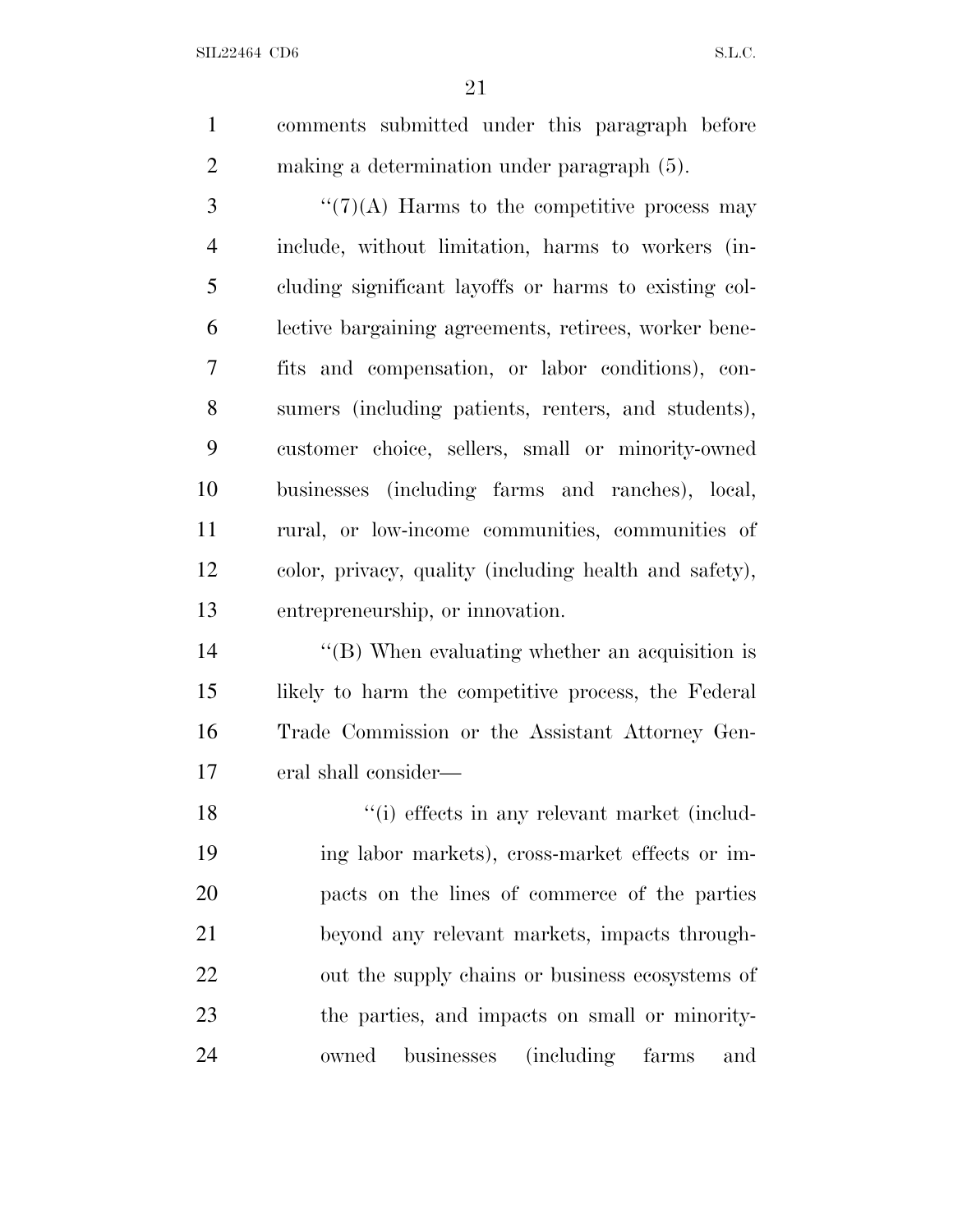| $\mathbf{1}$   | ranches), local, rural, or low-income commu- |
|----------------|----------------------------------------------|
| $\overline{2}$ | nities, and communities of color; and        |
| 3              | $\lq\lq$ (ii) the history of —               |
| $\overline{4}$ | "(I) express collusion in any relevant       |
| 5              | market;                                      |
| 6              | "(II) acquisitions by a party in any         |
| $\overline{7}$ | relevant market during the preceding 5-      |
| 8              | year period; and                             |
| 9              | "(III) any anticompetitive effects that      |
| 10             | followed previous acquisitions of the par-   |
| 11             | ties, including—                             |
| 12             | "(aa) increased prices for con-              |
| 13             | sumers;                                      |
| 14             | "(bb) reduced wages for workers;             |
| 15             | "(cc) reductions in safety for               |
| 16             | consumers or workers;                        |
| 17             | "(dd) increased injuries or deaths           |
| 18             | for consumers or workers;                    |
| 19             | "(ee) bankruptcy or financial dis-           |
| 20             | tress of acquired companies;                 |
| 21             | "(ff) significant worker layoffs;            |
| 22             | and                                          |
| 23             | "(gg) reduced investments in re-             |
| 24             | search and development.                      |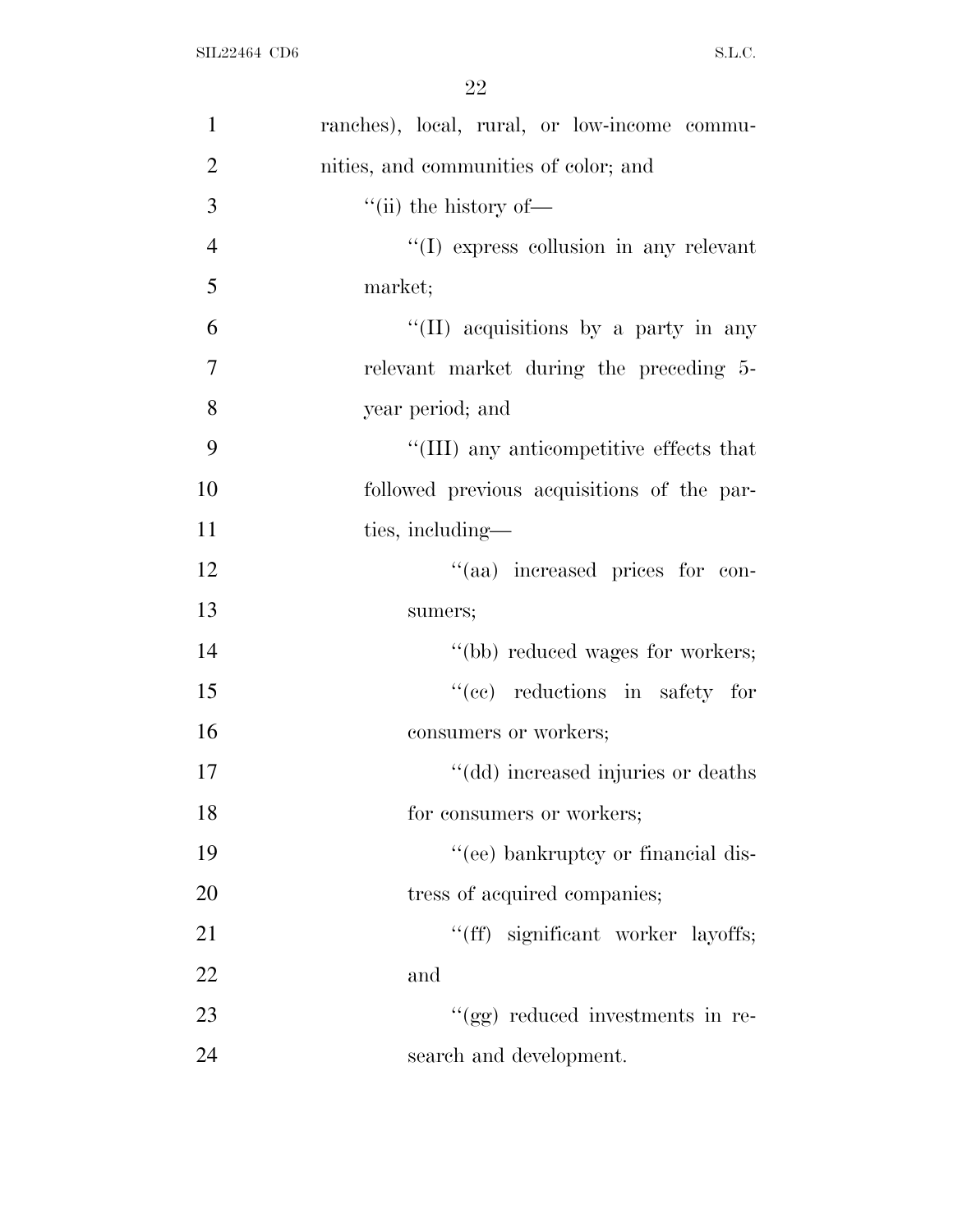| $\mathbf{1}$   | "(C) The Federal Trade Commission or the As-            |
|----------------|---------------------------------------------------------|
| $\overline{2}$ | sistant Attorney General may determine that the ac-     |
| 3              | quisition is likely to harm the competitive process if  |
| $\overline{4}$ | the history described in subparagraph $(B)(ii)$ is sig- |
| 5              | nificant or extensive.                                  |
| 6              | "(D) When evaluating an acquisition for which           |
| 7              | any party (or its ultimate parent entity) is a domi-    |
| 8              | nant firm, the Federal Trade Commission or the As-      |
| 9              | sistant Attorney General may determine that the ac-     |
| 10             | quisition is likely to harm the competitive process     |
| 11             | $if$ —                                                  |
| 12             | "(i) another party offers overlapping, com-             |
| 13             | peting, or functionally equivalent services or          |
| 14             | products;                                               |
| 15             | "(ii) another party is a nascent competitor             |
| 16             | or maverick;                                            |
| 17             | "(iii) another party is a critical trading              |
| 18             | partner in the supply chains or business eco-           |
| 19             | systems of the parties; or                              |
| 20             | "(iv) the acquisition would create a plat-              |
| 21             | form conflict of interest.                              |
| 22             | $\lq(8)(A)$ The decision of the Federal Trade           |
| 23             | Commission or the Assistant Attorney General not        |
| 24             | to reject an acquisition under subsection (a) shall—    |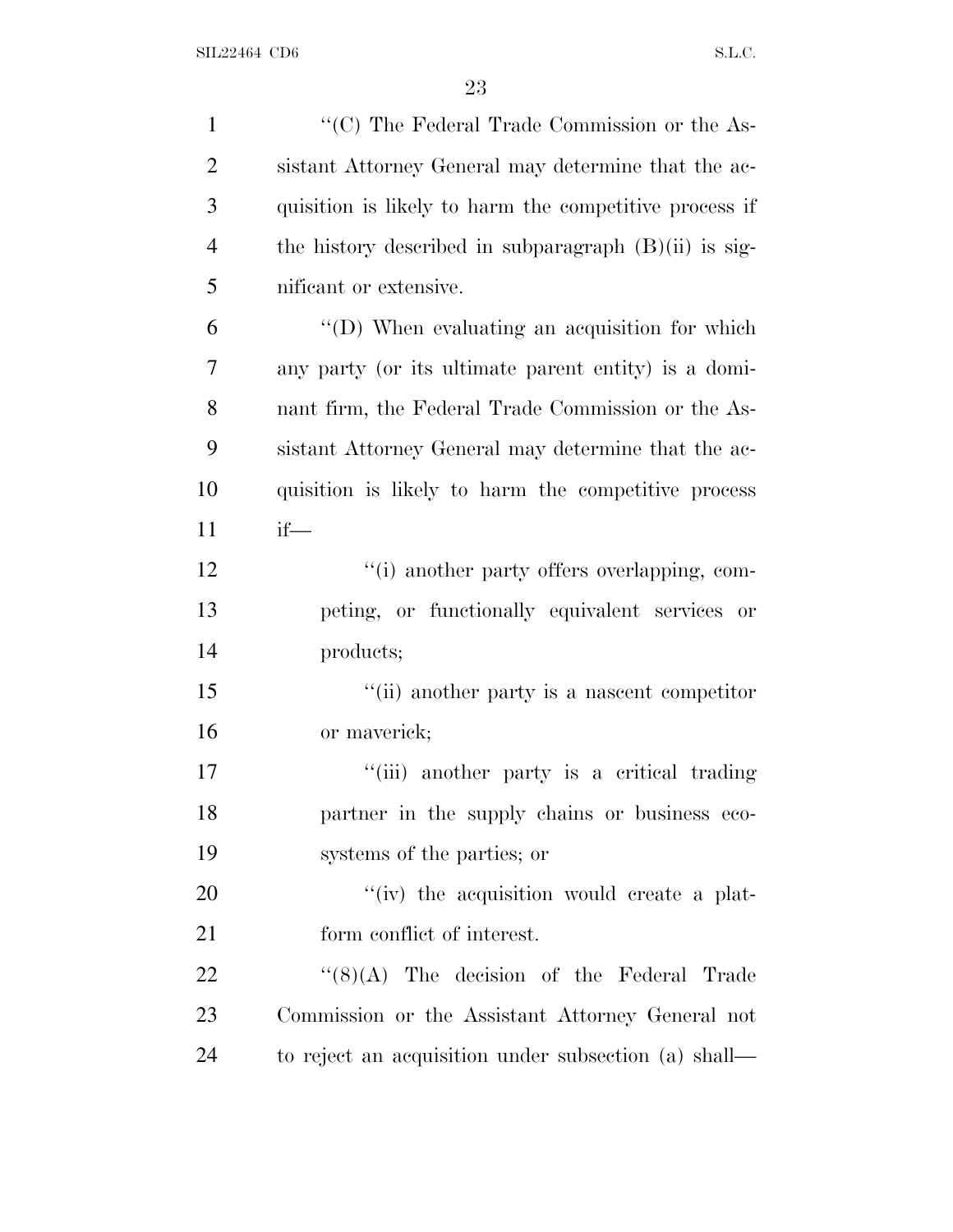| $\mathbf{1}$   | "(i) be made publicly available by the date            |
|----------------|--------------------------------------------------------|
| $\mathfrak{2}$ | on which the waiting period expires or is termi-       |
| 3              | nated;                                                 |
| $\overline{4}$ | "(ii) include a summary of the review proc-            |
| 5              | ess and identify the factors considered in mak-        |
| 6              | ing the decision not to reject the acquisition,        |
| 7              | which shall include (as relevant or applicable)        |
| 8              | the possible harms listed in paragraph $(7)$ ;         |
| 9              | "(iii) have no precedential value for any              |
| 10             | future decisions regarding whether to reject an        |
| 11             | acquisition by the same or different persons;          |
| 12             | "(iv) shall not preclude the Federal Trade             |
| 13             | Commission, the Assistant Attorney General, or         |
| 14             | a State attorney general from investigating the        |
| 15             | acquisition, seeking to unwind the acquisition,        |
| 16             | or seeking to impose remedies on the parties to        |
| 17             | the acquisition at a later date; and                   |
| 18             | "(v) shall have no bearing on the legality             |
| 19             | of the acquisition if the acquisition is challenged    |
| 20             | through judicial proceedings.                          |
| 21             | $\lq\lq (B)$ During the waiting period (or any exten-  |
| 22             | sion thereof), neither the Federal Trade Commission    |
| 23             | nor the Assistant Attorney General may enter into      |
| 24             | any settlement agreement (including commitments        |
| 25             | to structural or behavioral remedies) with the parties |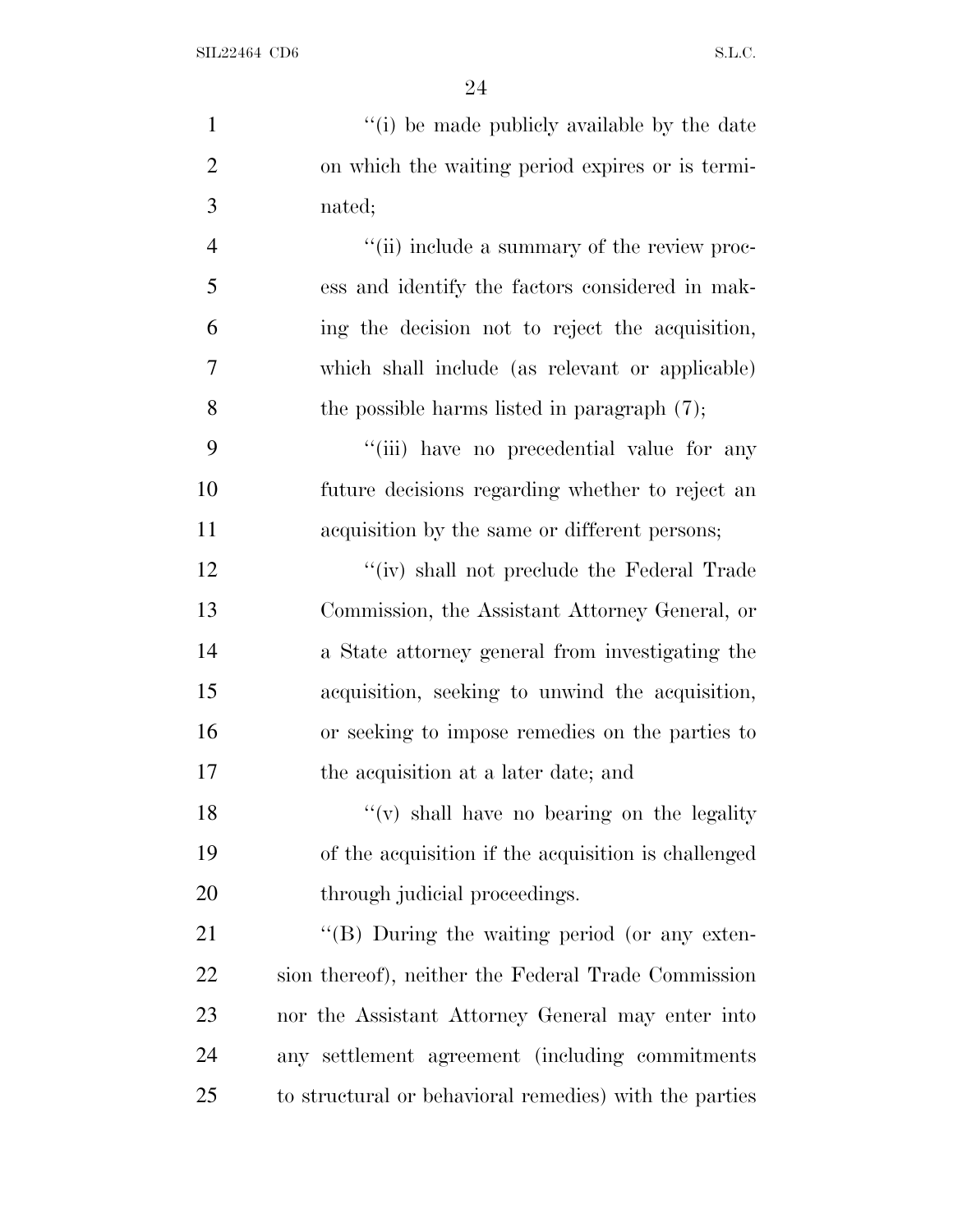| $\mathbf{1}$   | to an acquisition under subsection (a) when deciding           |
|----------------|----------------------------------------------------------------|
| $\mathfrak{2}$ | whether to reject the acquisition.                             |
| 3              | "(C) If the Federal Trade Commission or the                    |
| $\overline{4}$ | Assistant Attorney General declines to reject an ac-           |
| 5              | quisition under subsection (a) by the end of the               |
| 6              | waiting period, the Federal Trade Commission or                |
| 7              | the Assistant Attorney General, respectively, may              |
| 8              | issue an order requiring the parties to hold their as-         |
| 9              | sets separate for a period not to exceed 60 days.              |
| 10             | " $(9)(A)$ The Federal Trade Commission or the                 |
| 11             | Assistant Attorney General shall reject an acquisi-            |
| 12             | tion described in subsection (a) if—                           |
| 13             | $\lq$ <sup>"</sup> (i) the acquisition is a prohibited merger; |
| 14             | "(ii) the acquisition is likely to harm the                    |
| 15             | competitive process or create or help maintain                 |
| 16             | a monopoly, a monopsony, market power, or                      |
| 17             | unfair methods of competition, as determined                   |
| 18             | by the Federal Trade Commission or the Assist-                 |
| 19             | ant Attorney General, respectively;                            |
| 20             | "(iii) a party to the acquisition (or its ulti-                |
| 21             | mate parent entity)—                                           |
| 22             | $\lq\lq$ (I) is a dominant firm; and                           |
| 23             | "(II) has consummated 2 or more ac-                            |
| 24             | quisitions in any relevant market during                       |
| 25             | the preceding 5-year period;                                   |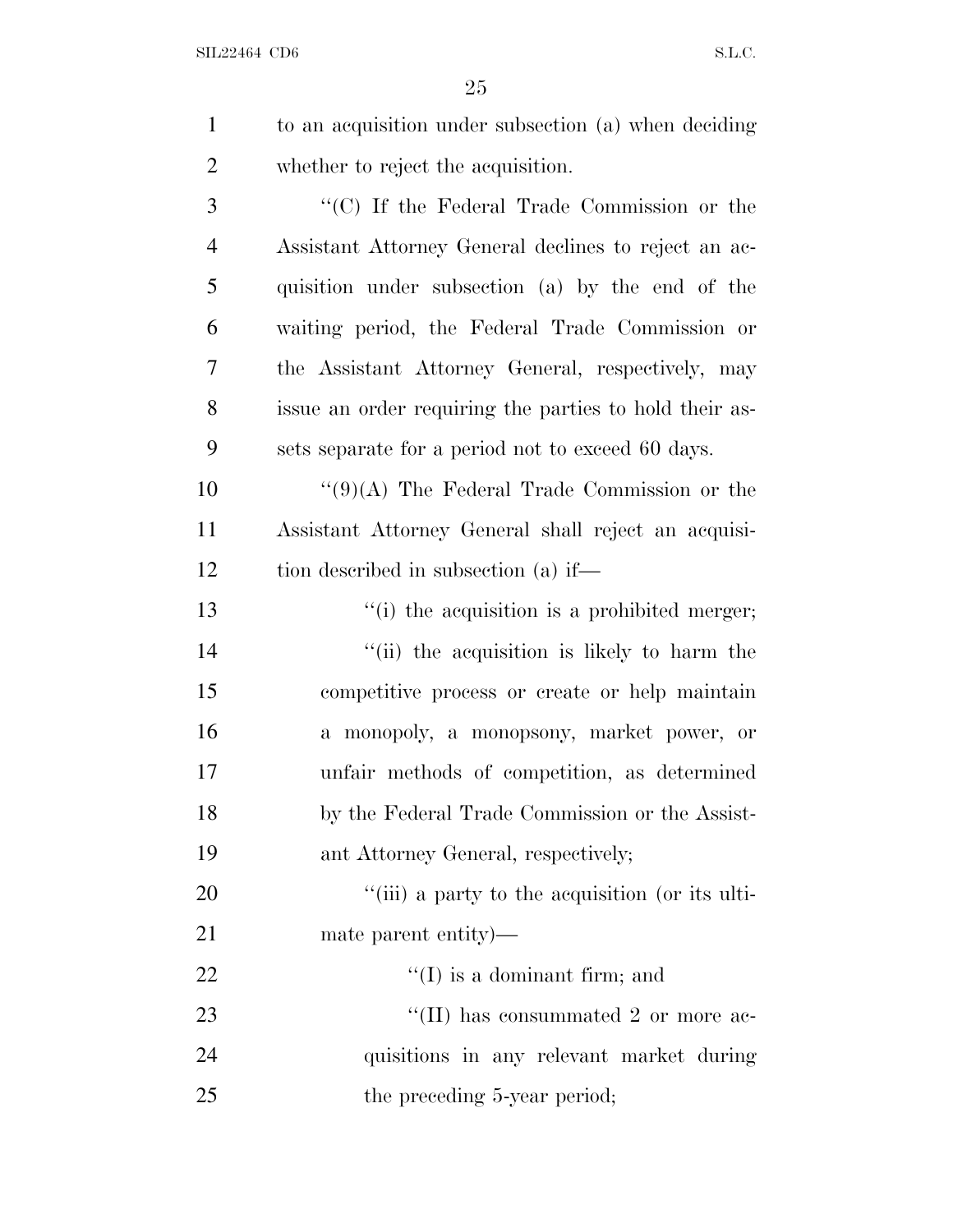| $\mathbf{1}$   | "(iv) a relevant agency objects to the ac-          |
|----------------|-----------------------------------------------------|
| $\overline{2}$ | quisition on the basis of a substantive justifica-  |
| 3              | tion as described in subsection (l);                |
| $\overline{4}$ | $f'(v)$ during the waiting period or during         |
| 5              | the 10-year period ending on the date on which      |
| 6              | notification under subsection (a) is filed, a       |
| 7              | party to the acquisition engaged in any dis-        |
| 8              | qualifying behavior; or                             |
| 9              | "(vi) the Federal Trade Commission or the           |
| 10             | Assistant Attorney General, respectively, deter-    |
| 11             | mines that—                                         |
| 12             | "(I) all information and documentary                |
| 13             | materials have not been supplied; or                |
| 14             | $\lq\lq$ (II) the supplied information is not       |
| 15             | adequately responsive.                              |
| 16             | "(B) The decision of the Federal Trade Com-         |
| 17             | mission or the Assistant Attorney General to reject |
| 18             | an acquisition under subsection (a) shall—          |
| 19             | "(i) be made publicly available before the          |
| 20             | date on which the waiting period expires or is      |
| 21             | terminated;                                         |
| 22             | "(ii) identify which of the 5 categories of         |
| 23             | rejection was or were the basis of the decision     |
| 24             | and include, as applicable—                         |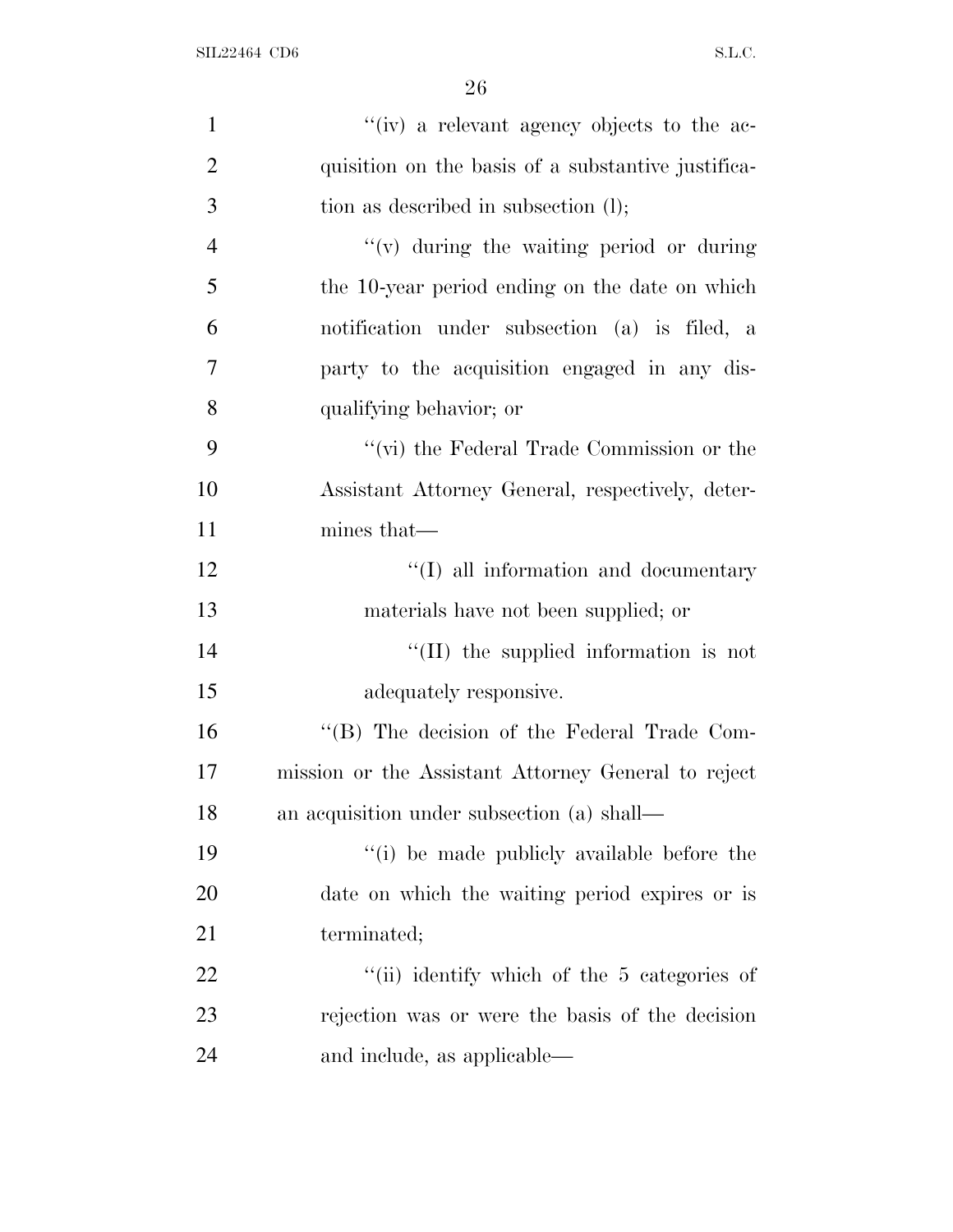| $\mathbf{1}$   | $\lq\lq$ a statement explaining why the  |
|----------------|------------------------------------------|
| $\overline{2}$ | acquisition is a prohibited merger;      |
| 3              | "(II) a substantive justification for    |
| $\overline{4}$ | the decision, including—                 |
| 5              | "(aa) an explanation of how the          |
| 6              | acquisition is likely to harm the com-   |
| 7              | petitive process or create or help       |
| 8              | maintain a monopoly, a monopsony,        |
| 9              | market power, or unfair methods of       |
| 10             | competition, including (as applicable    |
| 11             | or relevant) an analysis of how the ac-  |
| 12             | quisition would likely harm workers      |
| 13             | (including significant layoffs or harms) |
| 14             | to existing collective bargaining agree- |
| 15             | ments, retirees, worker benefits and     |
| 16             | compensation, or labor conditions),      |
| 17             | consumers (including patients, rent-     |
| 18             | ers, and students), customer choice,     |
| 19             | sellers, small or minority-owned busi-   |
| 20             | nesses (including farms and ranches),    |
| 21             | local, rural, or low-income commu-       |
| 22             | nities, communities of color, privacy,   |
| 23             | quality (including health and safety),   |
| 24             | entrepreneurship, or innovation;         |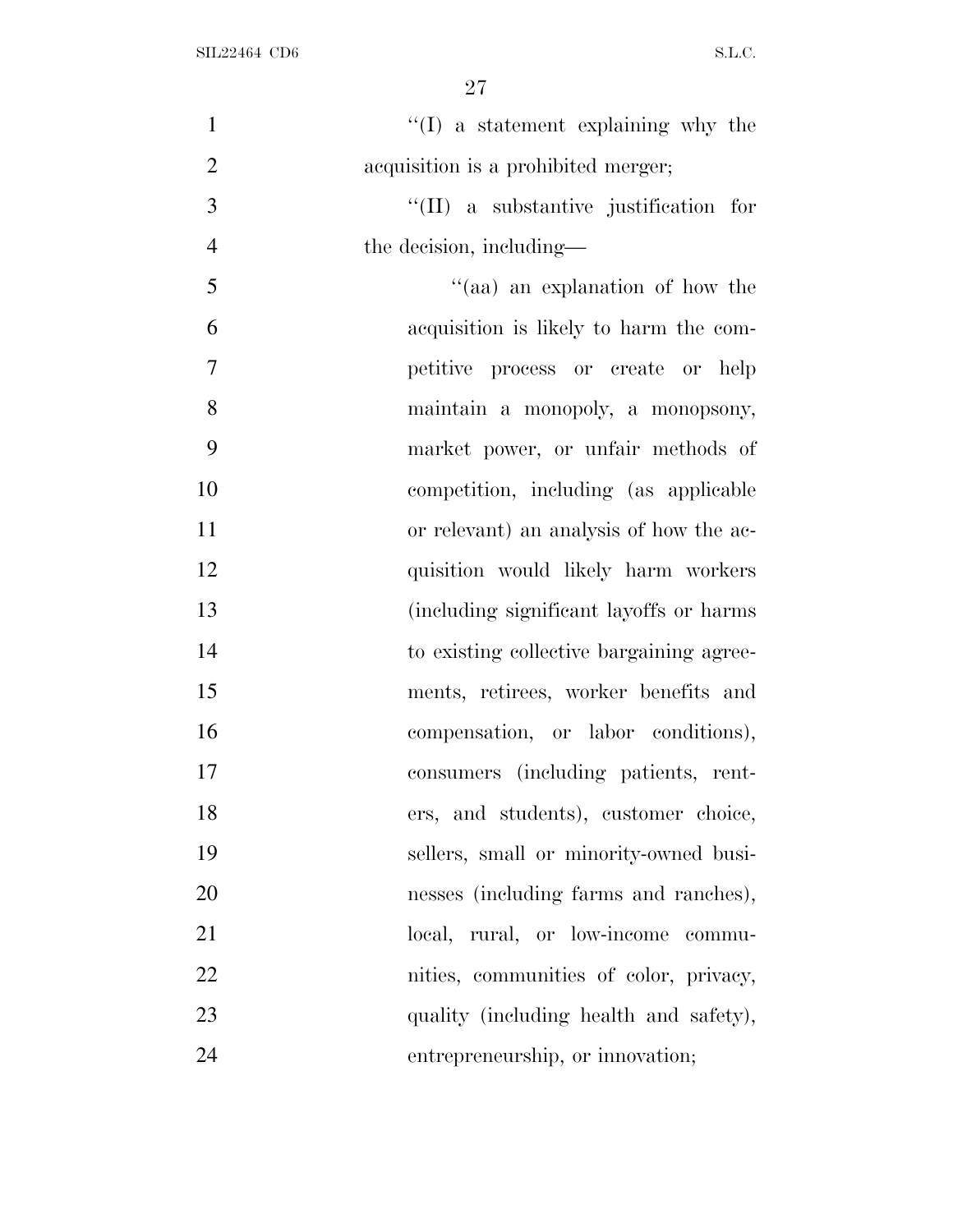| $\mathbf{1}$   | "(bb) an explanation of why, in                 |
|----------------|-------------------------------------------------|
| $\overline{2}$ | light of the factors described in item          |
| 3              | (aa), the acquisition was rejected; and         |
| $\overline{4}$ | "(cc) a response to public com-                 |
| 5              | ments that addresses major counter-             |
| 6              | arguments to the justification for the          |
| $\overline{7}$ | decision to reject;                             |
| 8              | "(III) a statement explaining which             |
| 9              | party is a dominant firm and identifying 2      |
| 10             | or more consummated acquisitions by the         |
| 11             | party in a relevant market during the pre-      |
| 12             | eeding 5-year period;                           |
| 13             | $\lq\lq$ (IV) the substantive justification re- |
| 14             | ceived from an objecting relevant agency in     |
| 15             | accordance with subsection (1);                 |
| 16             | $\lq\lq(V)$ a statement identifying any dis-    |
| 17             | qualifying behavior of a party during the       |
| 18             | waiting period or during the 10-year period     |
| 19             | ending on the date on which notification is     |
| 20             | filed under subsection (a); or                  |
| 21             | $\lq\lq$ (VI) an explanation of how the infor-  |
| 22             | mation and documentary materials sub-           |
| 23             | mitted by the parties were not adequately       |
| 24             | responsive; and                                 |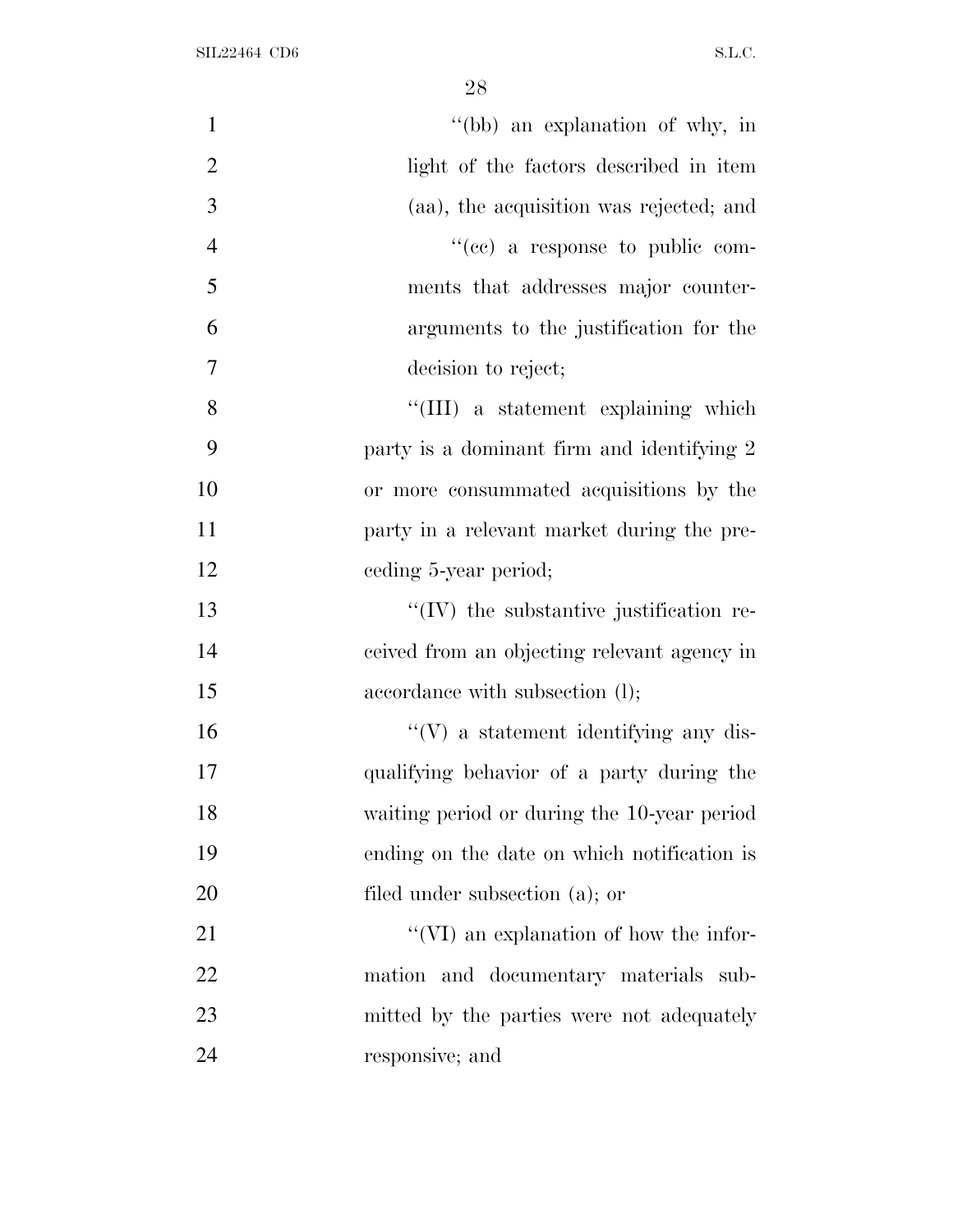1 ''(iii) have no precedential value for any future decisions regarding whether to reject an acquisition by the same or different persons.

 $\frac{4}{(10)(\text{A})}$  Any party to an acquisition rejected by the Federal Trade Commission or the Assistant Attorney General under this section may bring an action under this paragraph in the appropriate dis- trict court of the United States to challenge the de- cision of the Federal Trade Commission or the As- sistant Attorney General to reject the acquisition, and no other person or entity shall have a cause of action under this paragraph.

13 ''(B) A decision of the Federal Trade Commis- sion or the Assistant Attorney General to reject an acquisition under this section shall be considered a matter of discretion, and the reviewing court shall hold unlawful and set aside the decision only if the decision's findings and conclusions are found to be arbitrary, capricious, an abuse of discretion, or oth-erwise not in accordance with this section.

21  $\langle ^{\prime}(C) \rangle$  The parties to a rejected acquisition may not file suit to challenge the decision more than 60 days after the decision is made public.

 ''(D) In judicial proceedings challenging a deci-sion to reject an acquisition, a court shall give def-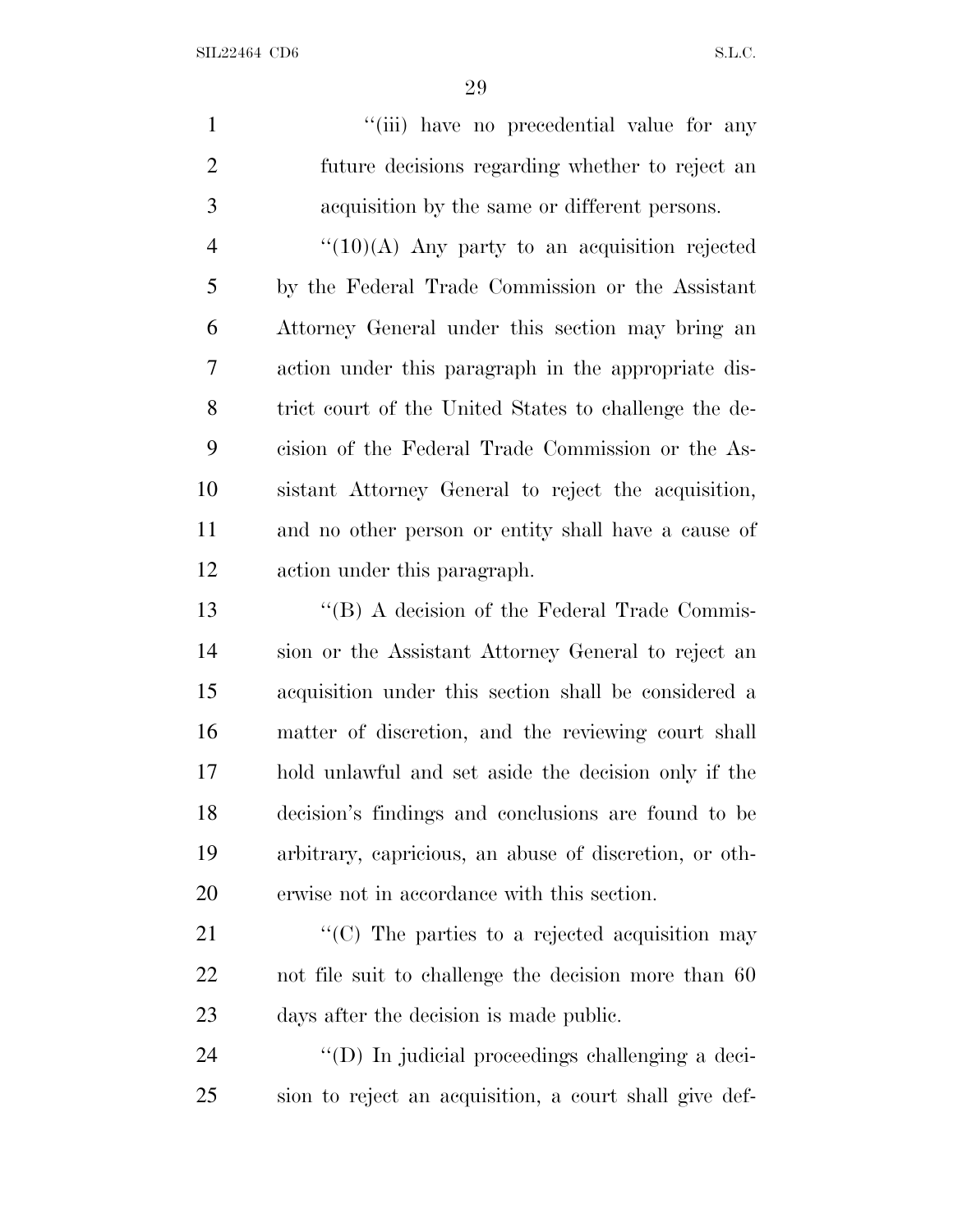| $\mathbf{1}$   | erence to any definition of a relevant market or mar-            |
|----------------|------------------------------------------------------------------|
| $\overline{2}$ | ket share alleged by the Federal Trade Commission                |
| 3              | or the Assistant Attorney General and may not off-               |
| $\overline{4}$ | set any anticompetitive harms alleged by the Federal             |
| 5              | Trade Commission or the Assistant Attorney Gen-                  |
| 6              | eral with any procompetitive benefits.                           |
| 7              | $\lq(11)$ Nothing in this subsection may be con-                 |
| 8              | strued to preclude the Federal Trade Commission or               |
| 9              | the Assistant Attorney General from reviewing or in-             |
| 10             | vestigating a nonreportable acquisition before<br>or             |
| 11             | after its consummation."; and                                    |
| 12             | $(C)$ by striking subsection $(f)$ .                             |
| 13             | (3) ENHANCED HSR FILING REQUIREMENTS.—                           |
| 14             | Section $7A(d)$ of the Clayton Act $(15 \text{ U.S.C. } 18a(d))$ |
| 15             | is amended—                                                      |
| 16             | $(A)$ in paragraph $(1)$ , by striking "and" at                  |
| 17             | the end;                                                         |
| 18             | (B) by redesignating paragraph (2) as                            |
| 19             | paragraph $(5)$ ; and                                            |
| 20             | $(C)$ by inserting after paragraph $(1)$ the                     |
| 21             | following:                                                       |
| 22             | $\lq(2)$ shall require that the notification required            |
| 23             | under subsection (a) include, in addition to the in-             |
| 24             | formation described in paragraph $(1)$ —                         |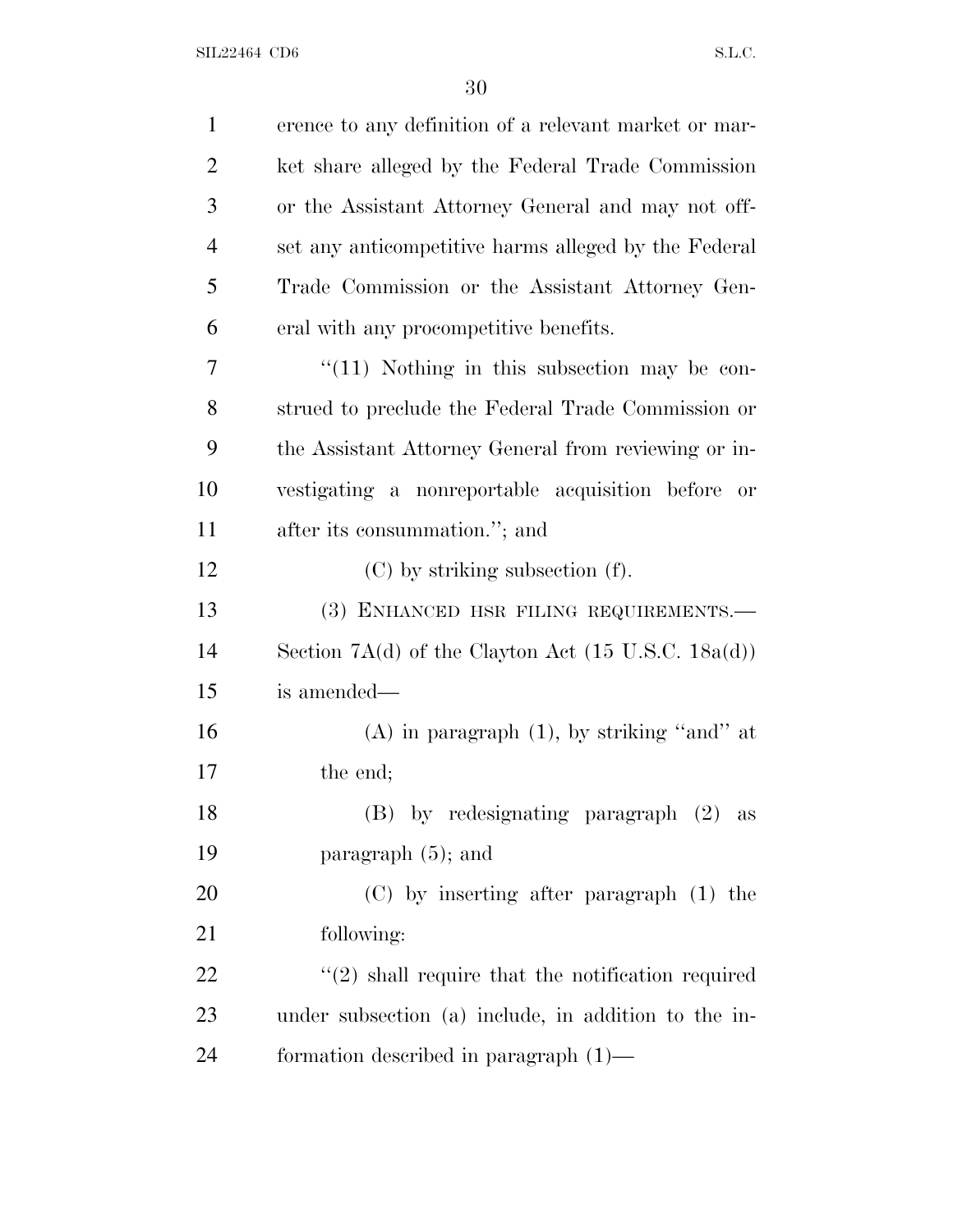| $\mathbf{1}$   | "(A) basic information on the acquiring        |
|----------------|------------------------------------------------|
| $\overline{2}$ | person and the person whose voting securities  |
| 3              | or assets are being acquired, including—       |
| $\overline{4}$ | "(i) the names of each executive offi-         |
| 5              | cer and board member of each person;           |
| 6              | "(ii) the annual revenues of each per-         |
| $\overline{7}$ | son for each year of the 5-year period end-    |
| 8              | ing on the date on which the notification      |
| 9              | will be filed;                                 |
| 10             | "(iii) all lines of business, assets, and      |
| 11             | investments of each person;                    |
| 12             | "(iv) all data assets of each person;          |
| 13             | $f'(v)$ all intellectual-property assets of    |
| 14             | each person, including patents, copyrights,    |
| 15             | and trademarks;                                |
| 16             | $\lq\lq$ (vi) all trade secrets, as defined in |
| 17             | section 1839 of title 18, United States        |
| 18             | Code, of each person;                          |
| 19             | $\lq\lq$ (vii) contact information for the 10  |
| 20             | largest customers of each person (as appli-    |
| 21             | cable); and                                    |
| 22             | $``(viii)$ contact information for the 10      |
| 23             | largest suppliers of each person (as appli-    |
| 24             | cable);                                        |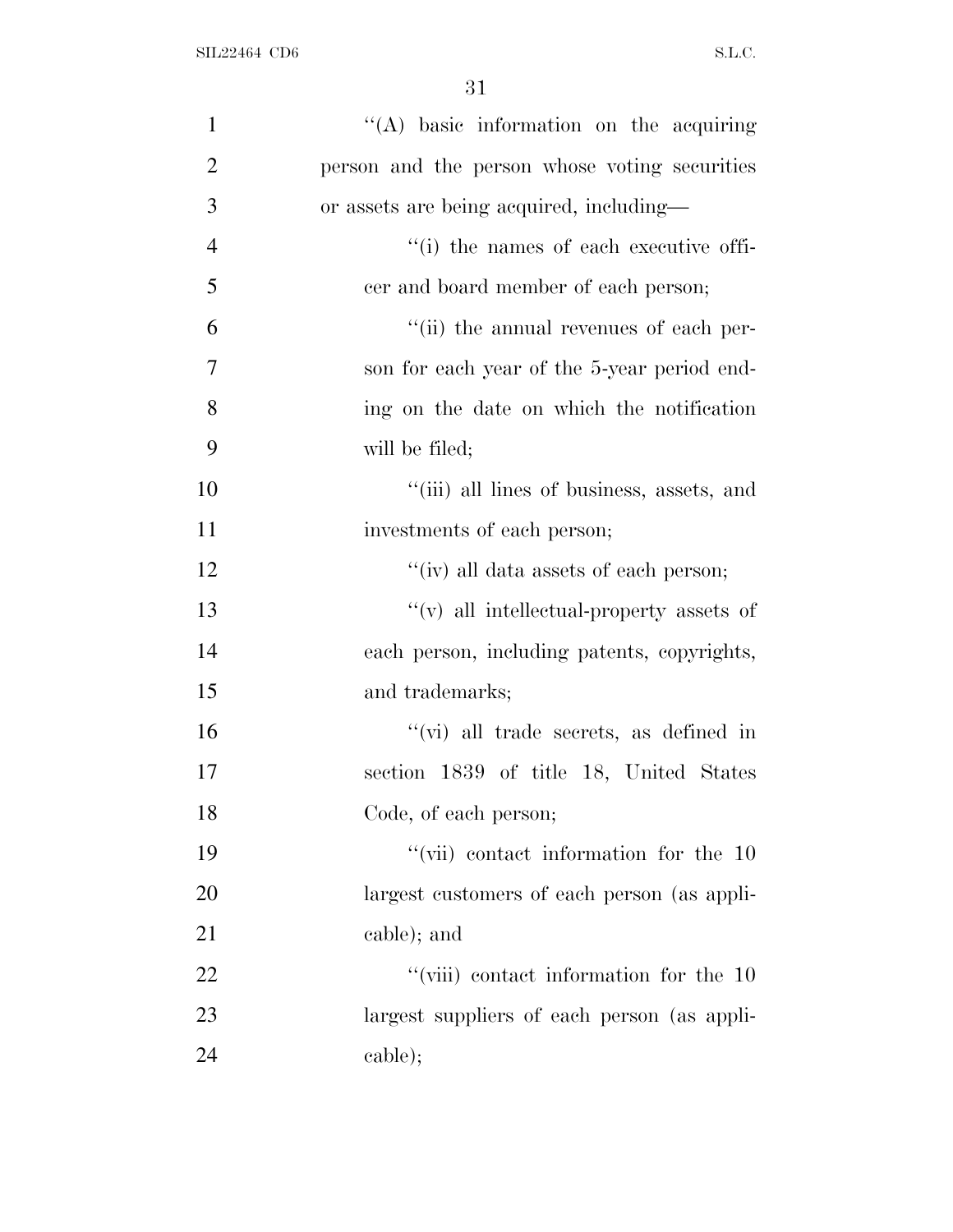| $\mathbf{1}$   | $\lq\lq$ (B) the stated justification for the acqui- |
|----------------|------------------------------------------------------|
| $\overline{2}$ | sition, including—                                   |
| 3              | "(i) what, if any, nonpublic informa-                |
| $\overline{4}$ | tion was used to inform a decision to enter          |
| 5              | the acquisition;                                     |
| 6              | "(ii) what, if any, publicly available               |
| $\overline{7}$ | information was processed using artificial           |
| 8              | intelligence, algorithms, or other auto-             |
| 9              | mated data processing systems to inform a            |
| 10             | decision to enter the acquisition; and               |
| 11             | "(iii) if relevant, how the failing-firm             |
| 12             | defense applies, including a list of good-           |
| 13             | faith efforts to elicit reasonable alternative       |
| 14             | offers and reasons the offers were unsuc-            |
| 15             | cessful;                                             |
| 16             | "(C) any proposed plans to benefit work-             |
| 17             | ers, consumers, customer choice, sellers, small      |
| 18             | or minority-owned businesses (including farms)       |
| 19             | and ranches), local, rural, or low-income com-       |
| 20             | munities, communities of color, privacy, quality,    |
| 21             | entrepreneurship, and innovation, including          |
| 22             | plans to-                                            |
| 23             | "(i) use new expertise, resources, and               |
| 24             | additional revenues to reduce prices;                |
| 25             | "(ii) increase quality;                              |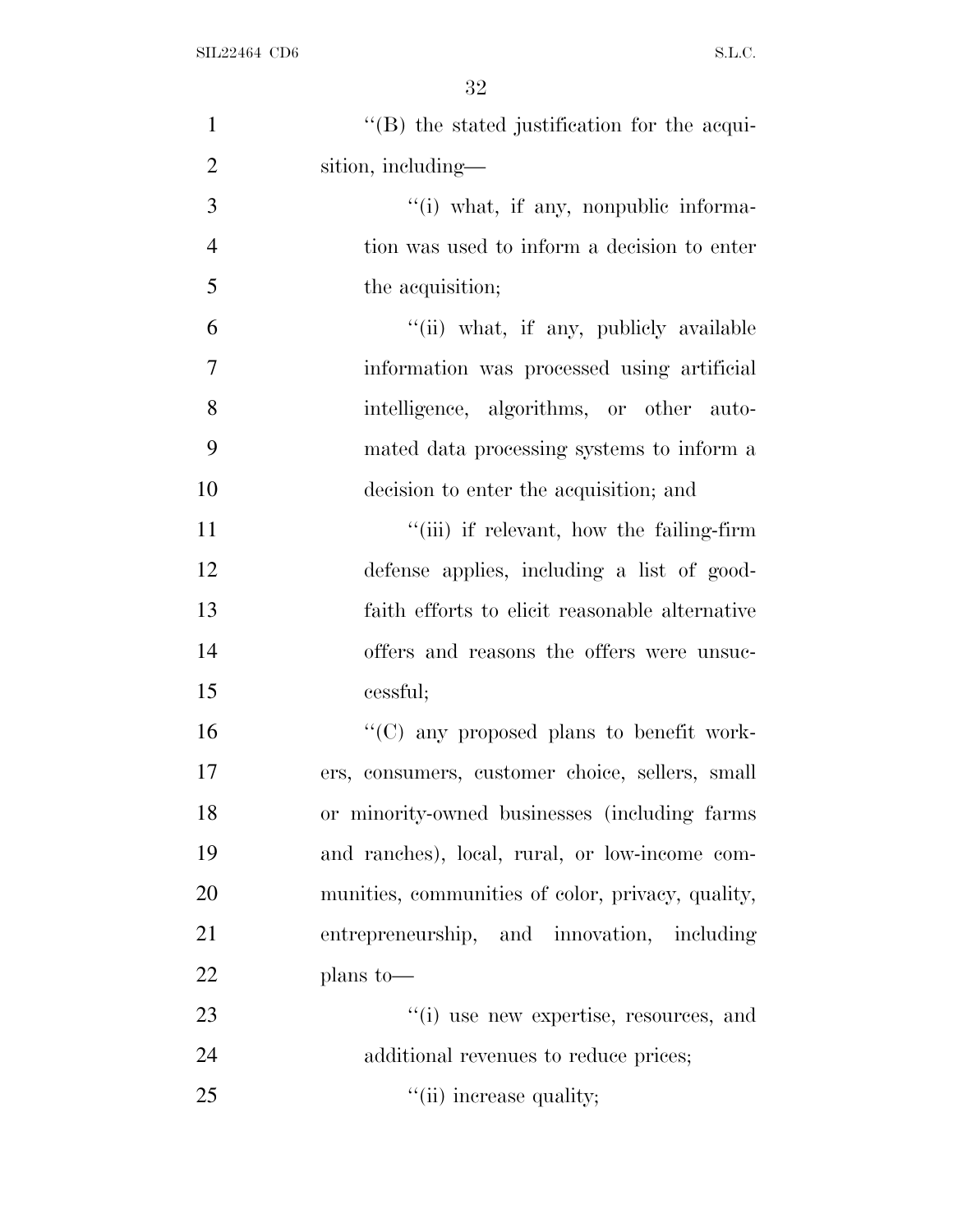| $\mathbf{1}$   | "(iii) increase privacy;                             |
|----------------|------------------------------------------------------|
| $\overline{2}$ | "(iv) increase worker pay, benefits,                 |
| 3              | and conditions;                                      |
| $\overline{4}$ | $f'(v)$ invest in local, rural, or low-in-           |
| 5              | come communities or communities of color;            |
| 6              | and                                                  |
| $\overline{7}$ | "(vi) invest in research and develop-                |
| 8              | ment; and                                            |
| 9              | $\lq\lq$ the projected impact of the acquisi-        |
| 10             | tion on the competitive process, workers (in-        |
| 11             | cluding significant layoffs or harms to existing     |
| 12             | collective bargaining agreements, retirees, work-    |
| 13             | er benefits and compensation, or labor condi-        |
| 14             | tions), consumers (including patients, renters,      |
| 15             | and students), customer choice, sellers, small       |
| 16             | and minority-owned businesses (including farms)      |
| 17             | and ranches), local, rural, and low-income com-      |
| 18             | munities, communities of color, privacy, quality     |
| 19             | (including health and safety), entrepreneurship,     |
| 20             | and innovation;                                      |
| 21             | $\lq\lq(E)$ a list of all other significant competi- |
| 22             | tors (including entrants or potential entrants)      |
| 23             | and competing products;                              |
| 24             | $\lq\lq(F)$ estimated market shares in the rel-      |
| 25             | evant markets of the acquisition for each person     |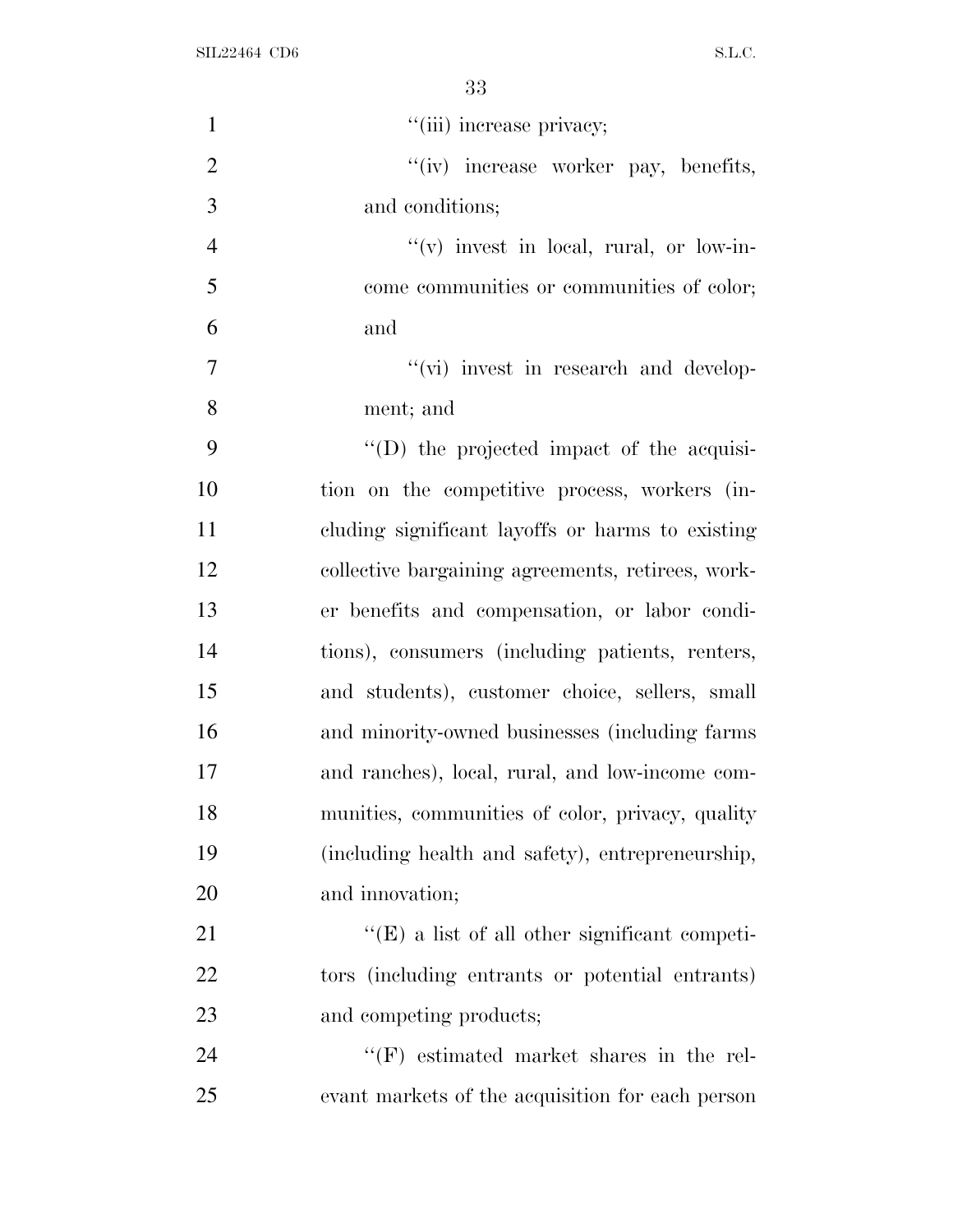| $\mathbf{1}$   | and any significant competitors identified in       |
|----------------|-----------------------------------------------------|
| $\overline{2}$ | subparagraph $(E)$ for the current year and each    |
| 3              | of the previous 2 years;                            |
| $\overline{4}$ | $\lq\lq(G)$ a list of every merger, acquisition,    |
| 5              | sale of assets, or divestiture consummated by       |
| 6              | each party during the preceding 10-year period,     |
| 7              | whether or not the party was required to file a     |
| 8              | notification under subsection (a);                  |
| 9              | $\rm{``(H)}$ a list of each person or financial in- |
| 10             | stitution that provided or will provide financing   |
| 11             | for the acquisition (including debt, equity, and    |
| 12             | all other sources) and the amount provided;         |
| 13             | $\lq\lq$ an affirmation from each party that it     |
| 14             | has not engaged in any disqualifying behavior       |
| 15             | during the 10-year period ending on the date on     |
| 16             | which the notification will be filed;               |
| 17             | "(J) a list of States that would be im-             |
| 18             | pacted by the acquisition;                          |
| 19             | $\lq\lq(K)$ a list of Federal agencies with sub-    |
| <b>20</b>      | stantial regulatory authority over each party (or   |
| 21             | the persons or financial institutions involved      |
| 22             | with financing the acquisition); and                |
| 23             | "(L) whether any party (or its ultimate             |
| 24             | parent entity) is a dominant firm;                  |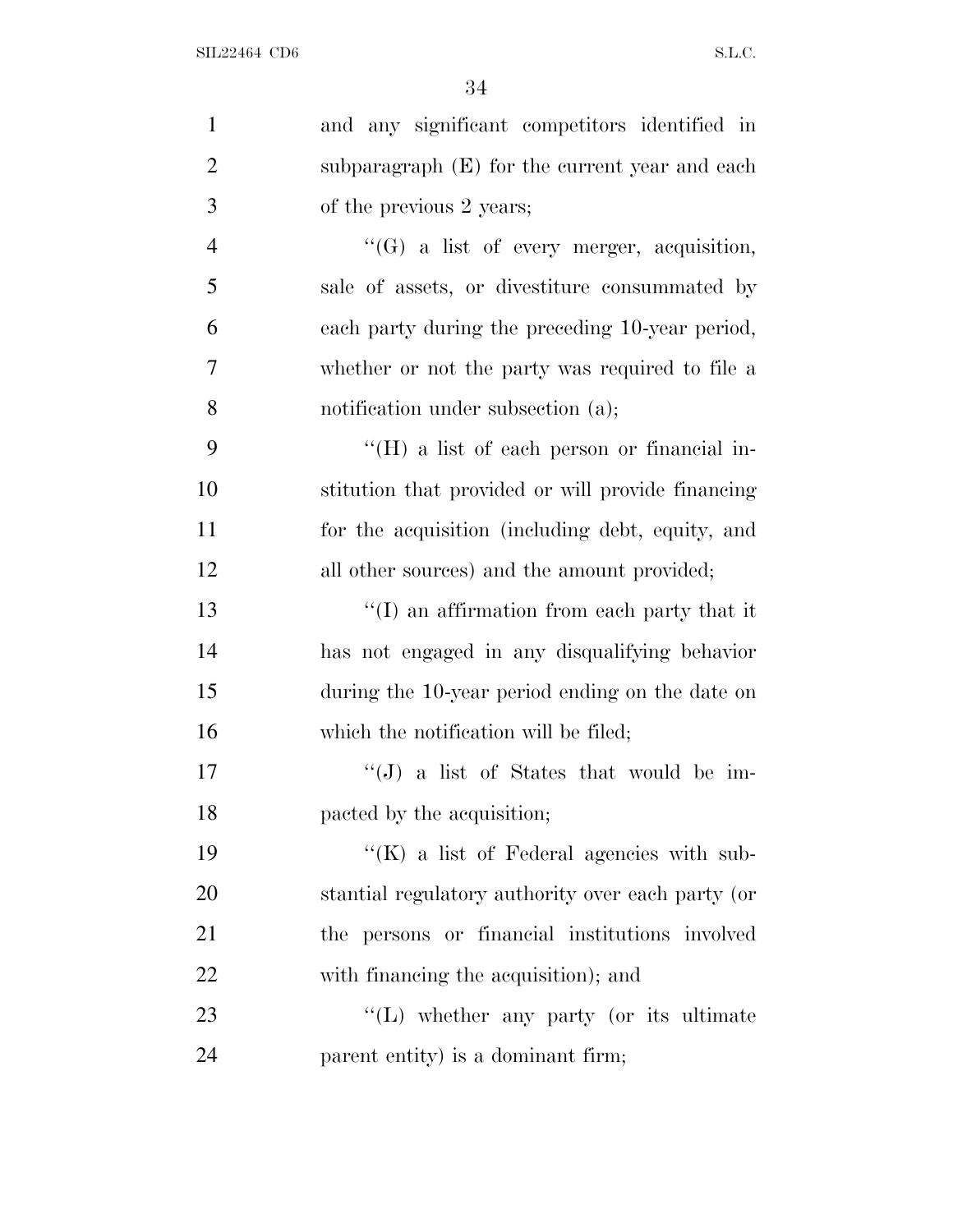| $\mathbf{1}$   | $(3)$ shall evaluate the stated justification for           |
|----------------|-------------------------------------------------------------|
| $\overline{2}$ | the acquisition to determine if the justification com-      |
| 3              | ports with the information provided under paragraph         |
| $\overline{4}$ | (2);                                                        |
| 5              | $\lq(4)$ shall determine if the acquisition or com-         |
| 6              | bination of data assets described in paragraph $(2)$        |
| 7              | would violate the antitrust laws, including if the ac-      |
| 8              | quisition or combination of data assets is likely to        |
| 9              | harm the competitive process or create or help main-        |
| 10             | tain a monopoly, a monopsony, market power, or un-          |
| 11             | fair methods of competition; and".                          |
| 12             | (4) INCREASED WAITING PERIOD.-Section                       |
| 13             | $7A(e)$ of the Clayton Act $(15 \text{ U.S.C. } 18a(e))$ is |
| 14             | amended—                                                    |
| 15             | (A) by striking "30" each place the term                    |
| 16             | appears and inserting " $120$ "; and                        |
| 17             | $(B)$ by striking "15" each place the term                  |
| 18             | appears and inserting "60".                                 |
| 19             | (5) HSR SHARING.—Section 7A of the Clayton                  |
| 20             | Act (15 U.S.C. 18a) is amended by adding at the             |
| 21             | end the following:                                          |
| 22             | "(1) HSR SHARING.—                                          |
| 23             | "(1) SUBMISSION TO STATES.—Not later than                   |
| 24             | 7 days after the date on which information or docu-         |
| 25             | mentary material relevant to a proposed acquisition         |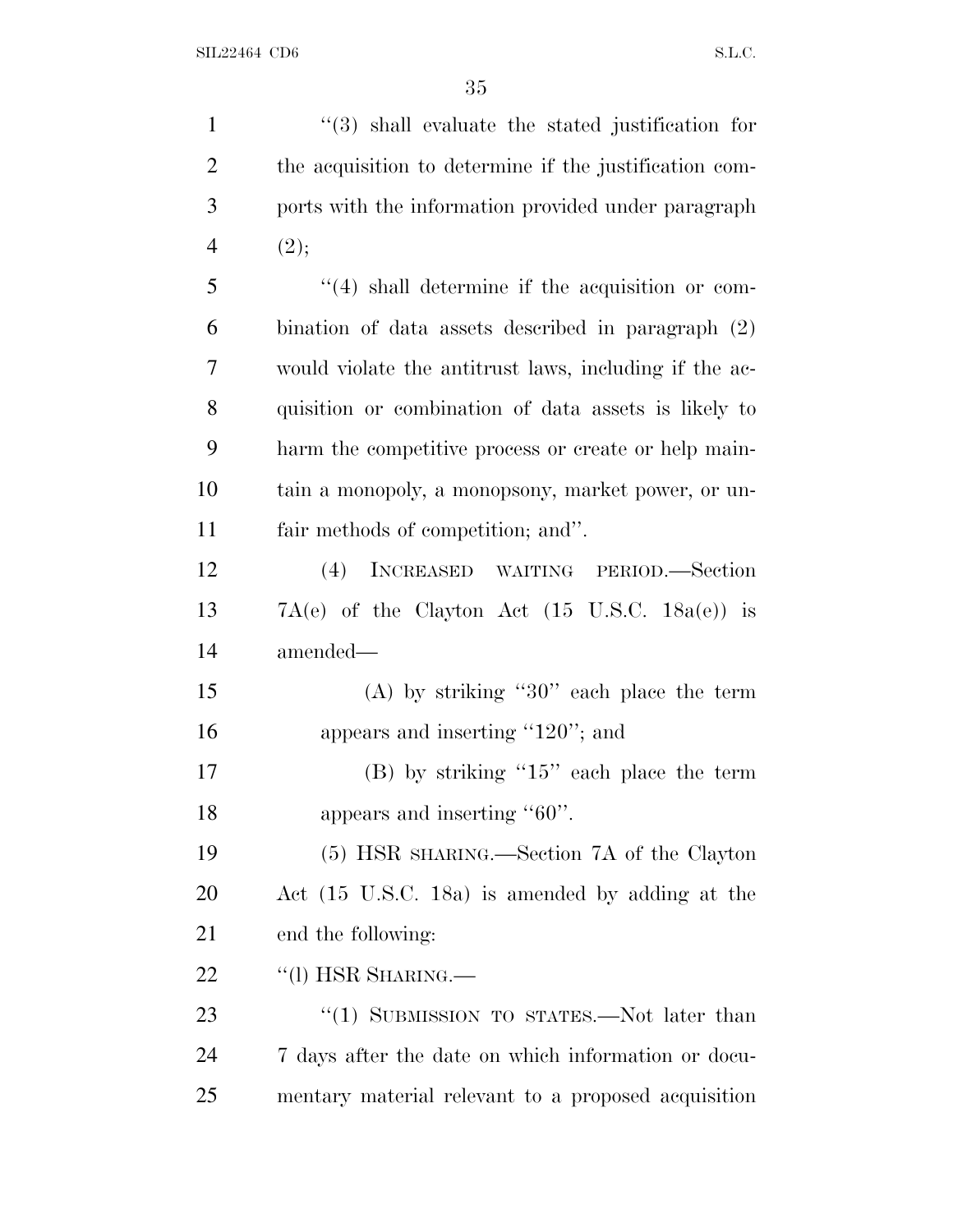| $\mathbf{1}$   | is filed with the Federal Trade Commission and As-    |
|----------------|-------------------------------------------------------|
| $\overline{2}$ | sistant Attorney General under this section, the Fed- |
| 3              | eral Trade Commission and the Assistant Attorney      |
| $\overline{4}$ | General shall submit to each State attorney general   |
| 5              | of any State identified by the parties under sub-     |
| 6              | section (d), and to any State attorney general of a   |
| 7              | State that the Federal Trade Commission or the As-    |
| 8              | sistant Attorney General determines would be im-      |
| 9              | pacted by the acquisition—                            |
| 10             | $\lq\lq$ notification of the proposed acquisi-        |
| 11             | tion; and                                             |
| 12             | $\lq\lq (B)$ a copy of all documents submitted in     |
| 13             | relation to the acquisition.                          |
| 14             | "(2) SHARING WITH AGENCIES.—For each ac-              |
| 15             | quisition filed under subsection (a), the Federal     |
| 16             | Trade Commission or the Assistant Attorney Gen-       |
| 17             | eral shall—                                           |
| 18             | "(A) send notice of the proposed acquisi-             |
| 19             | tion to any Federal agency—                           |
| 20             | "(i) required to review the acquisition               |
| 21             | under Federal law;                                    |
| 22             | "(ii) determined to have substantial                  |
| 23             | regulatory authority over a party involved            |
| 24             | in the acquisition; or                                |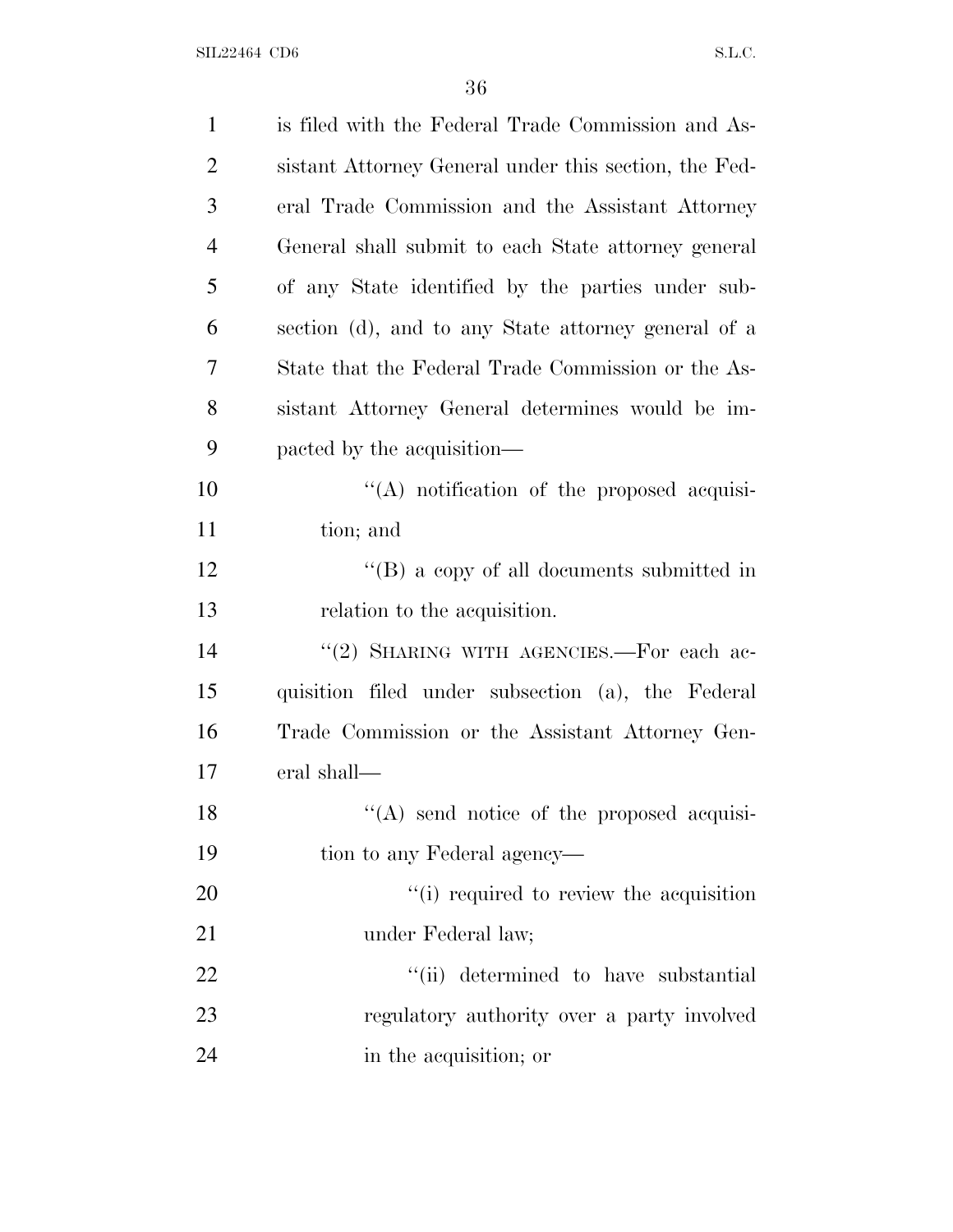| $\mathbf{1}$   | "(iii) identified by the parties under               |
|----------------|------------------------------------------------------|
| $\overline{2}$ | subsection $(d)$ ;                                   |
| 3              | "(B) provide to each Federal agency noti-            |
| $\overline{4}$ | fied under subparagraph (A) a copy of all docu-      |
| 5              | ments submitted in relation to the acquisition       |
| 6              | not later than 30 days after the date on which       |
| 7              | the waiting period described in subsection           |
| 8              | $(b)(1)$ begins; and                                 |
| 9              | $\lq\lq$ <sup>"</sup> (C) reject the acquisition if— |
| 10             | "(i) any Federal agency with substan-                |
| 11             | tial regulatory authority objects to the ac-         |
| 12             | quisition on the basis that the acquisition          |
| 13             | would harm the competitive process or ma-            |
| 14             | terially harm the interests of the United            |
| 15             | States as a customer, trading partner, or            |
| 16             | stakeholder;                                         |
| 17             | "(ii) the Office of Advocacy of the                  |
| 18             | Small Business Administration objects to             |
| 19             | the acquisition on the basis that the acqui-         |
| 20             | sition would materially harm small busi-             |
| 21             | nesses (including farms and ranches);                |
| 22             | "(iii) the Minority Business Develop-                |
| 23             | ment Agency of the Department of Com-                |
| 24             | merce objects to the acquisition on the              |
| 25             | basis that the acquisition would materially          |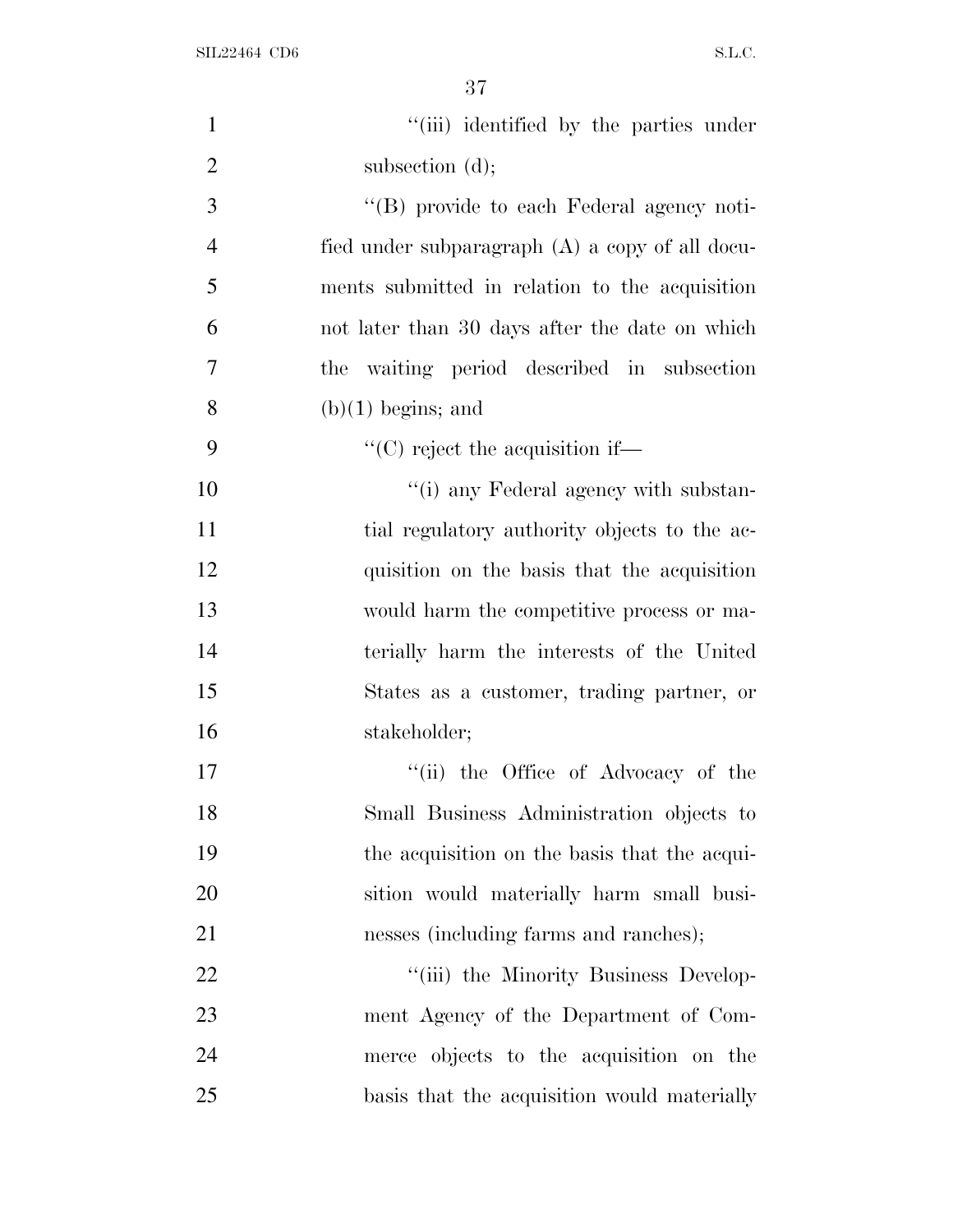| $\mathbf{1}$   | harm minority-owned businesses (including             |
|----------------|-------------------------------------------------------|
| $\overline{2}$ | farms and ranches); or                                |
| 3              | "(iv) the National Labor Relations                    |
| $\overline{4}$ | Board objects to the acquisition on the               |
| 5              | basis that—                                           |
| 6              | $\lq\lq$ (I) the acquisition would help               |
| $\tau$         | create or maintain a monopsony or                     |
| 8              | unfair labor practice (including the re-              |
| 9              | fusal of the parties to preserve, ex-                 |
| 10             | pand, or effectuate collective bar-                   |
| 11             | gaining agreements covering workers                   |
| 12             | impacted by the acquisition, as appli-                |
| 13             | cable); or                                            |
| 14             | "(II) the acquisition would mate-                     |
| 15             | rially harm workers (including signifi-               |
| 16             | cant layoffs or harms to existing col-                |
| 17             | lective bargaining agreements, retir-                 |
| 18             | ees, worker benefits and compensa-                    |
| 19             | tion, or labor conditions).                           |
| 20             | "(3) SUBSTANTIVE JUSTIFICATIONS FOR OB-               |
| 21             | JECTIONS.—If a relevant agency objects to an acqui-   |
| 22             | sition under paragraph (3), the relevant agency shall |
| 23             | submit to the Federal Trade Commission or the As-     |
| 24             | sistant Attorney General, as applicable, a sub-       |
| 25             | stantive justification for the objection before the   |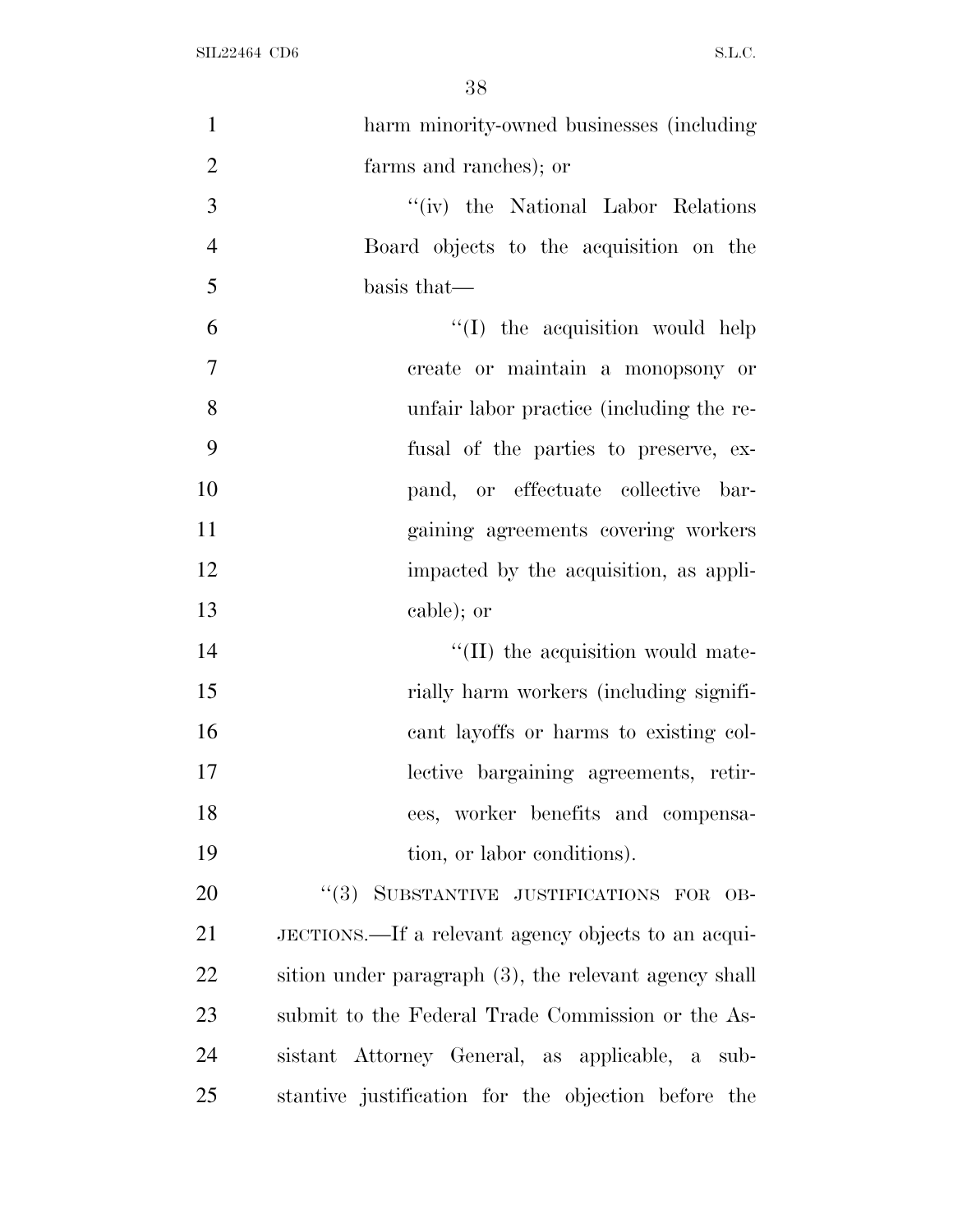| $\mathbf{1}$   | date on which the waiting period expires or is termi- |
|----------------|-------------------------------------------------------|
| $\overline{2}$ | nated.                                                |
| 3              | $\lq\lq$ (m) CERTIFICATION.—                          |
| $\overline{4}$ | $``(1)$ INDIVIDUALS.—                                 |
| 5              | "(A) PROHIBITION.—No individual who                   |
| 6              | certifies a notification filed under subsection (a)   |
| 7              | on behalf of an entity may, within the notifica-      |
| 8              | tion or during the waiting period, knowingly—         |
| 9              | "(i) falsify, conceal, or cover up by                 |
| 10             | any trick, scheme, or device a material               |
| 11             | fact;                                                 |
| 12             | "(ii) make any materially false, ficti-               |
| 13             | tious, or fraudulent statement or represen-           |
| 14             | tation; or                                            |
| 15             | "(iii) make or use any false writing or               |
| 16             | document knowing the same to contain any              |
| 17             | materially false, fictitious, or fraudulent           |
| 18             | statement or entry.                                   |
| 19             | "(B) PENALTY.—Any individual who vio-                 |
| 20             | lates subparagraph (A) shall be fined not more        |
| 21             | than $$10,000,000$ , imprisoned for not more          |
| 22             | than 5 years, or both.                                |
| 23             | "(2) CEO LIABILITY.—A chief executive officer         |
| 24             | of an entity shall be deemed liable for any violation |
| 25             | of paragraph (1) committed by an officer or em-       |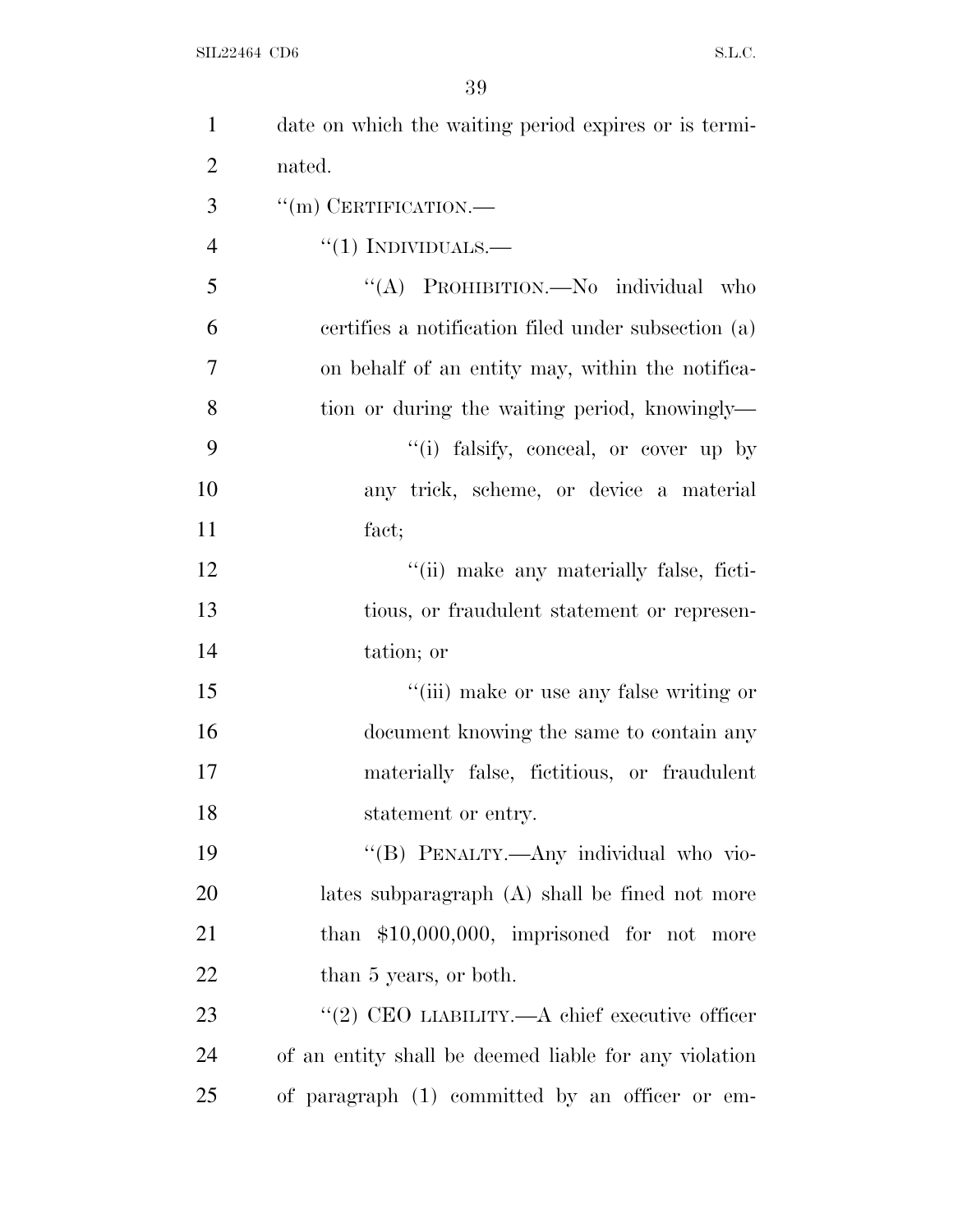$40<sup>1</sup>$ 

|                | ΨU                                                          |
|----------------|-------------------------------------------------------------|
| $\mathbf{1}$   | ployee of the entity if the chief executive officer         |
| 2              | knew or should have known of the violation.                 |
| 3              | "(3) ENTITY.—An entity described in para-                   |
| $\overline{4}$ | graph (1) shall be fined, for each violation, not more      |
| 5              | than 5 percent of the revenues that the ultimate            |
| 6              | parent entity of the entity earned during the 1-year        |
| 7              | period ending on the date on which the notification         |
| 8              | is filed.".                                                 |
| 9              | (6) ADDITIONAL FTC ENFORCEMENT.—Section                     |
| 10             | $5(a)(2)$ of the Federal Trade Commission Act (15           |
| 11             | U.S.C. $45(a)(2)$ is amended by striking ", except          |
| 12             | banks" and all that follows through "said Act,".            |
| 13             | (c) RULEMAKING.—Not later than 1 year after the             |
| 14             | date of enactment of this Act, the Federal Trade Commis-    |
| 15             | sion and the Department of Justice shall promulgate regu-   |
| 16             | lations to further define harms to the competitive process, |
| 17             | including harms to workers, consumers, customer choice,     |
| 18             | sellers, small and minority-owned businesses, local, rural, |
| 19             | and low-income communities, communities of color, pri-      |
| 20             | vacy, quality, entrepreneurship, and innovation.            |
| 21             | SEC. 5. ADDITIONAL ENFORCEMENT BY STATE ATTORNEYS           |
| 22             | <b>GENERAL.</b>                                             |
| 23             | (a) IN GENERAL.-                                            |
| 24             | $(1)$ CIVIL ACTION.—No later than 60 days after             |

the end of the waiting period, a State attorney gen-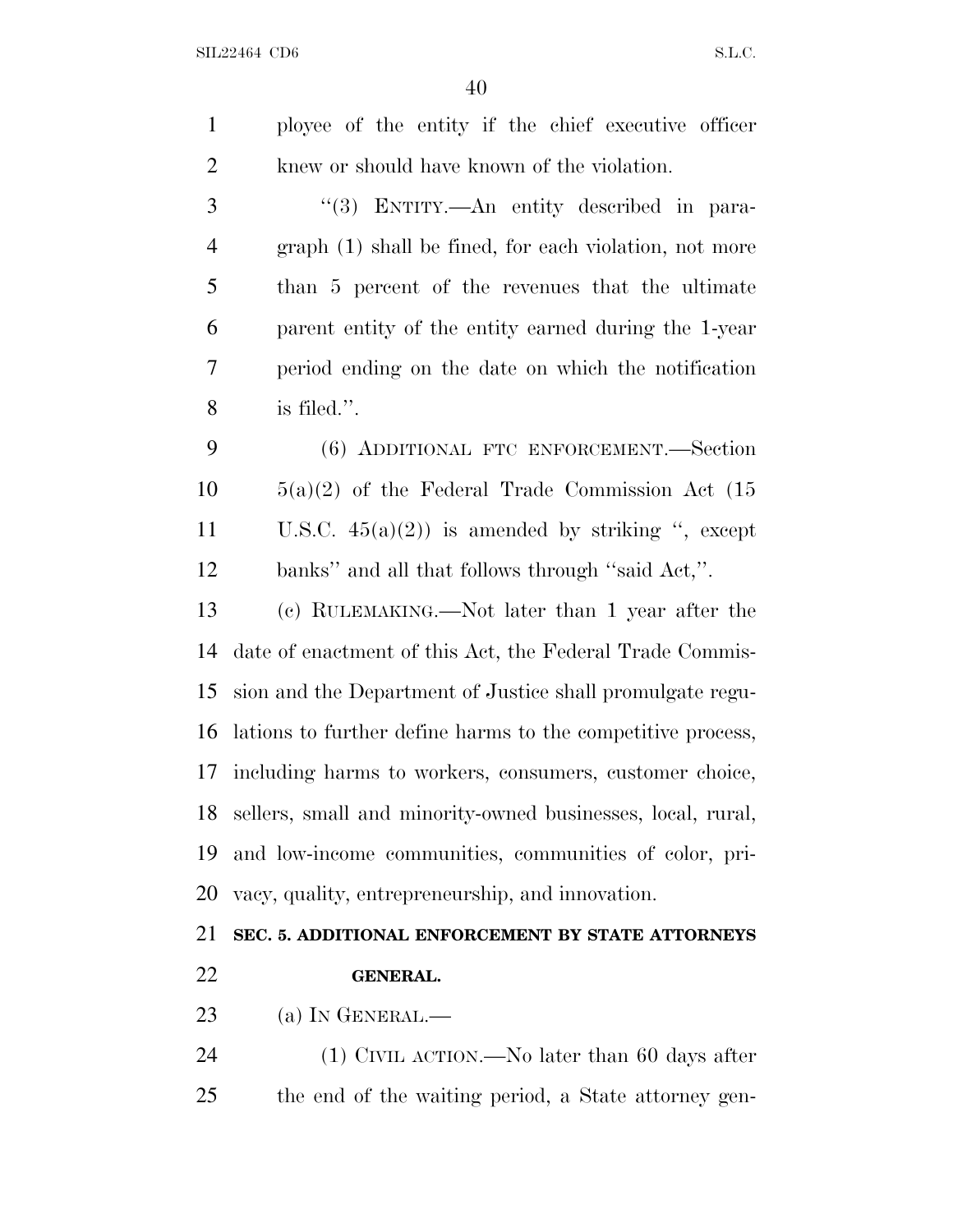| $\mathbf{1}$   | eral of a State that would be impacted by an acqui-    |
|----------------|--------------------------------------------------------|
| $\overline{2}$ | sition filed under section 7A of the Clayton Act (15)  |
| 3              | U.S.C. 18a) may bring an action under this para-       |
| $\overline{4}$ | graph in the appropriate district court of the United  |
| 5              | States to obtain an injunction enjoining the con-      |
| 6              | summation of the acquisition.                          |
| 7              | (2) INJUNCTION.—The court shall grant the in-          |
| 8              | junction described in paragraph (1) if the State at-   |
| 9              | torney general demonstrates by a preponderance of      |
| 10             | the evidence that under section 7A of the Clayton      |
| 11             | Act $(15 \text{ U.S.C. } 18a)$ —                       |
| 12             | $(A)$ the acquisition is a prohibited merger;          |
| 13             | (B) the acquisition is likely to harm the              |
| 14             | competitive process or create or help maintain         |
| 15             | a monopoly, a monopsony, market power, or              |
| 16             | unfair methods of competition; or                      |
| 17             | (C) during the waiting period or during                |
| 18             | the 10-year period ending on the date on which         |
| 19             | notification under subsection (a) is filed, a          |
| 20             | party to the acquisition engaged in any dis-           |
| 21             | qualifying behavior.                                   |
| 22             | (3) HARMS TO THE COMPETITIVE PROCESS.-                 |
| 23             | The State attorney general may use any direct or in-   |
| 24             | direct evidence to demonstrate that an acquisition is  |
| 25             | likely to harm the competitive process, including, but |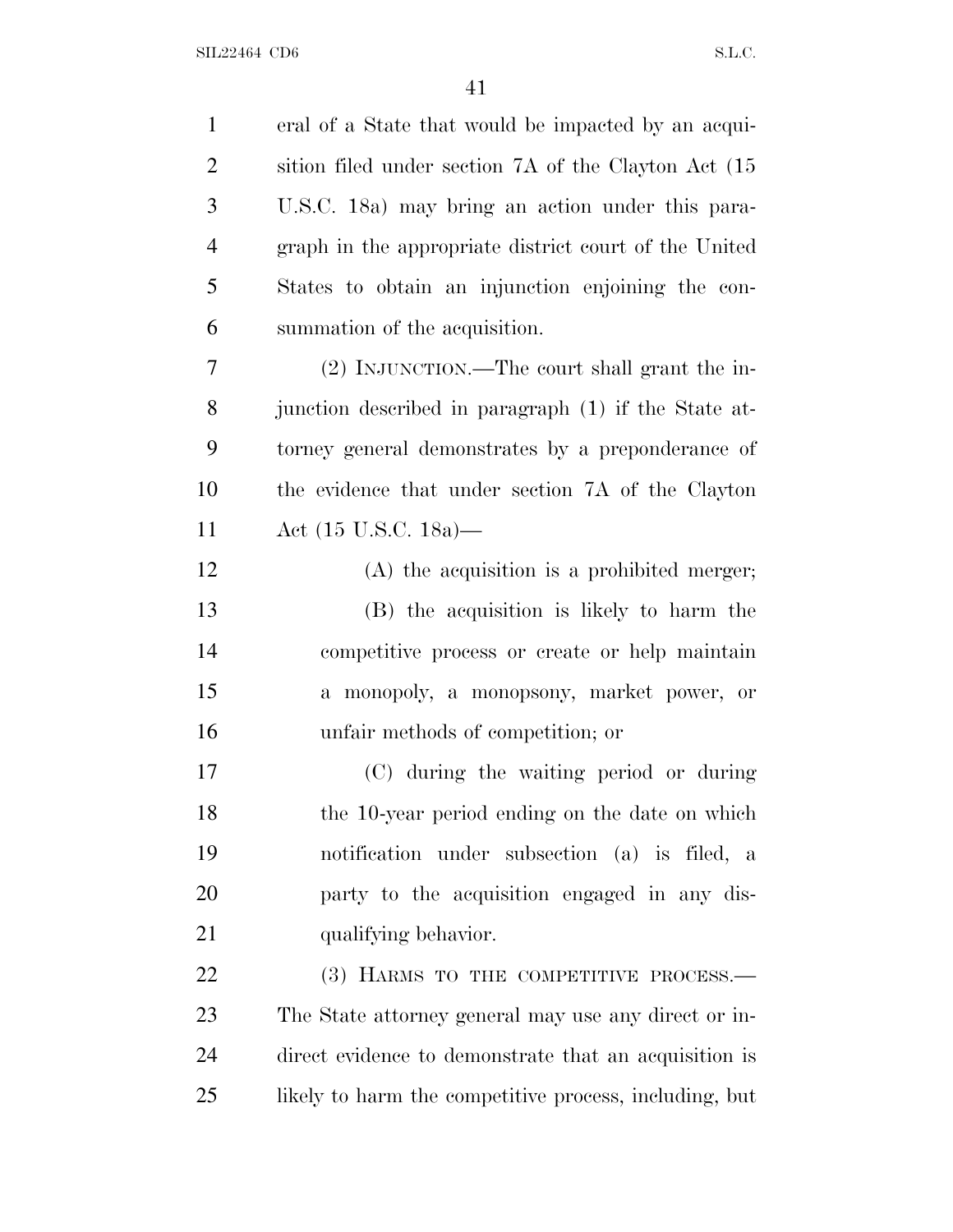| $\mathbf{1}$   | not limited to, the harms described in section 7A of   |
|----------------|--------------------------------------------------------|
| $\overline{2}$ | the Clayton Act $(15 \text{ U.S.C. } 18a)$ .           |
| 3              | (4) BALANCING PROHIBITED.—The court may                |
| $\overline{4}$ | not offset any anticompetitive harms demonstrated      |
| 5              | under paragraph $(2)$ or $(3)$ with any procompetitive |
| 6              | benefits.                                              |
| 7              | (5) DEFERENCE.—The court shall give def-               |
| 8              | erence to any definition of a relevant market or mar-  |
| 9              | ket share alleged by the State attorney general.       |
| 10             | (6) STAY OF PROCEEDINGS.—The court shall               |
| 11             | stay all judicial proceedings under this section re-   |
| 12             | garding an acquisition filed under section 7A of the   |
| 13             | Clayton Act (15 U.S.C. 18a) until the end of the       |
| 14             | waiting period. The stay shall be lifted at the end of |
| 15             | the waiting period if the Federal Trade Commission     |
| 16             | or the Assistant Attorney General declines to reject   |
| 17             | the acquisition.                                       |
| 18             | (7) DISMISSAL.—The court shall dismiss with            |
| 19             | prejudice any claims filed under paragraph (1) if the  |
| 20             | Federal Trade Commission or the Assistant Attor-       |
| 21             | ney General rejects the acquisition.                   |
| 22             | (8) TEMPORARY INJUNCTION.—The court shall              |
| 23             | issue an injunction temporarily enjoining the con-     |
| 24             | summation of the acquisition during the judicial pro-  |
| 25             | ceedings under this section.                           |
|                |                                                        |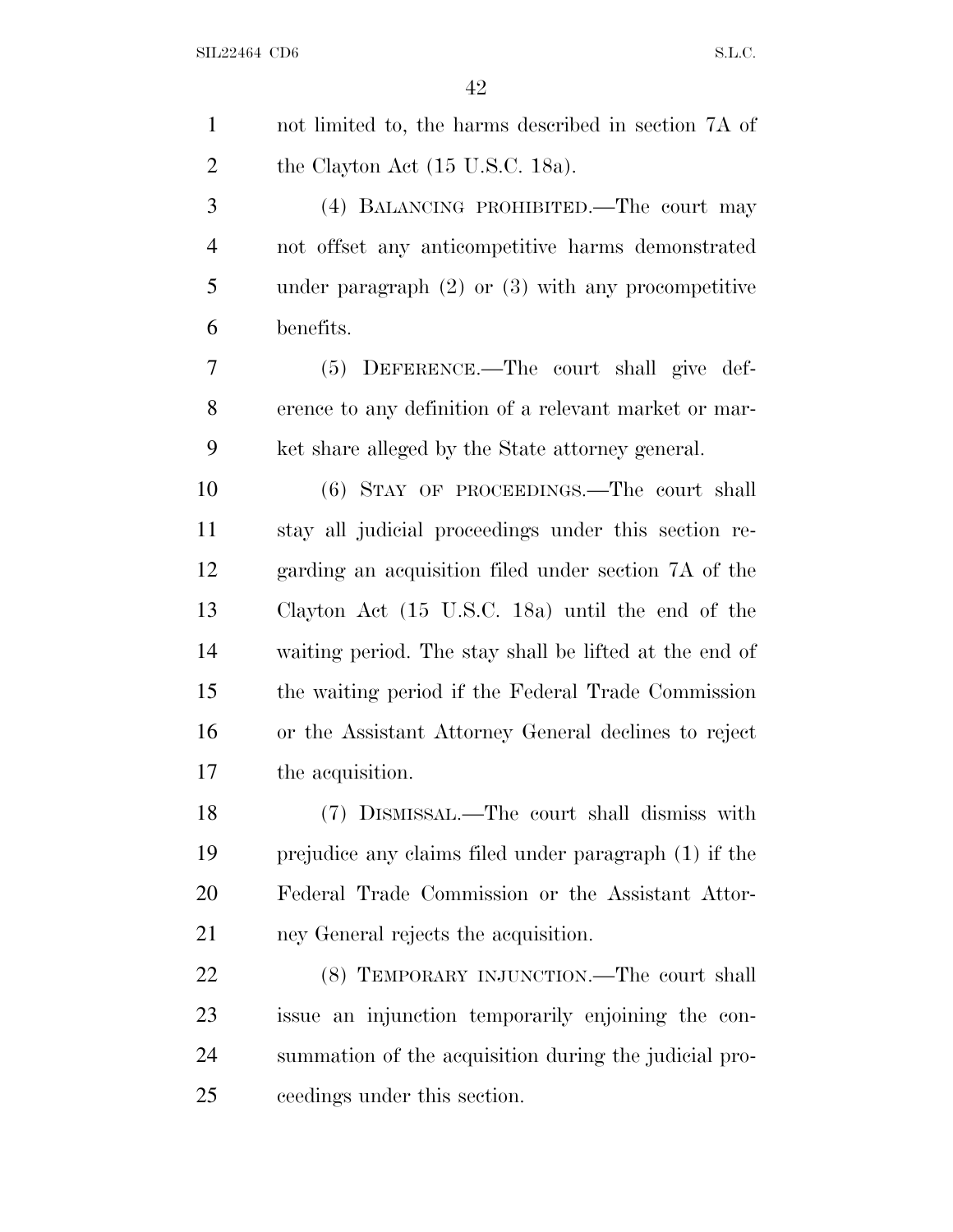(b) NONREPORTABLE ACQUISITIONS.—A State attor- ney general of a State that would be impacted by a pro- spective nonreportable acquisition may bring an action (which shall be subject to the procedures described in paragraph (a)) under this paragraph in the appropriate district court of the United States to obtain an injunction enjoining the consummation of the acquisition. **SEC. 6. BREAKING UP PROHIBITED MERGERS; PROCESS FOR RETROSPECTIVE REVIEWS.** Section 7A of the Clayton Act (15 U.S.C. 18a) is amended by adding at the end the following: 12 <sup>"</sup>(n) RETROSPECTIVE REVIEW.— 13 "(1) RETROSPECTIVE REVIEW OF CON- SUMMATED ACQUISITIONS.—  $"({\rm A})$  REVIEW.— 16 ''(i) IN GENERAL.—The Federal Trade Commission and the Assistant At- torney General may retrospectively review any consummated acquisition, including nonreportable acquisitions. 21 "'(ii) COORDINATION.— 22 ''(I) IN GENERAL.—The Federal Trade Commission and the Assistant Attorney General may coordinate the

review of a consummated acquisition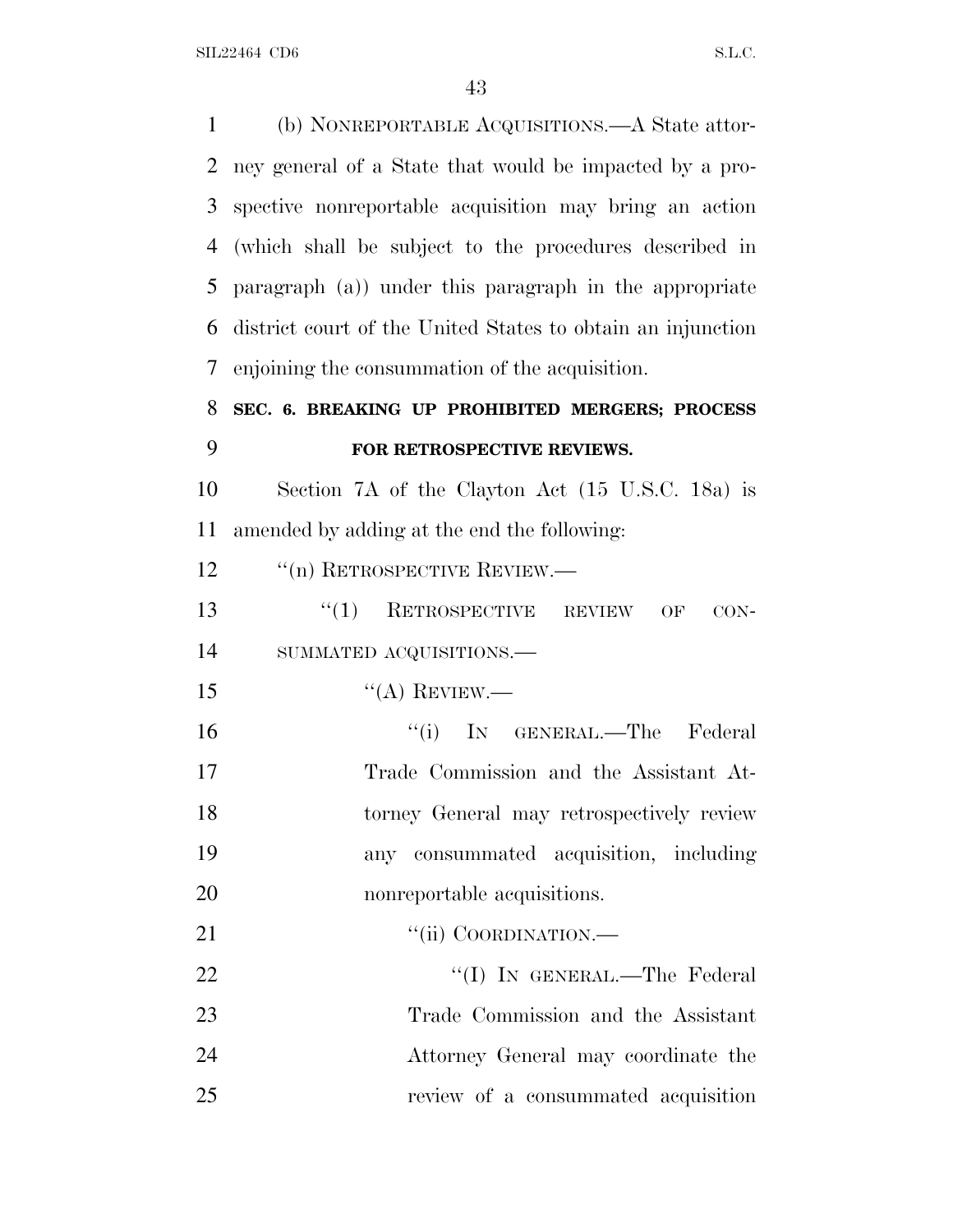| $\mathbf{1}$   | with any State attorney general if the           |
|----------------|--------------------------------------------------|
| $\overline{2}$ | State was impacted by the acquisition            |
| 3              | or any Federal agency deemed to have             |
| $\overline{4}$ | substantial regulatory authority over            |
| 5              | the parties to the acquisition (includ-          |
| 6              | ing persons or financial institutions            |
| $\overline{7}$ | involved with financing the acquisi-             |
| 8              | tion).                                           |
| 9              | "(II) COMPULSORY PROCESS.-                       |
| 10             | The Federal Trade Commission, the                |
| 11             | Assistant Attorney General, and any              |
| 12             | coordinating State attorney general or           |
| 13             | Federal agency may use their respec-             |
| 14             | tive compulsory processes to conduct             |
| 15             | the reviews.                                     |
| 16             | "(B) REMEDY.—Upon reviewing an acqui-            |
| 17             | sition described in subparagraph (A), the Fed-   |
| 18             | eral Trade Commission or the Assistant Attor-    |
| 19             | ney General shall order a remedy to restore      |
| 20             | competition or otherwise address the anti-       |
| 21             | competitive impacts of the acquisition (which    |
| 22             | shall include unwinding the acquisition or re-   |
| 23             | quiring that the acquiring person make           |
| 24             | divestitures, which, to the extent practicable,  |
| 25             | shall be specified, standalone business units or |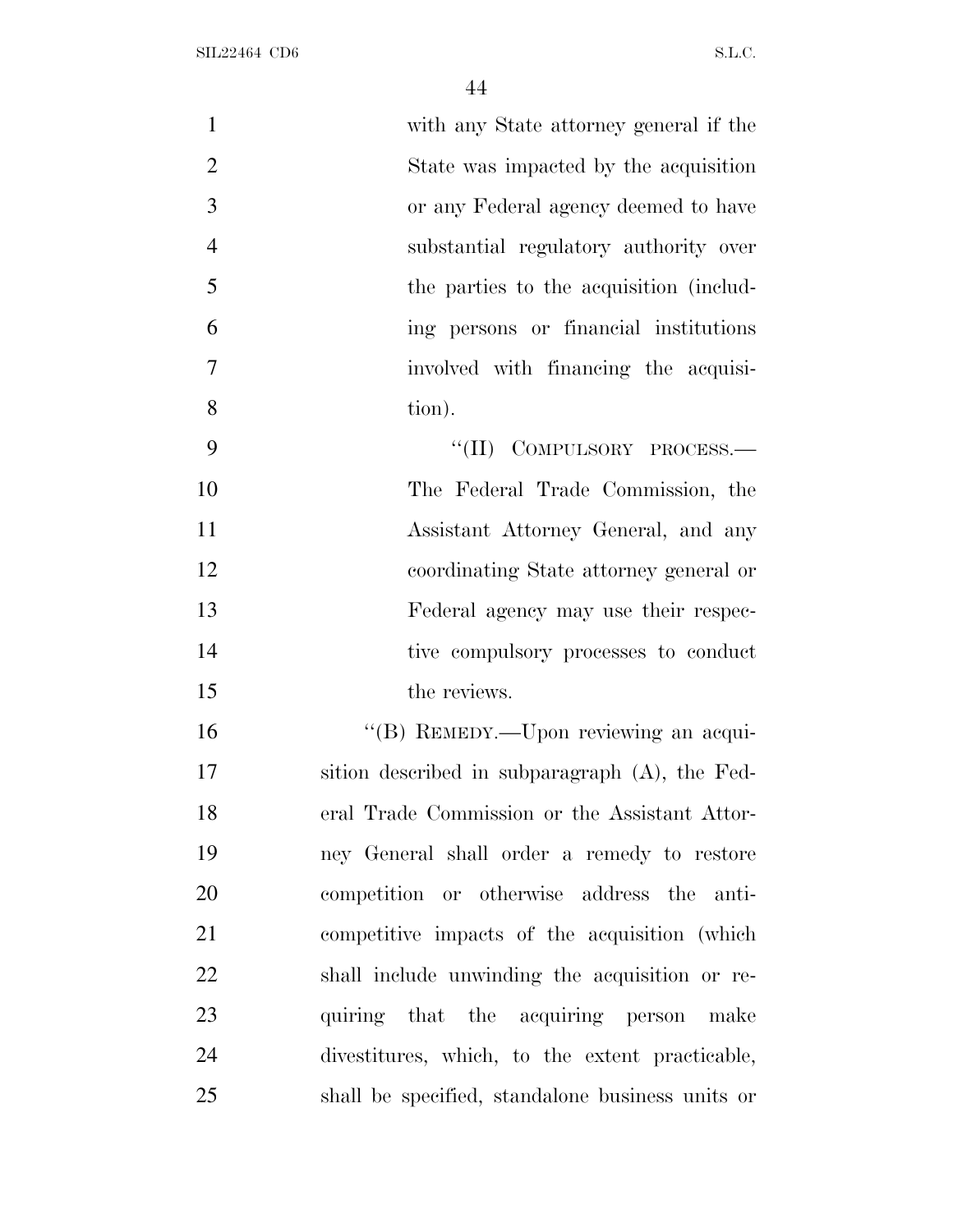| $\mathbf{1}$   | lines), if the Federal Trade Commission or the   |
|----------------|--------------------------------------------------|
| $\overline{2}$ | Assistant Attorney General, respectively, acting |
| 3              | in coordination with any State attorney general  |
| $\overline{4}$ | or Federal agency (as applicable), determines    |
| 5              | that—                                            |
| 6              | "(i) the acquisition resulted in a post-         |
| 7              | acquisition market share of greater than         |
| 8              | 50 percent of any relevant market (includ-       |
| 9              | ing labor markets);                              |
| 10             | "(ii) the acquisition resulted in a              |
| 11             | Herfindahl-Hirschman Index greater than          |
| 12             | 2,500 in any relevant market and in-             |
| 13             | creased the Herfindahl-Hirschman Index           |
| 14             | by more than 200 in such relevant market;        |
| 15             | "(iii) the acquisition has brought ma-           |
| 16             | terial harm to the competitive process;          |
| 17             | $f'(iv)$ if applicable, the acquiring per-       |
| 18             | son has failed to satisfy the stated jus-        |
| 19             | tification of the acquisition or the acquisi-    |
| 20             | tion did not result in the benefits described    |
| 21             | in the stated justification submitted under      |
| 22             | subsection $(d)(2)$ ; or                         |
| 23             | " $(v)(I)$ the acquisition is a con-             |
| 24             | summated nonreportable acquisition; and          |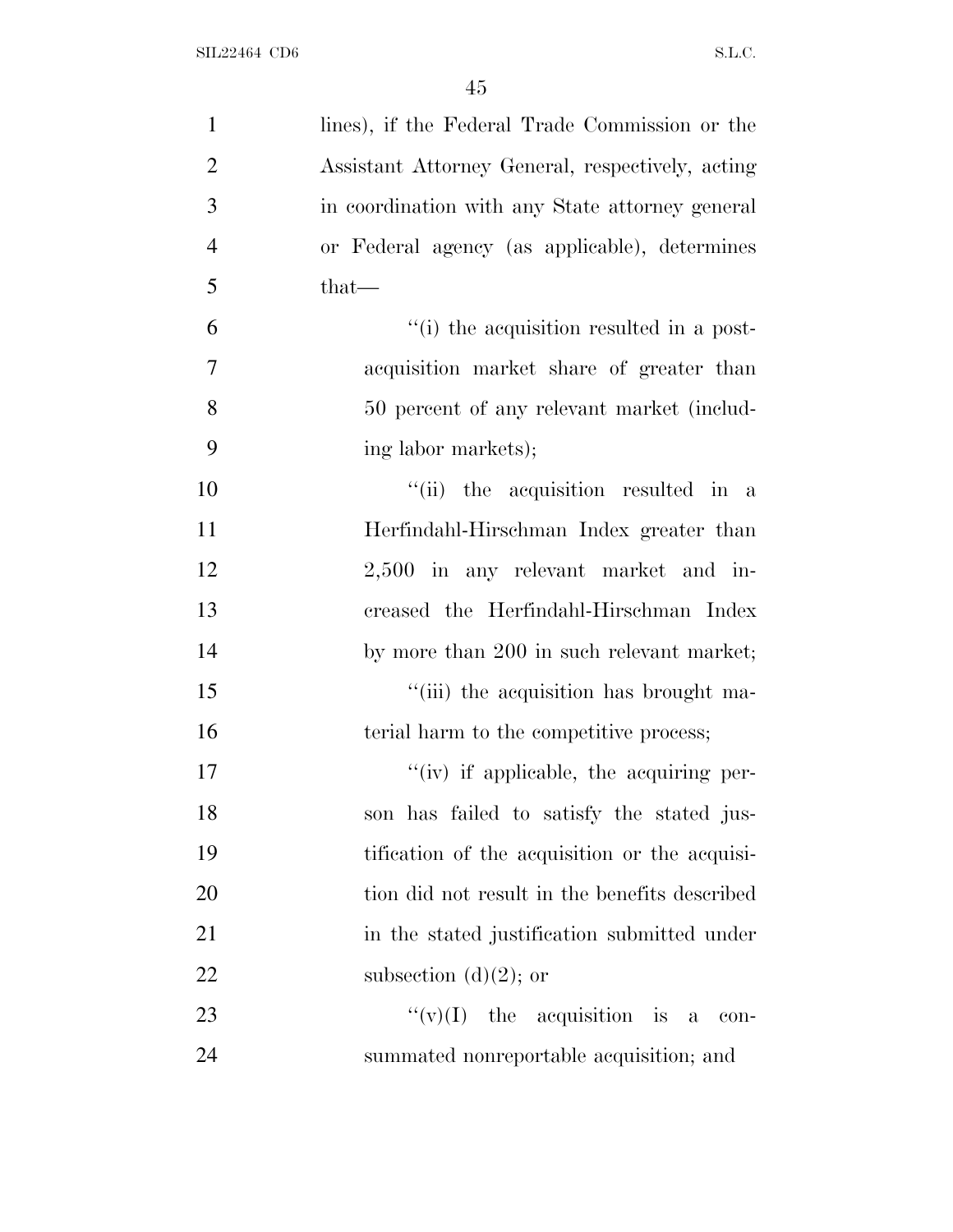| $\mathbf{1}$   | $\lq\lq$ (II)(aa) the acquisition is a prohib- |
|----------------|------------------------------------------------|
| $\overline{2}$ | ited merger; or                                |
| 3              | "(bb) after the date of enactment"             |
| $\overline{4}$ | of this subparagraph, the acquiring            |
| 5              | person or the acquired person engaged          |
| 6              | in disqualifying behavior during the           |
| $\overline{7}$ | 10-year period ending on the date on           |
| 8              | which the nonreportable acquisition            |
| 9              | was consummated.                               |
| 10             | $``(2)$ IMMEDIATE RETROSPECTIVE REVIEW OF      |
| 11             | PROHIBITED MERGERS.-                           |
| 12             | $\lq\lq$ (A) REVIEW.—                          |
| 13             | "(i) IN GENERAL.—Except as pro-                |
| 14             | vided in clause (ii), the Federal Trade        |
| 15             | Commission and the Assistant Attorney          |
| 16             | General shall immediately review every         |
| 17             | prohibited merger consummated on<br><b>or</b>  |
| 18             | after January 1, 2000, for which the par-      |
| 19             | ties were required to file a notification      |
| 20             | under this section.                            |
| 21             | "(ii) APPLICABILITY.—For the pur-              |
| 22             | poses of this subparagraph, prohibited         |
| 23             | mergers shall be defined without adjust-       |
| 24             | ment to any dollar amounts.                    |
| 25             | "(iii) COORDINATION.—                          |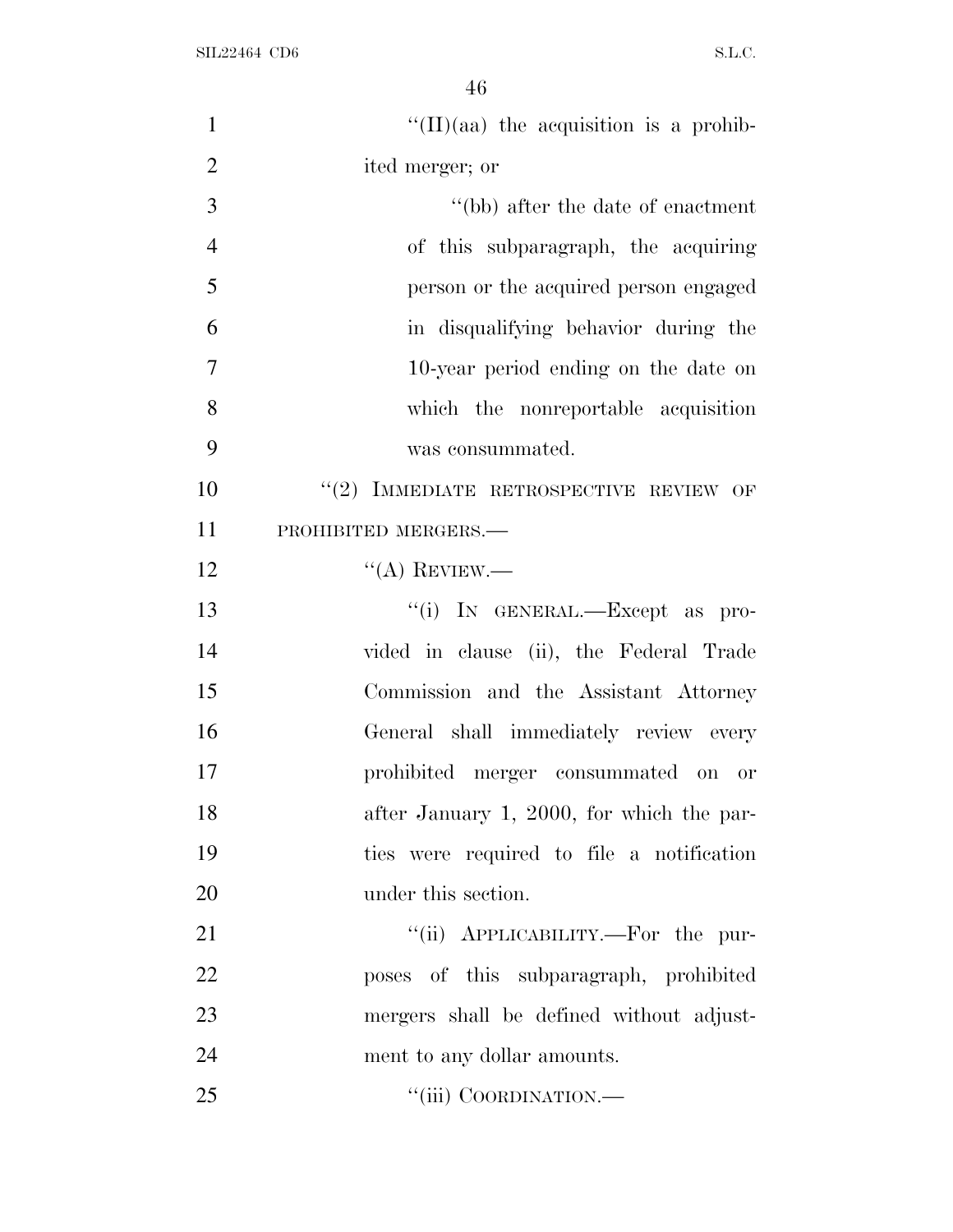| $\mathbf{1}$   | "(I) IN GENERAL.—The Federal                   |
|----------------|------------------------------------------------|
| $\overline{2}$ | Trade Commission and the Assistant             |
| 3              | Attorney General may coordinate the            |
| $\overline{4}$ | review of a prohibited merger with             |
| 5              | any State attorney general if the              |
| 6              | State was impacted by the prohibited           |
| $\overline{7}$ | merger or any Federal agency deemed            |
| 8              | to have substantial regulatory author-         |
| 9              | ity over the parties to the prohibited         |
| 10             | merger (including persons or financial         |
| 11             | institutions involved with financing           |
| 12             | the prohibited merger).                        |
| 13             | "(II) COMPULSORY PROCESS.-                     |
| 14             | The Federal Trade Commission, the              |
| 15             | Assistant Attorney General, and any            |
| 16             | coordinating State attorney general or         |
| 17             | Federal agency may use their respec-           |
| 18             | tive compulsory processes to conduct           |
| 19             | the reviews.                                   |
| 20             | "(B) REMEDY.—Upon reviewing a prohib-          |
| 21             | ited merger described in subparagraph (A), the |
| 22             | Federal Trade Commission or the Assistant At-  |
| 23             | torney General shall order a remedy to restore |
| 24             | competition or otherwise address the anti-     |
| 25             | competitive impacts of the acquisition (which  |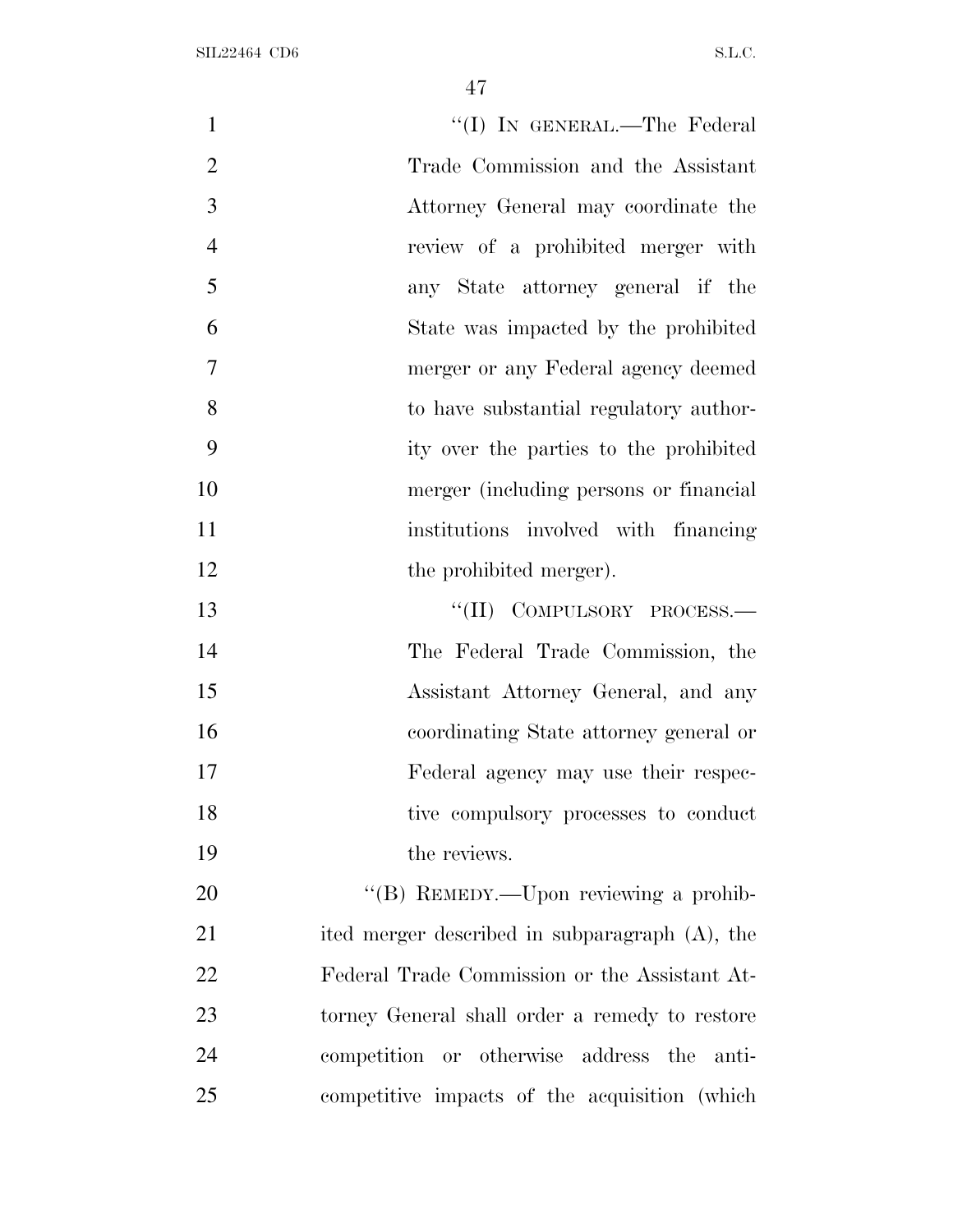| $\mathbf{1}$   | shall include unwinding the acquisition or re-   |
|----------------|--------------------------------------------------|
| $\overline{2}$ | quiring that the acquiring person make           |
| 3              | divestitures, which, to the extent practicable,  |
| $\overline{4}$ | shall be specified, standalone business units or |
| 5              | lines), if the Federal Trade Commission or the   |
| 6              | Assistant Attorney General, respectively, acting |
| 7              | in coordination with any State attorney general  |
| 8              | or Federal agency (as applicable), determines    |
| 9              | that the prohibited merger—                      |
| 10             | "(i) resulted in a post-acquisition              |
| 11             | market share of greater than 50 percent of       |
| 12             | any relevant market (including labor mar-        |
| 13             | kets);                                           |
| 14             | $``(ii)$ resulted in<br>a Herfindahl-            |
| 15             | Hirschman Index greater than $2,500$ in          |
| 16             | any relevant market and increased the            |
| 17             | Herfindahl-Hirschman Index by more than          |
| 18             | 200 in such relevant market; or                  |
| 19             | "(iii) brought material harm to the              |
| 20             | competitive process.                             |
| 21             | "(C) DEADLINES.—The Federal Trade                |
| 22             | Commission and the Assistant Attorney General    |
| 23             | shall—                                           |
| 24             | "(i) not later than $180$ days after the         |
| 25             | date of enactment of this subsection, estab-     |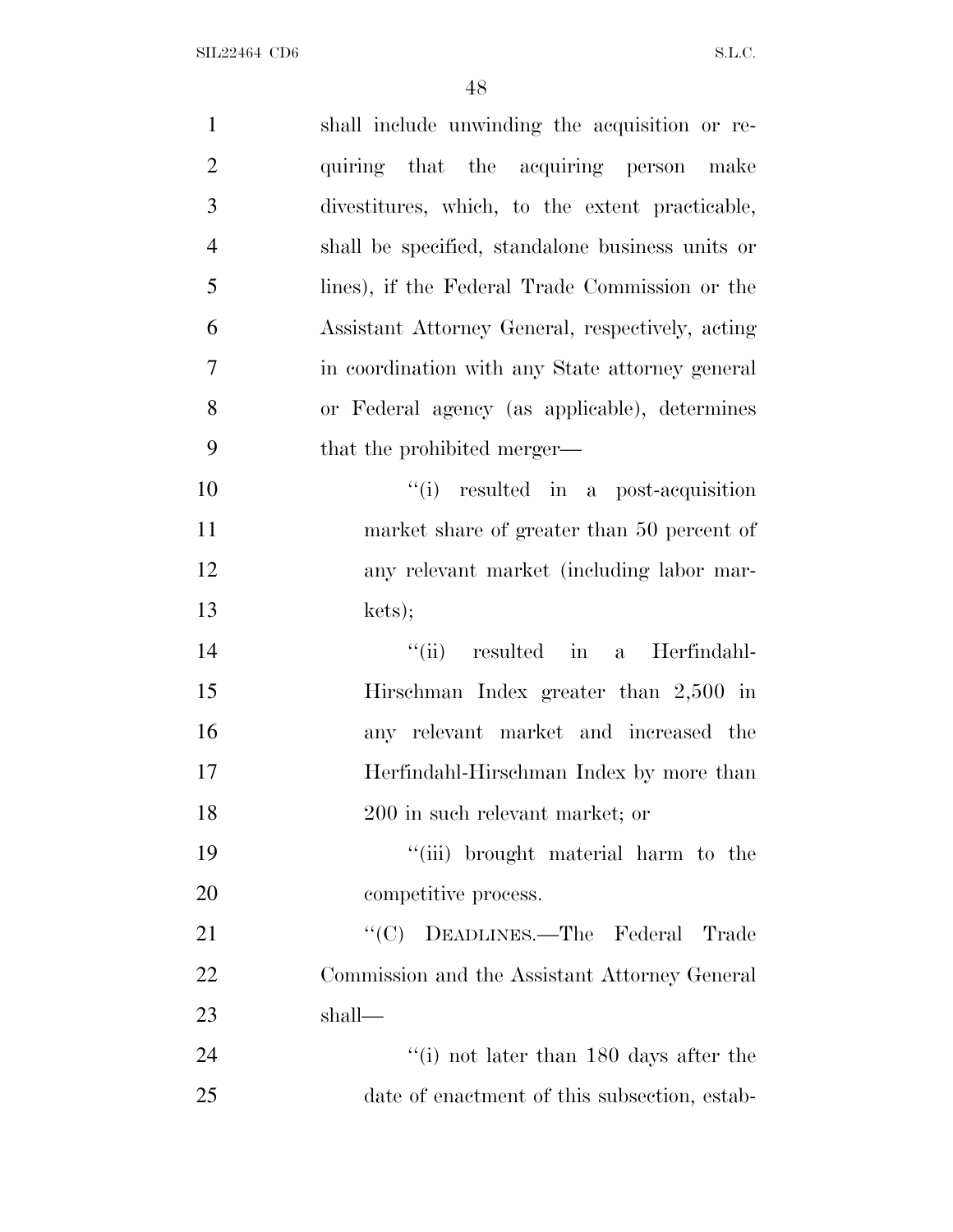| $\mathbf{1}$   | lish and implement a process to carry out   |
|----------------|---------------------------------------------|
| $\overline{2}$ | the review required under subparagraph      |
| 3              | $(A)$ ; and                                 |
| $\overline{4}$ | "(ii) not later than 4 years after the      |
| 5              | date of enactment of this subsection—       |
| 6              | $\lq\lq$ complete the review required       |
| 7              | under subparagraph $(A)$ ; and              |
| 8              | $\lq\lq$ (II) implement the remedies re-    |
| 9              | quired under subparagraph (B).              |
| 10             | $``(3)$ STATE ATTORNEYS GENERAL.—           |
| 11             | "(A) CONSUMMATED ACQUISITIONS.—             |
| 12             | "(i) REVIEW.—A State attorney gen-          |
| 13             | eral of a State impacted by a con-          |
| 14             | summated acquisition may review the ac-     |
| 15             | quisition in accordance with paragraph (1), |
| 16             | including by using compulsory process.      |
| 17             | $``$ (ii) CIVIL ACTION.—                    |
| 18             | "(I) IN GENERAL.—Upon review-               |
| 19             | ing an acquisition described in clause      |
| 20             | (i), the State attorney general may         |
| 21             | bring an action under this clause in        |
| 22             | the appropriate district court of the       |
| 23             | United States seeking a remedy to re-       |
| 24             | store competition or otherwise address      |
| 25             | the anticompetitive impacts of the ac-      |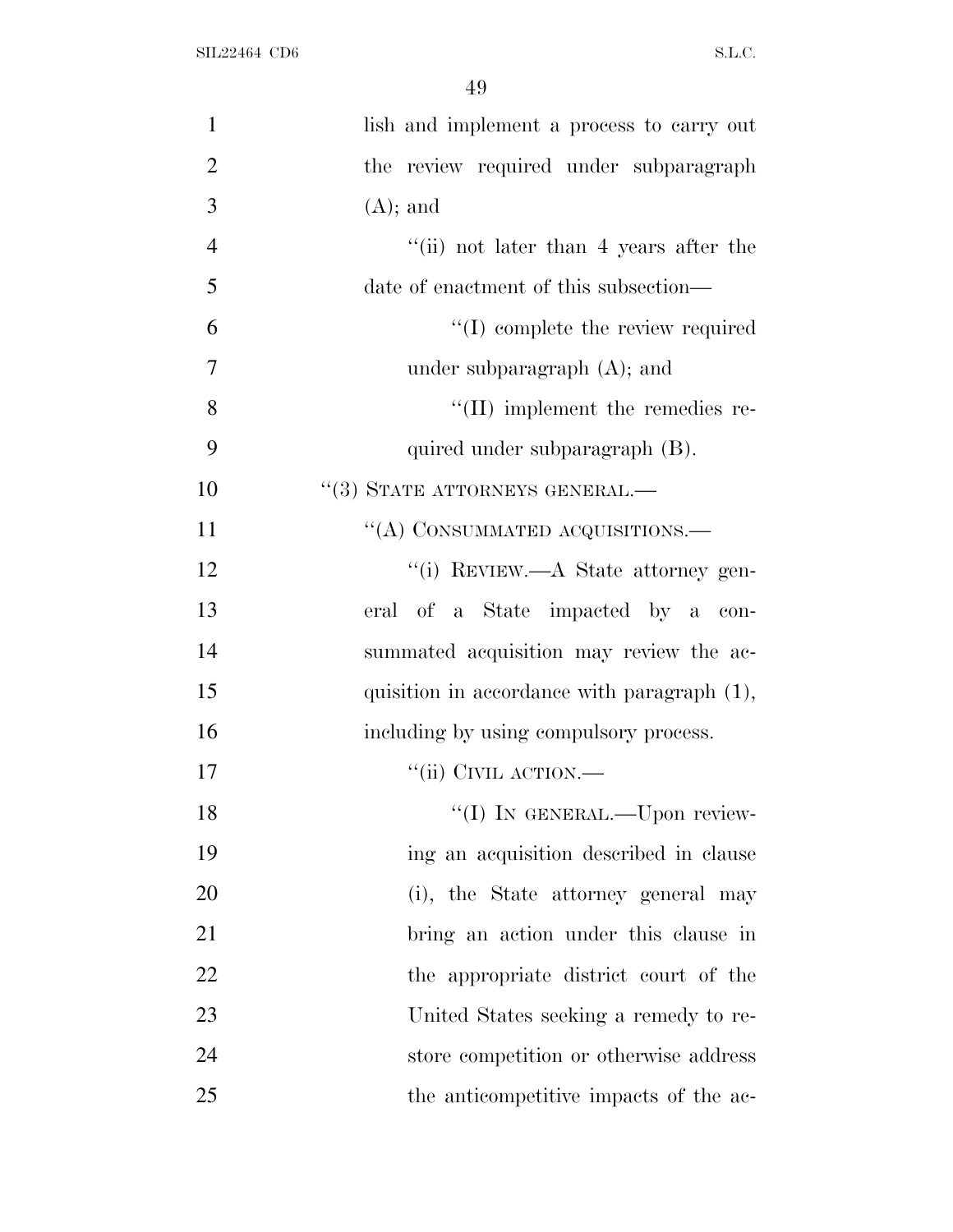| $\mathbf{1}$<br>quisition (which shall include             |
|------------------------------------------------------------|
| $\overline{2}$<br>unwinding the acquisition or requiring   |
| 3<br>that the acquiring person make                        |
| $\overline{4}$<br>divestitures, which, to the greatest ex- |
| 5<br>tent practicable, shall be specified,                 |
| 6<br>standalone business units or lines).                  |
| $\overline{7}$<br>$``(II)$ COURT REMEDY.—The               |
| 8<br>court shall grant the remedy described                |
| 9<br>in subclause (I) if the State attorney                |
| 10<br>general demonstrates by a preponder-                 |
| 11<br>ance of the evidence that the remedy                 |
| 12<br>would have been proper under para-                   |
| 13<br>graph $(1)(B)$ , unless the parties to the           |
| 14<br>acquisition demonstrate by clear and                 |
| 15<br>convincing evidence that unwinding                   |
| 16<br>would not have been proper under                     |
| 17<br>paragraph $(1)(B)$ .                                 |
| 18<br>"(III) BALANCING LIMITED.—                           |
| 19<br>The court may not offset a dem-                      |
| 20<br>onstrated anticompetitive harm with a                |
| 21<br>procompetitive benefit unless the ben-               |
| 22<br>efit applies to the same population im-              |
| 23<br>pacted by the harm.                                  |
| 24<br>$``(IV)$ DEFERENCE.—The court                        |
| 25<br>shall give deference to any definition               |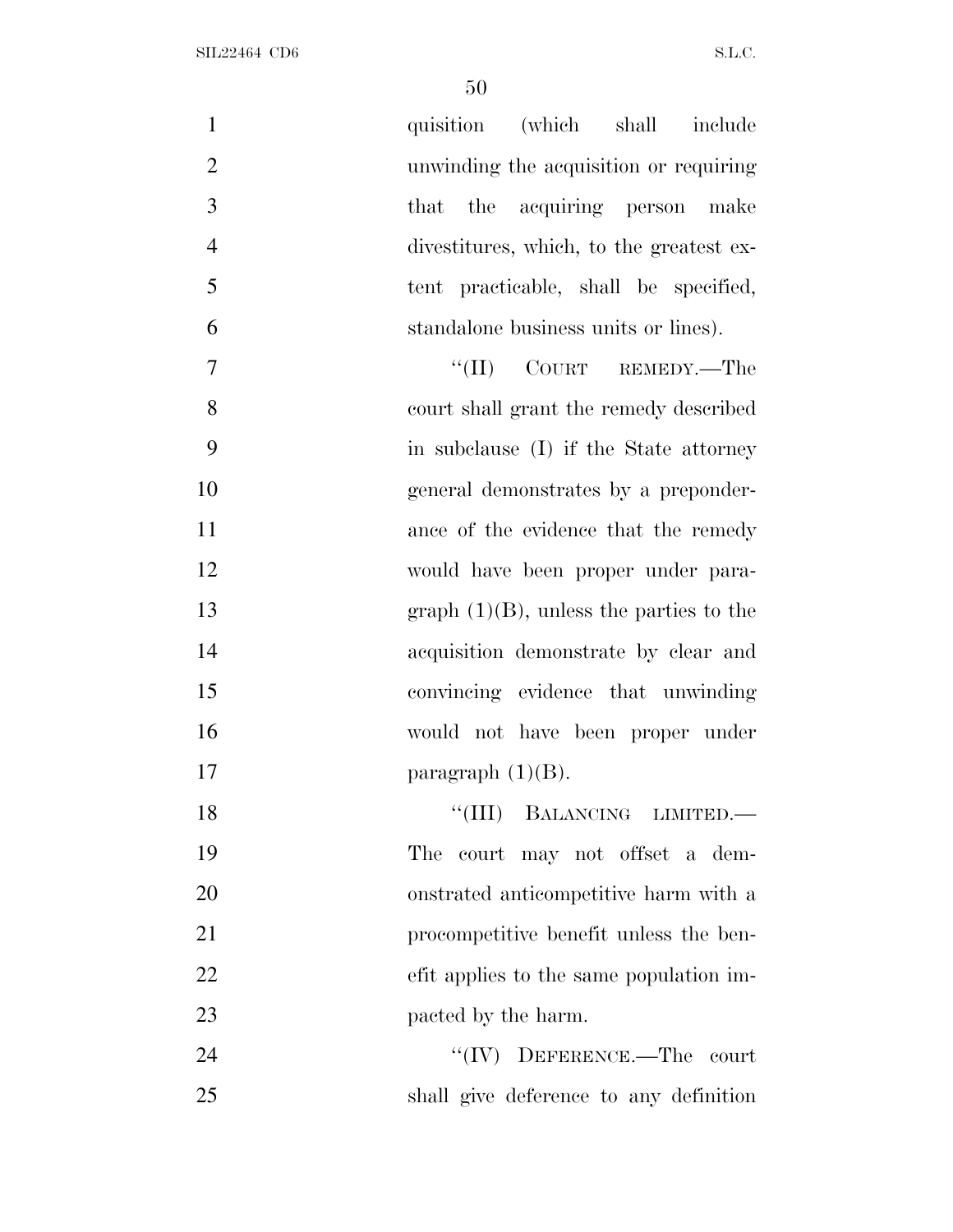| $\mathbf{1}$   | of a relevant market or market share         |
|----------------|----------------------------------------------|
| $\overline{2}$ | alleged by the State attorney general.       |
| 3              | "(B) PROHIBITED MERGERS.-                    |
| $\overline{4}$ | "(i) REVIEW.—A State attorney gen-           |
| 5              | eral of a State impacted by a prohibited     |
| 6              | merger may review the prohibited merger      |
| 7              | in accordance with paragraph (2), includ-    |
| 8              | ing by using compulsory process.             |
| 9              | "(ii) CIVIL ACTION.—                         |
| 10             | "(I) IN GENERAL.—Upon review-                |
| 11             | ing a prohibited merger described in         |
| 12             | clause (i), the State attorney general       |
| 13             | may bring an action under this clause        |
| 14             | in the appropriate district court of the     |
| 15             | United States seeking a remedy to re-        |
| 16             | store competition or otherwise address       |
| 17             | the anticompetitive impacts of the           |
| 18             | prohibited merger (which shall include       |
| 19             | unwinding the prohibited merger or           |
| 20             | requiring that the acquiring person          |
| 21             | make divestitures, which, to the great-      |
| 22             | est extent practicable, shall be speci-      |
| 23             | fied, standalone business units<br><b>or</b> |
| 24             | lines).                                      |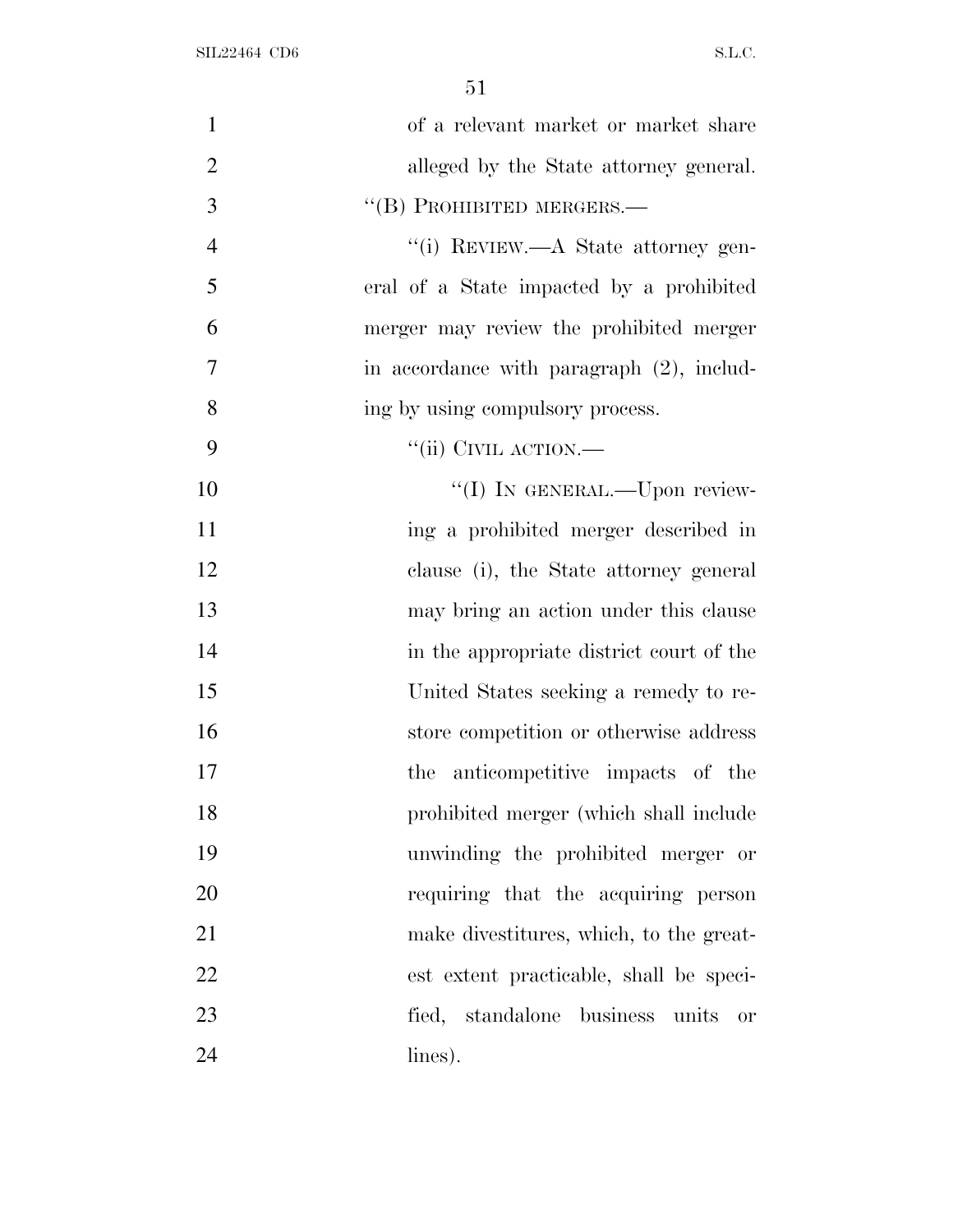| $\mathbf{1}$   | $``(II)$ COURT REMEDY.—The                          |
|----------------|-----------------------------------------------------|
| $\overline{2}$ | court shall grant the remedy described              |
| 3              | in subclause (I) if the State attorney              |
| $\overline{4}$ | general demonstrates by a preponder-                |
| 5              | ance of the evidence that imposing the              |
| 6              | remedy would have been proper under                 |
| 7              | paragraph $(2)(B)$ , unless the parties             |
| 8              | to the prohibited merger demonstrate                |
| 9              | by clear and convincing evidence that               |
| 10             | imposing the remedy would not have                  |
| 11             | been proper under paragraph $(2)(B)$ .              |
| 12             | "(III) BALANCING LIMITED.-                          |
| 13             | court may not offset a dem-<br>The                  |
| 14             | onstrated anticompetitive harm with a               |
| 15             | procompetitive benefit unless the ben-              |
| 16             | efit applies to the same population im-             |
| 17             | pacted by the harm.                                 |
| 18             | $``(IV)$ DEFERENCE.—The court                       |
| 19             | shall give deference to any definition              |
| 20             | of a relevant market or market share                |
| 21             | alleged by the State attorney general.              |
| 22             | "(4) DOMINANT FIRMS.—In addition to any             |
| 23             | other harms to the competitive process that may be  |
| 24             | determined or established, the Federal Trade Com-   |
| 25             | mission, the Assistant Attorney General, or a State |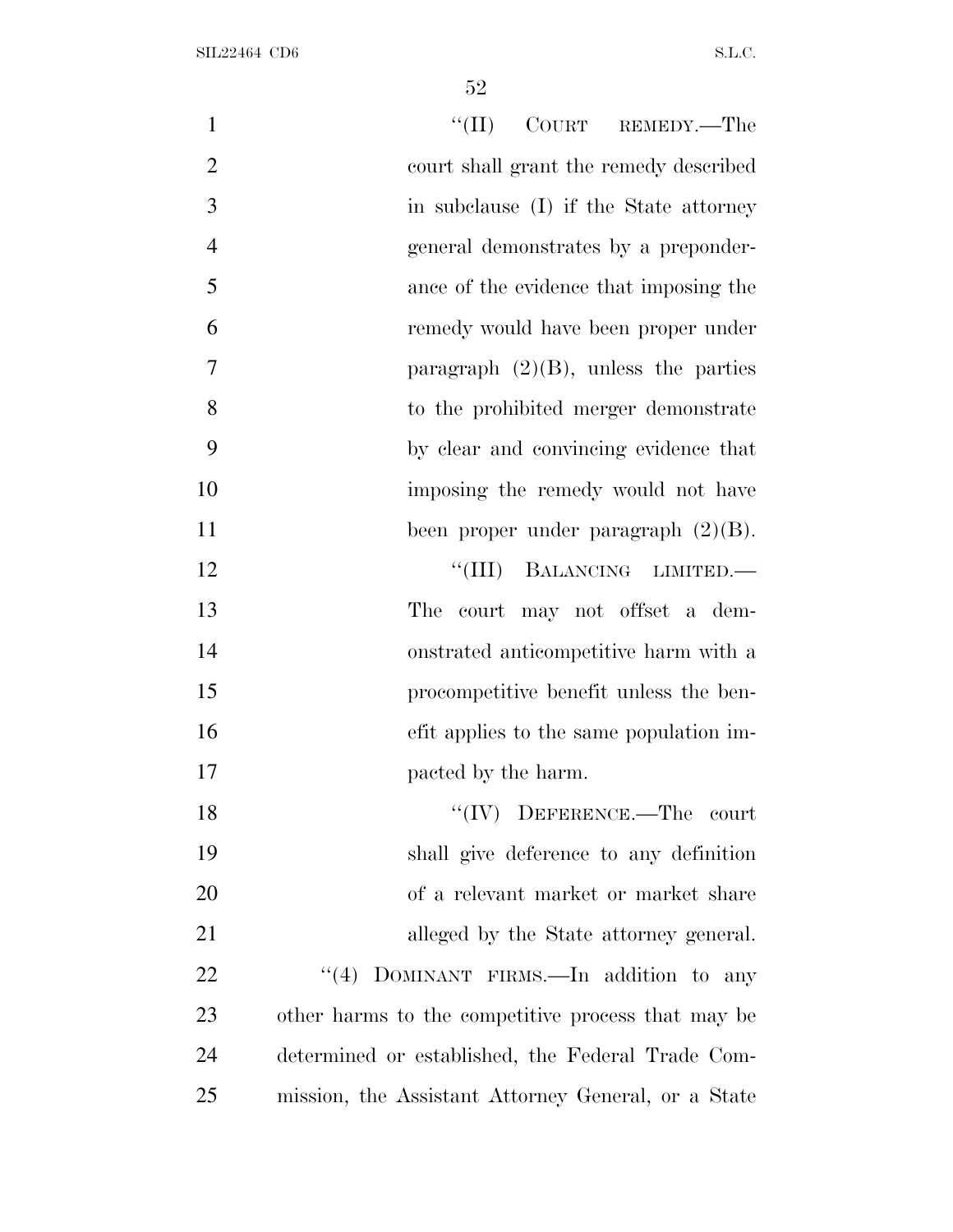| $\mathbf{1}$   | attorney general may also determine or establish   |
|----------------|----------------------------------------------------|
| $\overline{2}$ | that a prohibited merger has brought material harm |
| 3              | to the competitive process if—                     |
| $\overline{4}$ | "(A) any party (or its ultimate parent enti-       |
| 5              | ty) was a dominant firm; and                       |
| 6              | $\lq\lq(B)(i)$ another party was a nascent com-    |
| 7              | petitor or maverick;                               |
| 8              | "(ii) another party was a critical trading         |
| 9              | partner in the supply chains or business eco-      |
| 10             | systems of the parties; or                         |
| 11             | "(iii) the acquisition created a platform          |
| 12             | conflict of interest.                              |
| 13             | $``(5)$ JUDICIAL REVIEW.—                          |
| 14             | "(A) IN GENERAL.—Any party to an ac-               |
| 15             | quisition reviewed by the Federal Trade Com-       |
| 16             | mission or the Assistant Attorney General          |
| 17             | under paragraph $(1)$ or $(2)$ may bring an action |
| 18             | under this paragraph in the appropriate district   |
| 19             | court of the United States to challenge a deci-    |
| 20             | sion of the Federal Trade Commission or the        |
| 21             | Assistant Attorney General made under this         |
| 22             | subsection to order a remedy, and no other per-    |
| 23             | son or entity shall have a cause of action under   |
| 24             | this paragraph.                                    |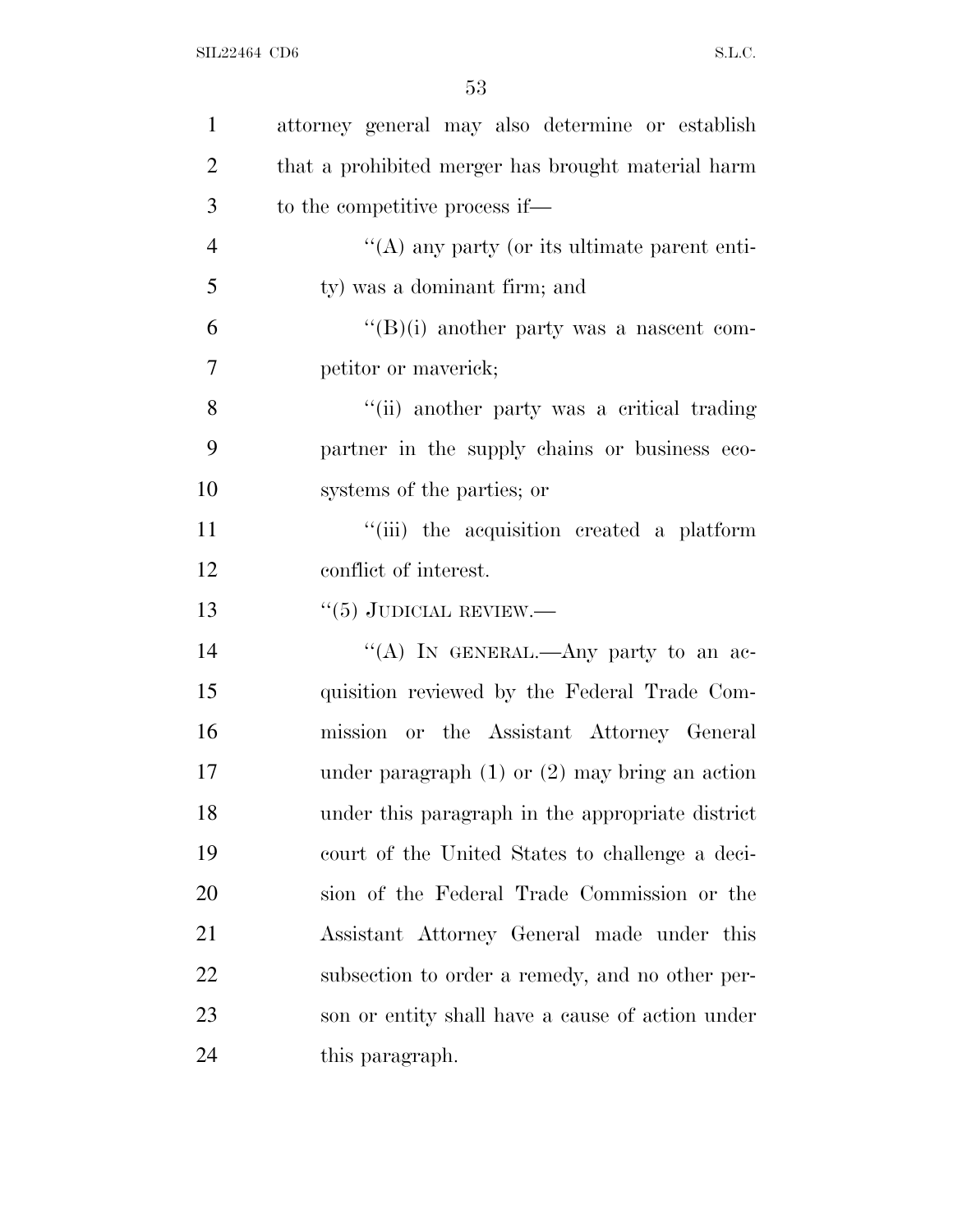1 ''(B) STANDARDS OF REVIEW.—A decision by the Federal Trade Commission or the Assist- ant Attorney General to order a remedy under this section shall be considered a matter of dis- cretion, and the reviewing court shall hold un- lawful and set aside the decision only if the de- cision's findings and conclusions are found to be arbitrary, capricious, an abuse of discretion, or otherwise not in accordance with this section.  $"({\rm C})$  BALANCING LIMITED.—The court may not offset an anticompetitive harm alleged by the Federal Trade Commission or the Assist- ant Attorney General with a procompetitive benefit unless the benefit applies to the same population impacted by the harm. 16 "(D) DEFERENCE.—The court shall give deference to any definition of a relevant market or market share alleged by the Federal Trade Commission or the Assistant Attorney General. 20 "(6) PUBLIC FINDINGS AND DECISIONS.—All findings and decisions (including decisions to initiate a retrospective review and decisions whether or not to order a remedy) described in this subsection shall be made publicly available. Any decision to order a remedy shall include a substantive justification.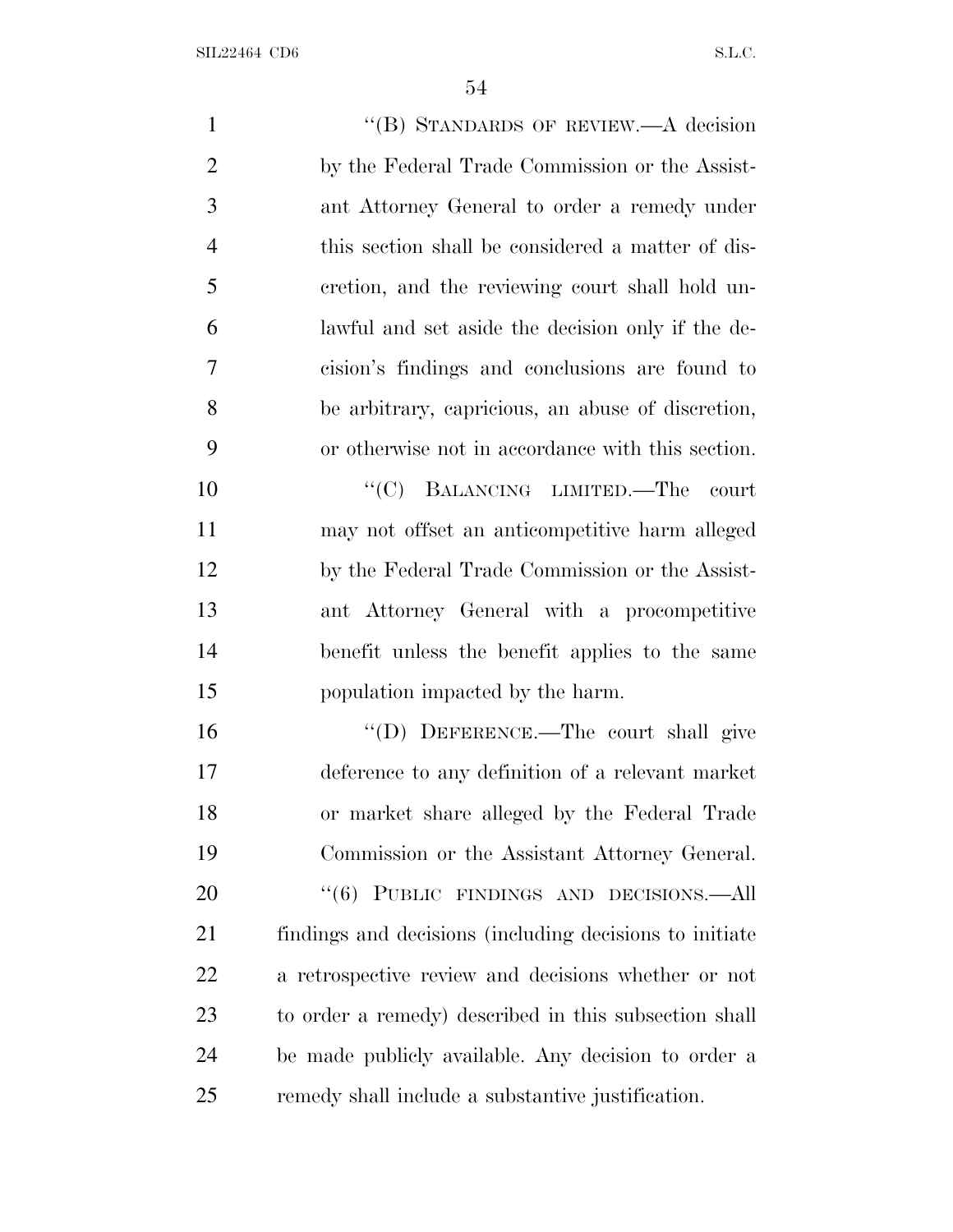1 "(7) ADDITIONAL PROCESSES.—Not later than 180 days after the date of enactment of this sub- section, the Federal Trade Commission and the As- sistant Attorney General shall— ''(A) establish procedures for the stake- holders of a consummated acquisition to submit complaints regarding any adverse impacts of the acquisition to the Federal Trade Commis- sion, the Assistant Attorney General, and their respective State attorneys general; and  $''(B)$  establish guidelines for when com- plaints received under subparagraph (i) will trigger a mandatory retrospective review under 14 paragraph  $(1)$ .". **SEC. 7. EXCLUSIVE JURISDICTION.** (a) DISTRICT COURTS.— (1) IN GENERAL.—The United States District Court for the District of Columbia shall have exclu- sive jurisdiction to determine the validity of any de- cision made by the Federal Trade Commission or the Assistant Attorney General under the amend- ments made by sections 4 and 6 of this Act. (2) ACTIONS BROUGHT BY STATE ATTORNEYS GENERAL.—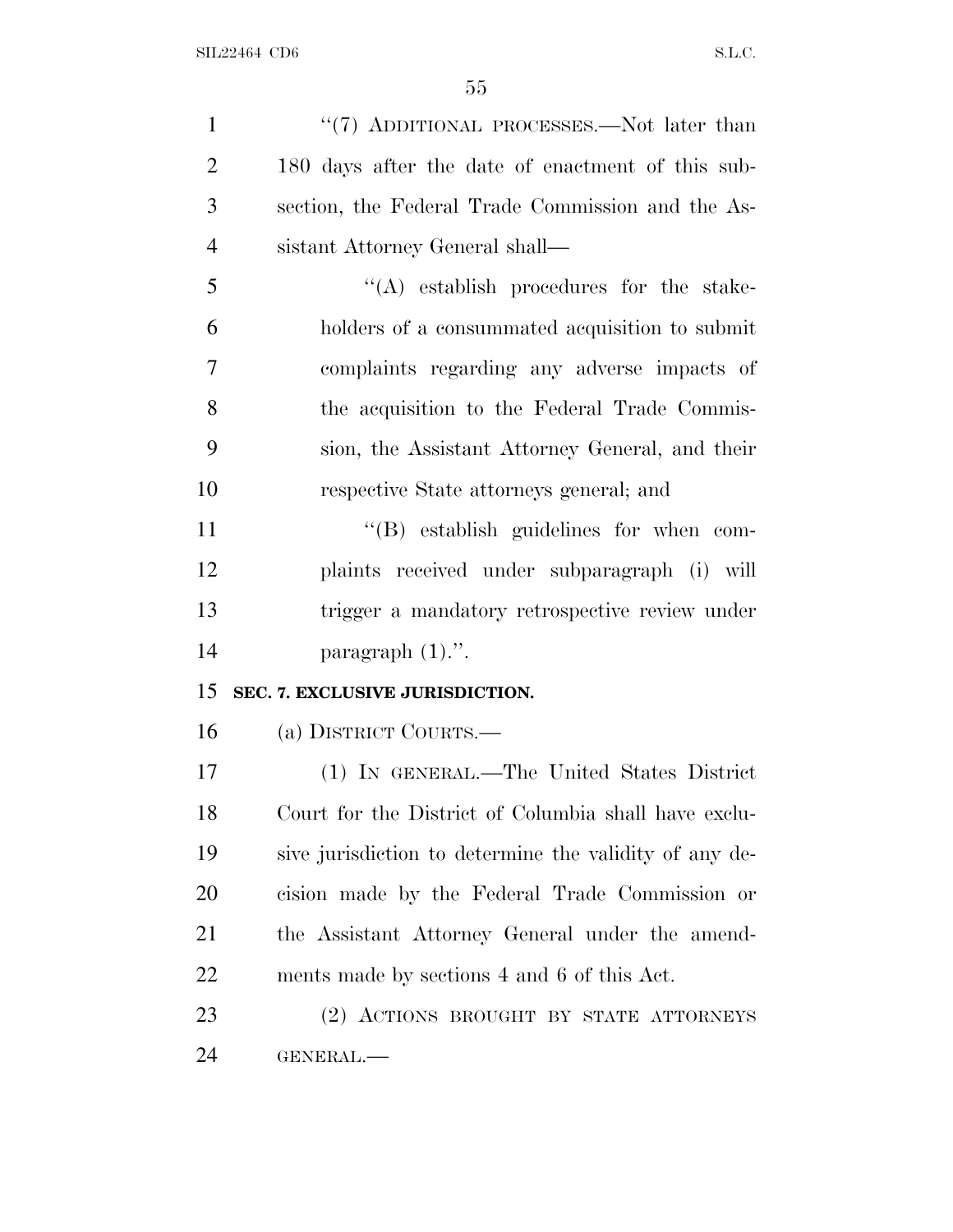| $\mathbf{1}$   | (A) Except as provided in subparagraph                      |
|----------------|-------------------------------------------------------------|
| $\overline{2}$ | (B), if a State attorney general brings an action           |
| 3              | under section 5 or subsection (n) of section 7A             |
| $\overline{4}$ | of the Clayton Act, as added by section 6 of                |
| 5              | this Act, the district court of the United States           |
| 6              | for the judicial district in which the capital of           |
| 7              | the State is located shall have exclusive jurisdic-         |
| 8              | tion.                                                       |
| 9              | (B) In the event that multiple State attor-                 |
| 10             | neys general bring actions regarding the same               |
| 11             | acquisition, those actions shall be consolidated            |
| 12             | in the United States District Court for the Dis-            |
| 13             | trict of Columbia or a district court with juris-           |
| 14             | diction under this section.                                 |
| 15             | (b) COURT OF APPEALS.—The United States Court               |
| 16             | of Appeals for the District of Columbia Circuit shall have  |
| 17             | exclusive jurisdiction of appeals from all decisions under  |
| 18             | subsection (a).                                             |
| 19             | (c) SUPREME COURT.—The Supreme Court of the                 |
| 20             | United States shall not have appellate jurisdiction of any  |
| 21             | appeal from a decision under subsection (a) or (b).         |
| 22             | (d) EXCLUSIVE REMEDIES.—The causes of action                |
| 23             | authorized by this Act and amendments made by this Act      |
| 24             | shall be the exclusive remedies available to any person in- |

jured or adversely affected by a decision of the Federal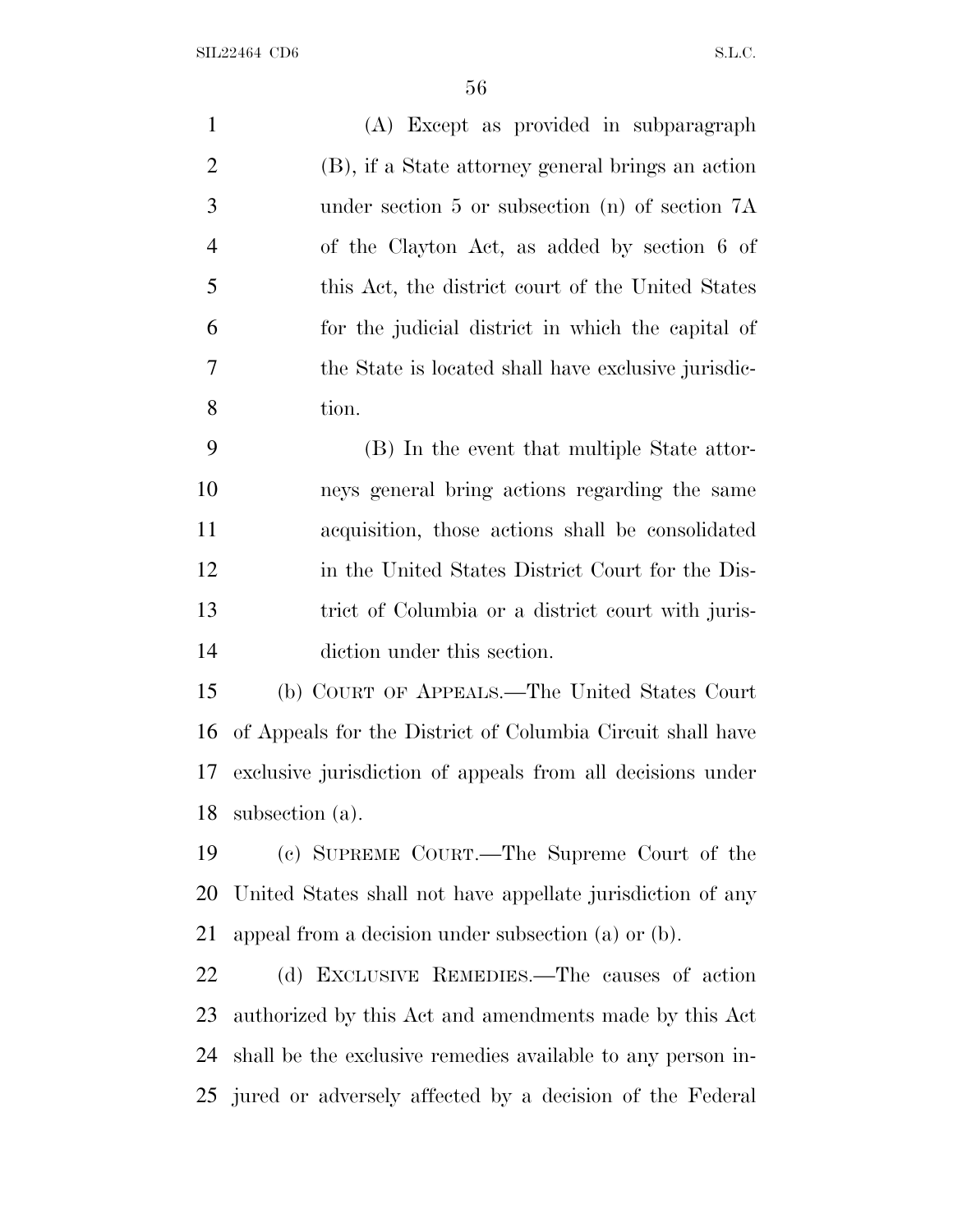Trade Commission or the Assistant Attorney General of the Antitrust Division of the Department of Justice made under this Act or under the amendments made by this Act.

**SEC. 8. FUNDING.**

 (a) AUTHORIZATIONS OF APPROPRIATIONS.—There is authorized to be appropriated for fiscal year 2023 and each fiscal year thereafter—

 (1) \$1,000,000,000 for the Federal Trade Com-mission; and

 (2) \$1,000,000,000 for the Antitrust Division of the Department of Justice.

 (b) FINES AND PENALTIES.—The Federal Trade Commission and the Antitrust Division of the Department of Justice may use any funds from fines, penalties, and settlements not returned to consumers for their respective future operations.

 (c) ADDITIONAL APPROPRIATIONS.—To the extent there are insufficient funds from fines, penalties, settle- ments, and fees received by the Federal Trade Commis- sion and the Antitrust Division of the Department of Jus- tice for the costs of their respective programs, projects, and activities, there are appropriated, out of monies in the Treasury not otherwise appropriated, for fiscal year 2023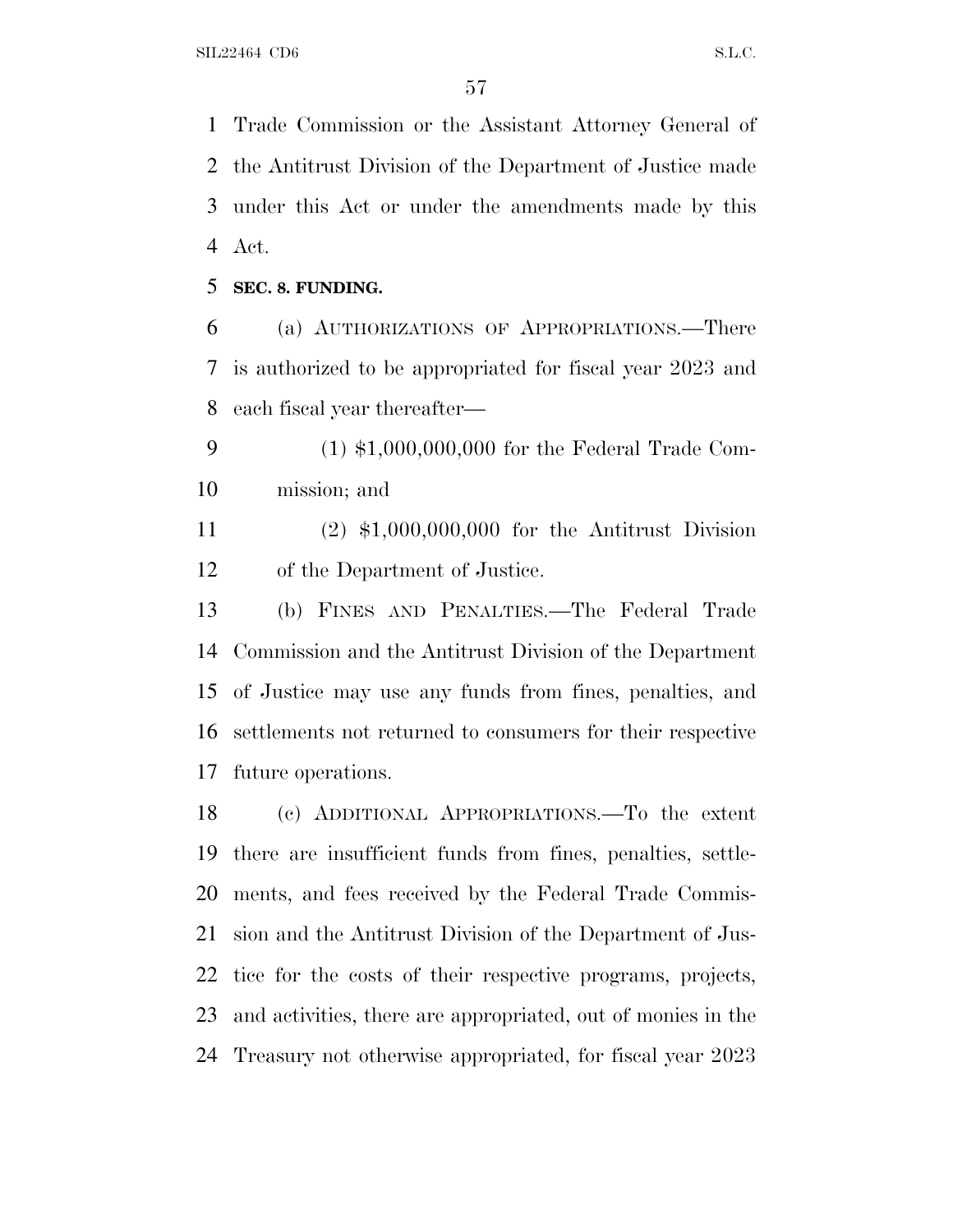and each fiscal year thereafter such sums as are necessary for the costs of such programs, projects, and activities.

# **SEC. 9. RULES OF CONSTRUCTION.**

 Nothing in this Act, or an amendment made by this Act, may be construed to limit—

 (1) any authority of the Federal Trade Com- mission, the Assistant Attorney General, any State attorney general, or any Federal agency under the antitrust laws or any other provision of law; or

(2) the application of any law.

#### **SEC. 10. SEVERABILITY.**

 (a) I<sup>N</sup> GENERAL.—If any provision of this Act, an amendment made by this Act, or the application of such provision or amendment to any person or circumstance is held to be unconstitutional, the remainder of this Act and of the amendments made by this Act, and the application of the remaining provisions of this Act and amendments to any person or circumstance shall not be affected.

(b) EXCLUSIVE JURISDICTION.—

 (1) DISTRICT COURT.—The United States Dis- trict Court for the District of Columbia shall have exclusive jurisdiction over any action challenging the constitutionality or lawfulness of any provision of this Act, any amendment made by this Act, or any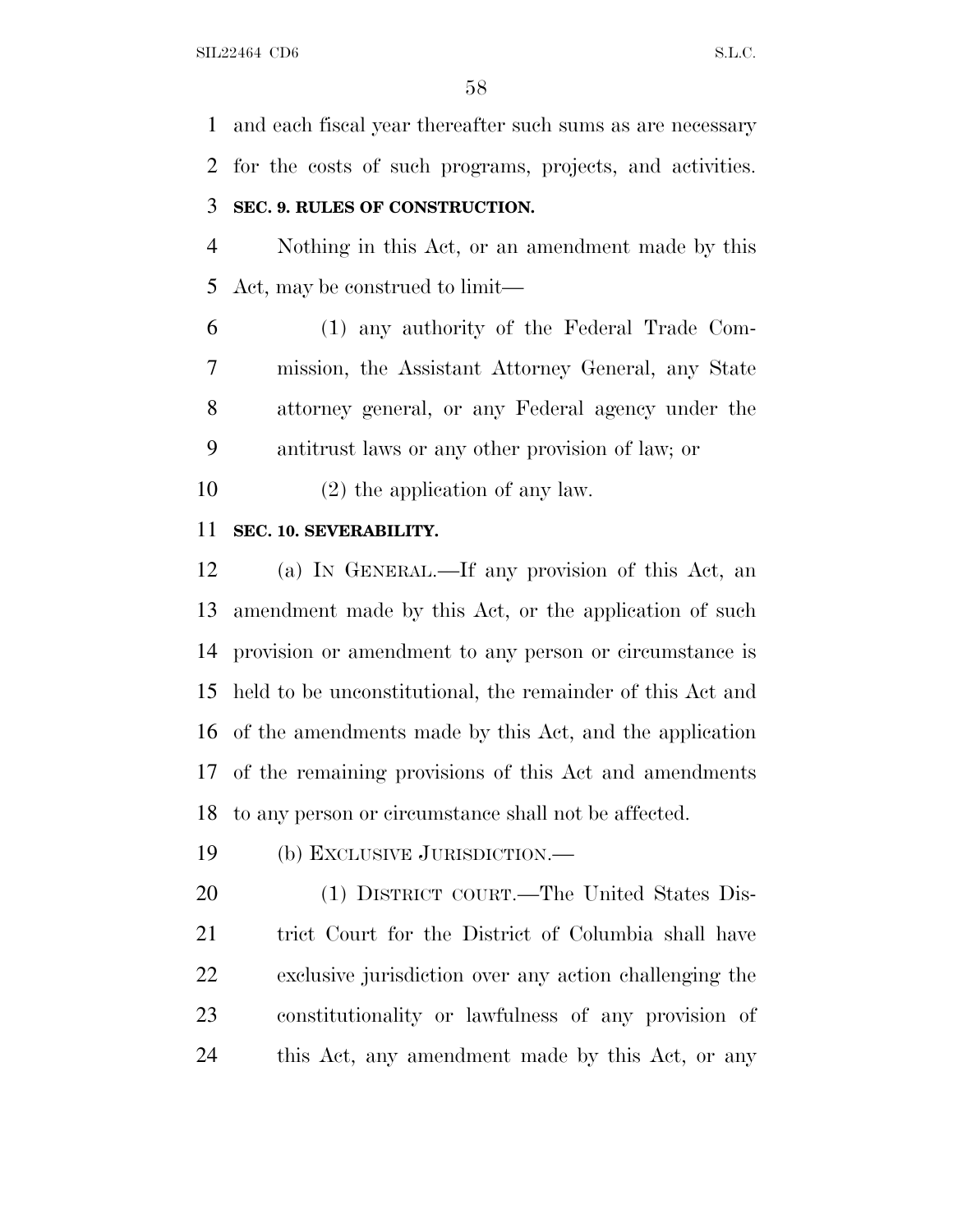regulation promulgated under this Act or an amend-ment made by this Act.

 (2) COURT OF APPEALS.—The United States Court of Appeals for the District of Columbia Cir- cuit shall have exclusive jurisdiction of appeals from all decisions under paragraph (1).

 (3) SUPREME COURT.—The Supreme Court of the United States shall not have appellate jurisdic- tion of any appeal from a decision under paragraph  $(1)$  or  $(2)$ .

 (c) DECISIONS BY ANTITRUST AGENCIES.—Except as provided in this Act, no Federal, State, or Territorial court shall have jurisdiction or power to consider the valid- ity of decisions made by the Federal Trade Commission or the Assistant Attorney General under this Act, or under the amendments made by this Act, or to stay, restrain, enjoin, or set aside, in whole or in part, any provision of this Act authorizing such decisions made by the Federal Trade Commission or the Assistant Attorney General or making effective any such decisions made by the Federal Trade Commission or the Assistant Attorney General, or any provision of any such decisions made by the Federal Trade Commission or the Assistant Attorney General, or to restrain or enjoin the enforcement of any such decisions